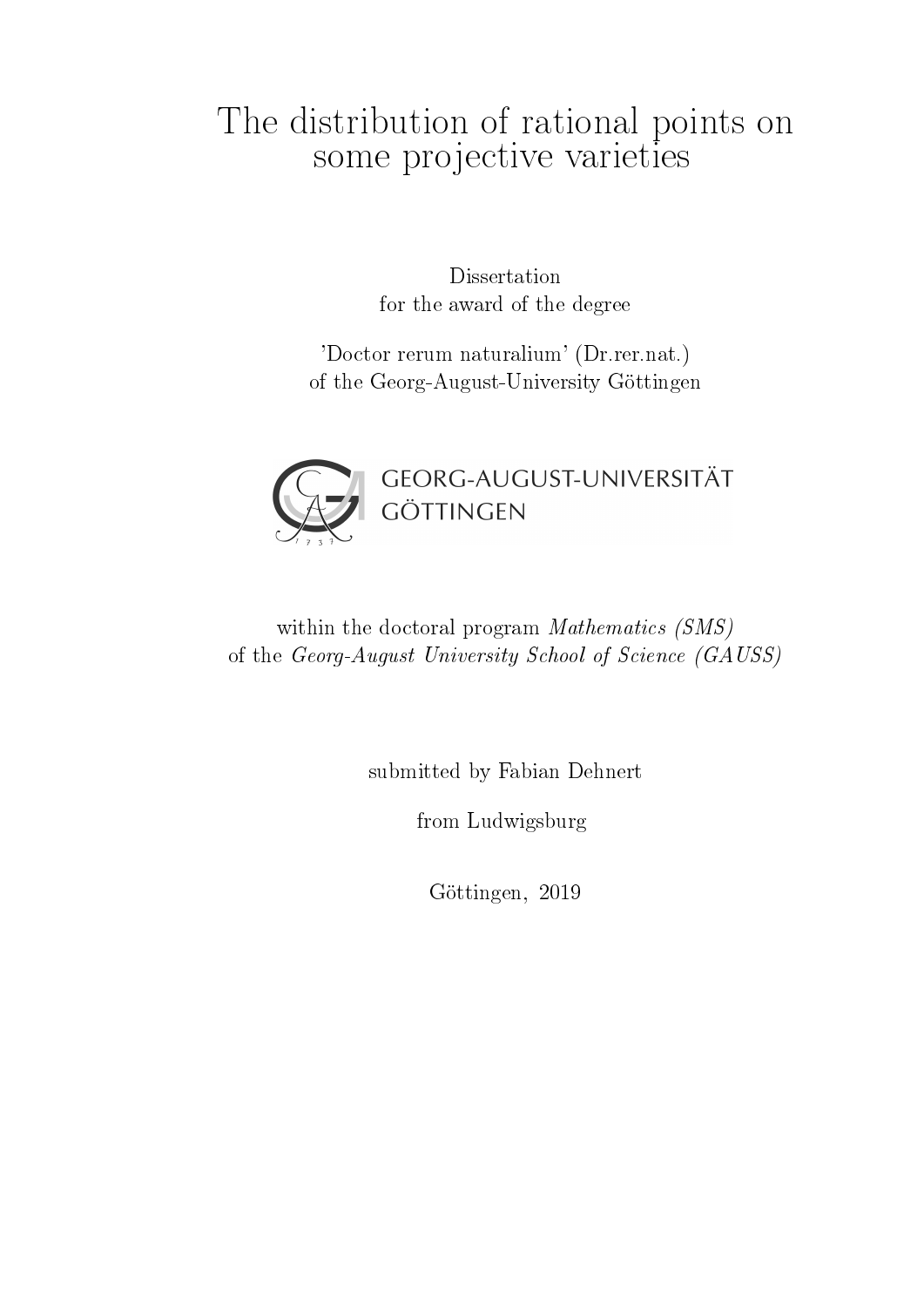#### Thesis committee

Primary Advisor: Prof. Dr. Jörg Brüdern, Mathematisches Institut Second Advisor: Prof. Dr. Valentin Blomer, Mathematisches Institut

### Examination board

Referent: Prof. Dr. Jörg Brüdern, Mathematisches Institut Coreferent: Prof. Dr. Valentin Blomer, Mathematisches Institut

Further members:

- Prof. Dr. Preda Mihailescu, Mathematisches Institut
- Prof. Dr. Ina Kersten, Mathematisches Institut
- Prof. Dr. Gert Lube, Institut für Numerische und Angewandte Mathematik
- Prof. Dr. Stephan Huckemann, Institut für Mathematische Stochastik

Date of Disputation: 4th of March 2019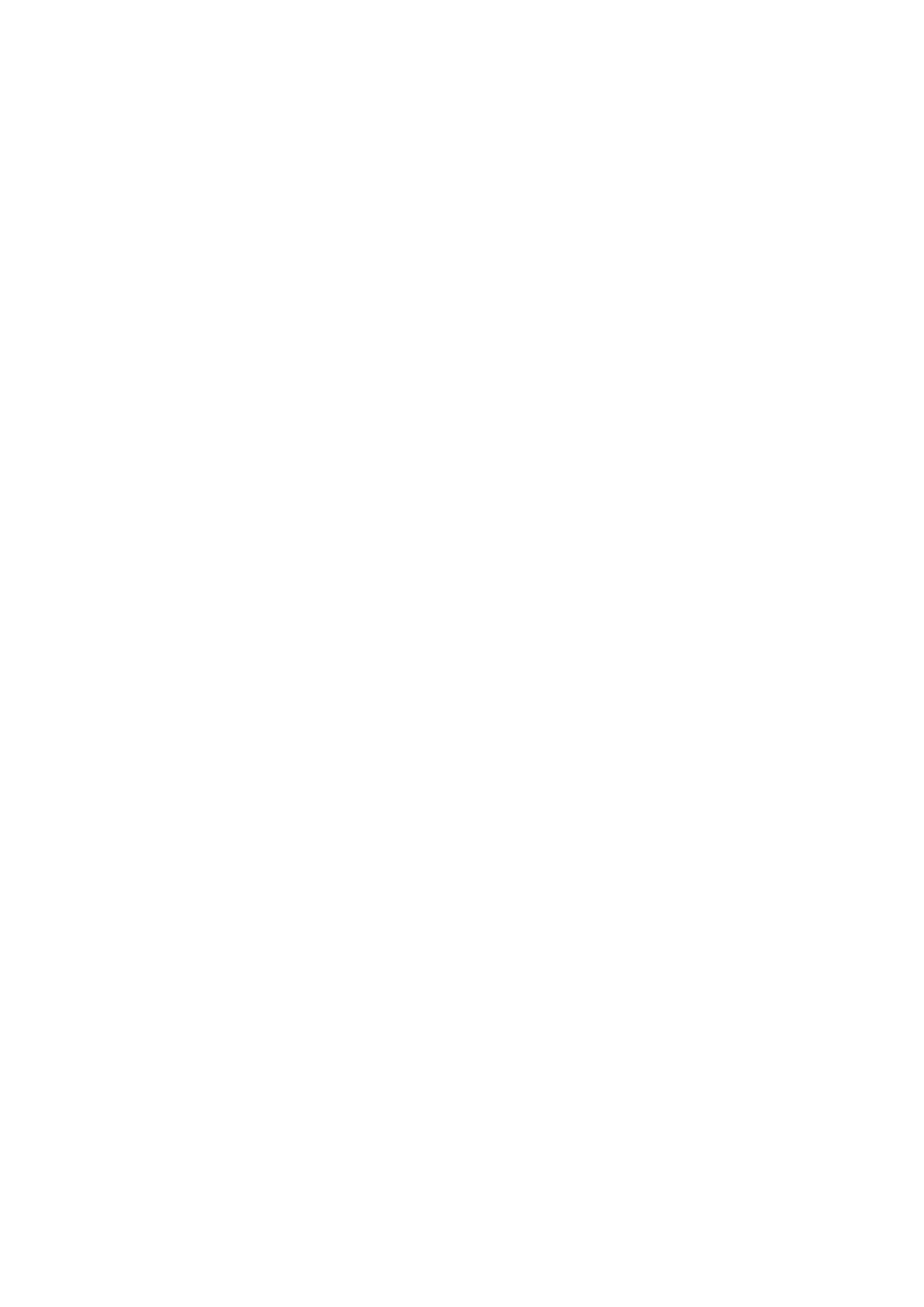## **Contents**

| Introduction<br>$\mathbf{1}$ |                            |                                                                                                                                                                                                                                | 3  |
|------------------------------|----------------------------|--------------------------------------------------------------------------------------------------------------------------------------------------------------------------------------------------------------------------------|----|
| $\mathbf 2$                  | Main result                |                                                                                                                                                                                                                                |    |
|                              | 2.1                        |                                                                                                                                                                                                                                | 8  |
|                              | $2.2\,$                    |                                                                                                                                                                                                                                | 12 |
| $\bf{3}$                     | 18<br><b>Circle method</b> |                                                                                                                                                                                                                                |    |
|                              | 3.1                        |                                                                                                                                                                                                                                | 18 |
|                              | 3.2                        |                                                                                                                                                                                                                                | 21 |
|                              | 3.3                        | Differencing                                                                                                                                                                                                                   | 26 |
|                              | 3 <sup>4</sup>             | The minor arcs entering the state of the minor arcs in the state of the minor arcs in the state of the state of the minor and the minor and the minor and the minor and the minor and the minor and the minor and the minor an | 31 |
|                              | 3.5                        |                                                                                                                                                                                                                                | 34 |
|                              | 3.6                        |                                                                                                                                                                                                                                | 40 |
| $\overline{4}$               | Closing the gap            |                                                                                                                                                                                                                                |    |
|                              | 4.1                        |                                                                                                                                                                                                                                | 47 |
|                              | 4.2                        |                                                                                                                                                                                                                                | 48 |
|                              | 4.3                        |                                                                                                                                                                                                                                | 51 |
|                              | <b>References</b>          |                                                                                                                                                                                                                                |    |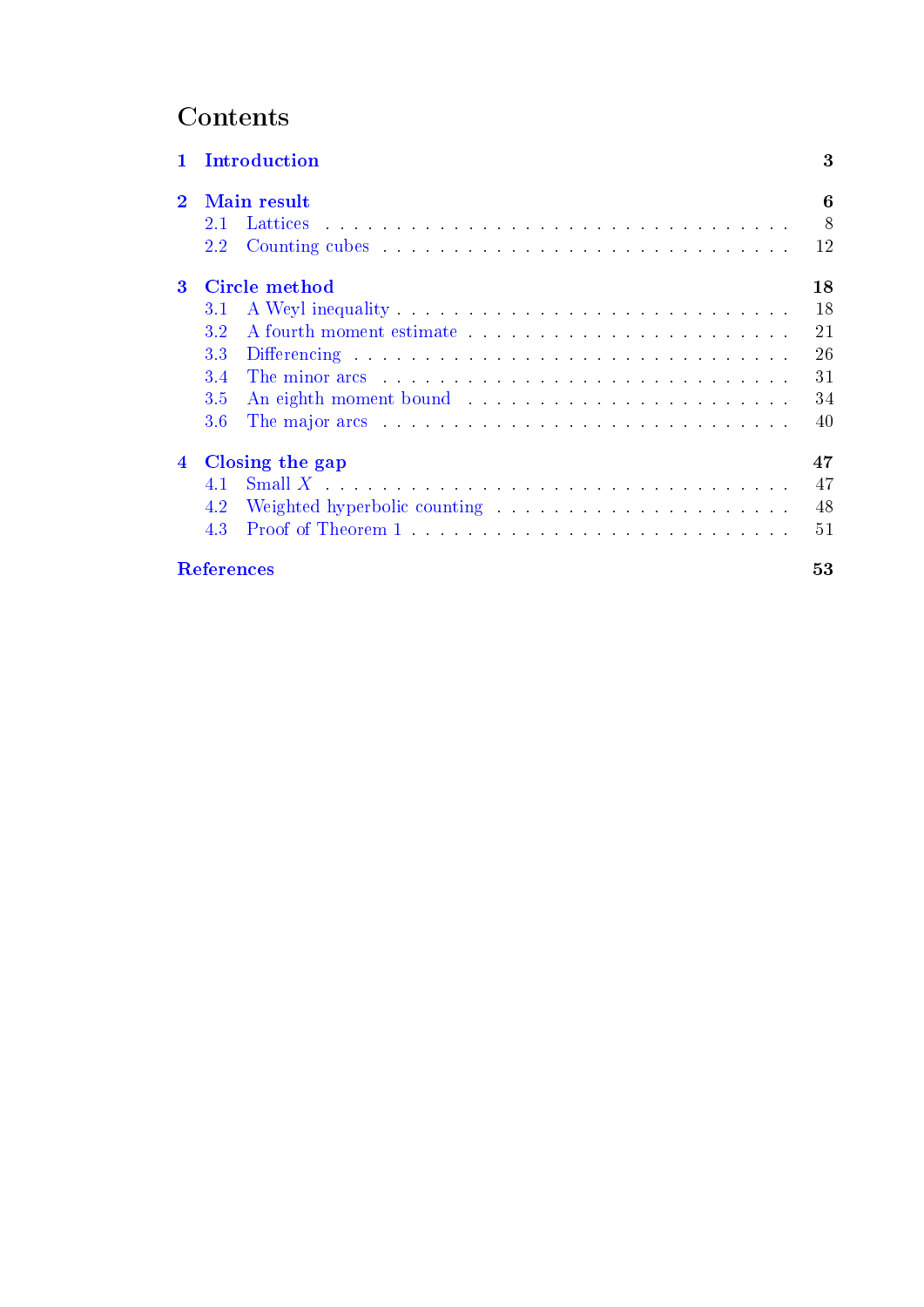#### 1 INTRODUCTION 3

## Notation

In general, statements involving  $\epsilon$  are assumed to hold for any sufficiently small positive values of  $\epsilon$ . We use  $\delta$  to denote a sufficiently small positive value but the exact value of  $\delta$  may vary each time it arises. Following standard convention in analytic number theory we let  $e(\alpha) = \exp(2\pi i\alpha)$ . Vectors  $(x_1, x_2, \ldots, x_s)$  are denoted as **x**. where the dimension may vary from occasion to occasion and statements like  $x \leq X$ have to be read as  $x_i \leq X$  for all  $i = 1, 2, \ldots s$ . We may write  $|\mathbf{x}|_{\infty}$  to denote the maximum norm, i.e.  $\max_{i=1}^s |x_i|$ . Vinogradov's notation  $\ll$  is used. For instance if  $f = O(g)$ , we may write  $f \ll g$ . The notation |x| is used for the integer part of x.

### <span id="page-4-0"></span>1 Introduction

Given a polynomial  $f(\mathbf{x})$  of degree k in s variables and integer coefficients it is a classical problem in number theory to determine whether or not the equation

$$
f(\mathbf{x}) = 0
$$

has integer solutions and - if so - how 'many'? To be accessible to analytic methods it is common to restrict ourself to the consideration of cases where s is larger than  $k$ . In this generic situation infinitely many solutions are likely to exist and one considers their density in boxes of size  $X \geq 1$ , that is by restricting the sizes of the variables:  $|x_i| \leq X$ . By letting X tend to infinity we get a quantitative answer to questions regarding the distribution of integer solutions.

A probability based crude heuristic predicts that the number of solutions in a box of size X should be of order of magnitude  $X^{s-k}$ . Let n be a natural number and write

<span id="page-4-1"></span>
$$
f(\mathbf{x}) = x_1^k + x_2^k + \ldots + x_s^k \tag{1}
$$

and consider the numbers of representation  $r(n)$  of n as sum of s k-th powers, i.e. the number of solutions of  $f(\mathbf{x}) = n$  with  $x_i \leq X := n^{1/k}$ . Applying the above heuristic to f we predict

<span id="page-4-2"></span>
$$
r(n) = c(n)n^{s/k - 1/k} \left(1 + o(1)\right)
$$
\n(2)

solutions for n tending to infinity and for some  $c(n)$ , such that  $c(n)$  satisfies  $c <$  $c(n) < C$  for constants c, C and all n. So if we are able to establish this asymptotic for some s large in terms of k together with the positivity of  $c(n)$  we may deduce that every large enough  $n$  is representable in such a way. One may ask what is the minimal number  $G(k)$  of variables s such that every sufficiently large n is representable as sum of s kth powers. An easy argument considering volumes shows that we have  $G(k) > k$ . A related problem is the corresponding number  $q(k)$  of variables needed such that every natural number  $n$  is representable. This is known as Waring's problem and questions surrounding it are subject to active research stemming from a wide range of different branches of mathematics. Lagrange's four-square theorem from 1770 for instance may be reformulated as  $q(2) = G(2) = 4$ .  $G(4)$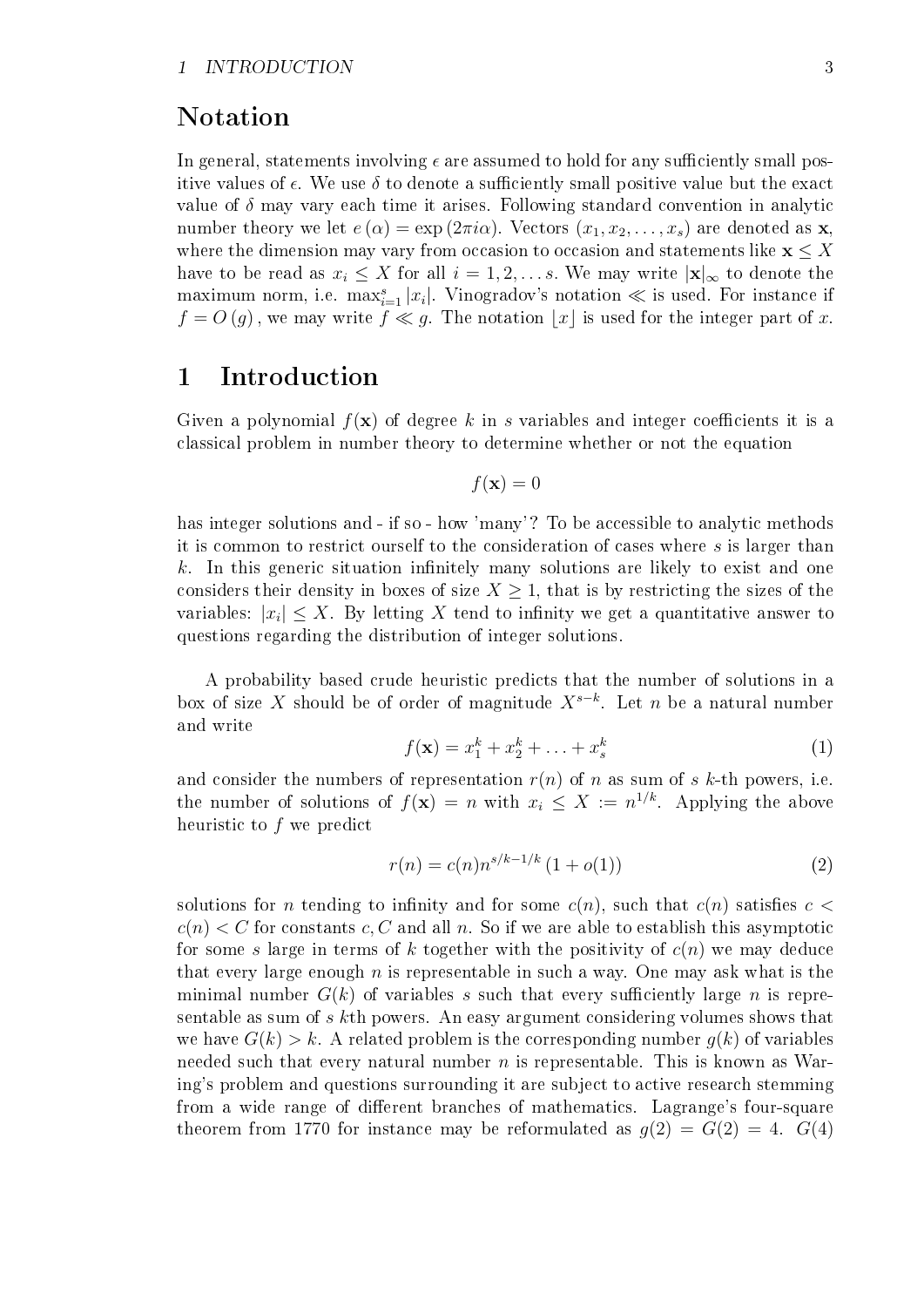#### 1 INTRODUCTION 4

is known to equal 16 (Davenport [\[14\]](#page-54-0)) but other exact values are unknown. Note that  $G(k) \leq g(k)$  and that there are easy lower bounds on  $g(k)$  (See Chapter 1 of [\[30\]](#page-55-0)) and that there are upper bounds for  $G(k)$  in terms of k and the conjectured asymptotic holds for  $s \geq 2k^2 + 2k - 3$  variables which was established Wooley [\[33\]](#page-55-1) - for a more recent improvement see Bourgain [\[6\]](#page-54-1).

A commonly used analytic machinery to establish such asymptotic results on the zero-set of integer equations is the Hardy-Littlewood circle method. The main idea is to write the number of integer solutions to an equation as a complex integral over exponential sums which then may be approximated near rational numbers  $a/q$ . Let  $g(\alpha) = \sum_{x \leq X} e(\alpha x^k)$  such that by orthogonality, [\(1\)](#page-4-1) and the definition of  $r(n)$ we have

<span id="page-5-0"></span>
$$
r(n) = \int_0^1 g(\alpha)^s e(-n\alpha) d\alpha.
$$
 (3)

Due to amplification effects the problem gets easier if one increases the number of variables so that the interesting case is the one with s relatively small. Thus for s large against the degree k we can apply the circle method to the integral in  $(3)$ . Trivially  $g(0) = |X|$ , and for  $\alpha = a/q$  we may divide the summation over x into residue classes b mod q. That is

$$
g\left(\frac{a}{q}\right) = \sum_{b=1}^{q} \sum_{\substack{x \le X \\ x \equiv b \bmod q}} e\left(\frac{ax^k}{q}\right) = \frac{X}{q} \sum_{b=1}^{q} e\left(\frac{ab^k}{q}\right) + O(q).
$$

Therefore if the complete exponential sum does not vanish,  $q(\alpha)$  is expected to be large close to rational numbers with small denominator. Now the 'circle'  $\mathbb{R}/\mathbb{Z}$  is divided into the  $\alpha$  close to  $a/q$  with q smaller than Q, the so called major arcs  $\mathfrak{M}$  and their counterpart - the minor arcs m. The idea is to control the contribution of the minor arcs to [\(3\)](#page-5-0) by bounding the size of  $g(\alpha)$  on  $\mathfrak{m}$  combined with a mean value estimate for an appropriate m-th moment for  $g(\alpha)$ . For instance  $\int_0^1 |g(\alpha)|^2 d\alpha = \lfloor X \rfloor$ so we expect some cancellation. The treatment of the major arcs generalizes the idea to evaluate  $q(\alpha)$  at  $a/q$  by writing  $\alpha = a/q + \beta$ , and then obtaining an asymptotic evaluation on  $\mathfrak{M}$  which will produce the main term in [\(3\)](#page-5-0) provided the number of variables is large enough.

Concerning Waring's problem for cubes in  $s = 8$  variables the most recent result is due to Vaughan [\[31\]](#page-55-2) where the asymptotic in [\(2\)](#page-4-2) takes the shape (in this form with an improved log exponent due to Boklan [\[5\]](#page-54-2))

$$
r(n) = c(n)n^{5/3} + O(n^{5/3} (\log n)^{-3+\epsilon})
$$

which rests on his celebrated 8-th moment estimate on the minor arcs. One expects an asymptotic formula to hold for  $s \geq 4$ , but this seems far out of reach with methods currently available.

By considering equations of the type  $(1)$  we are also entering the realm of algebraic geometry which is well known to be linked with the study of rational solutions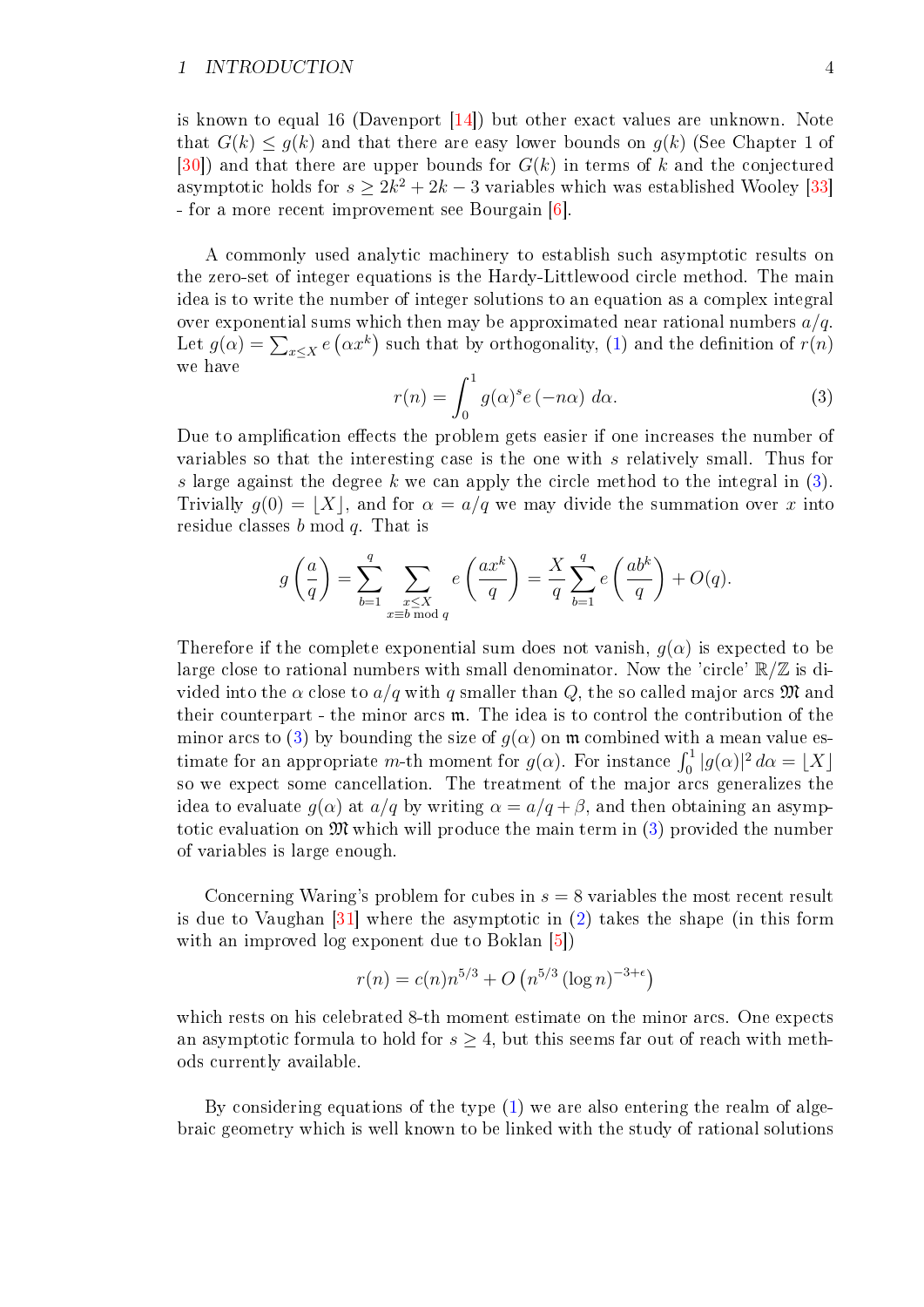of polynomial equations. Given a number field  $K$  and a projective variety  $X$  a series of conjectures is linked with the set of K-rational points  $X(K)$ . If X is a Fano variety endowed with some anticanonical height function  $H: X(K) \to \mathbb{R}$  then Manin's conjecture (cf. [\[17\]](#page-54-3)) is concerned with linking the number of rational points of bounded height on some nice open subset  $U \subset X$ 

$$
N_{H,U}(B) = \# \{ x \in U(K) \} : H(x) \le B \}
$$

with the variety's inner geometry. The conjecture states that

$$
N_{H,U} \sim CB(\log B)^{r-1},
$$

where C is some constant and r is the rank of the Picard group of  $X(K)$ . An interpretation of the constant C is given by Peyre  $[24]$ . A classical result due to Birch [\[2\]](#page-54-4) can be seen in this context, the rank of the Picard group being one in that case so the logarithmic factor is not visible.

A fruitful testing ground around the conjecture lies in bihomogeneous varieties, where Manin's conjecture has been established for complete intersections of large dimension by Schindler [\[27\]](#page-55-4) using the circle method. Although similar to Birch's work the number of variables is rather large. Consider the family of varieties  $X_k^s$  $\mathbb{P}(K)^{s-1} \times \mathbb{P}(K)^{s-1}$  given by

<span id="page-6-0"></span>
$$
x_1 y_1^k + x_2 y_2^k + \ldots + x_s y_s^k = 0.
$$
\n(4)

From this point on we may set our focus on  $K = \mathbb{Q}$ . Suppose we have  $\mathbf{x} \in \mathbb{P}(\mathbb{Q})^{s-1}$ represented by a primitive vector  $(x_1, \ldots, x_s) \in \mathbb{Z}^s$ , then we may write

$$
H(\mathbf{x}) = \max\{|x_i| : i = 1,\ldots,s\}
$$

for the exponential height function and define a height function on  $X^s_k$  by writing

$$
H(\mathbf{x}, \mathbf{y}) = H(\mathbf{x})^{s-1} H(\mathbf{y})^{s-k}
$$

for a representative  $(\mathbf{x}, \mathbf{y}) \in X_{k}^{s}$ . The accumulating subvariety  $U_{k}^{s}$  is given by

$$
x_1 x_2 \cdots x_s y_1 y_2 \cdots y_s \neq 0.
$$

If  $k = 1$  and  $s > 3$  the a result which later inspired Manin's work was first proved by Bump ([\[12\]](#page-54-5), Chapter 7) using meromorphic continuation of Eisenstein series. And subsequently it was established for  $s \geq 4$  by Robbiani [\[26\]](#page-55-5) using the circle method, which was improved upon by Spencer [\[28\]](#page-55-6), who reduced the number of variables needed to  $s \geq 3$  and work of Blomer and Brüdern [\[4\]](#page-54-6) who achieved a second main term. For  $k = 2$  and  $s = 3$  there are sharp upper and lower bounds of the right order of magnitude by Le Boudec [\[23\]](#page-55-7), who showed

$$
B\log B \ll N_{U_3^2, H}(B) \ll B\log B.
$$

For the case  $k = 2$  and  $s = 4$  there was recent progress of Browning and Heath-Brown [\[11\]](#page-54-7), who proved Manin's conjecture for the quadric bundle

$$
x_1y_1^2 + x_2y_2^2 + x_3y_3^2 + x_4y_4^2 = 0.
$$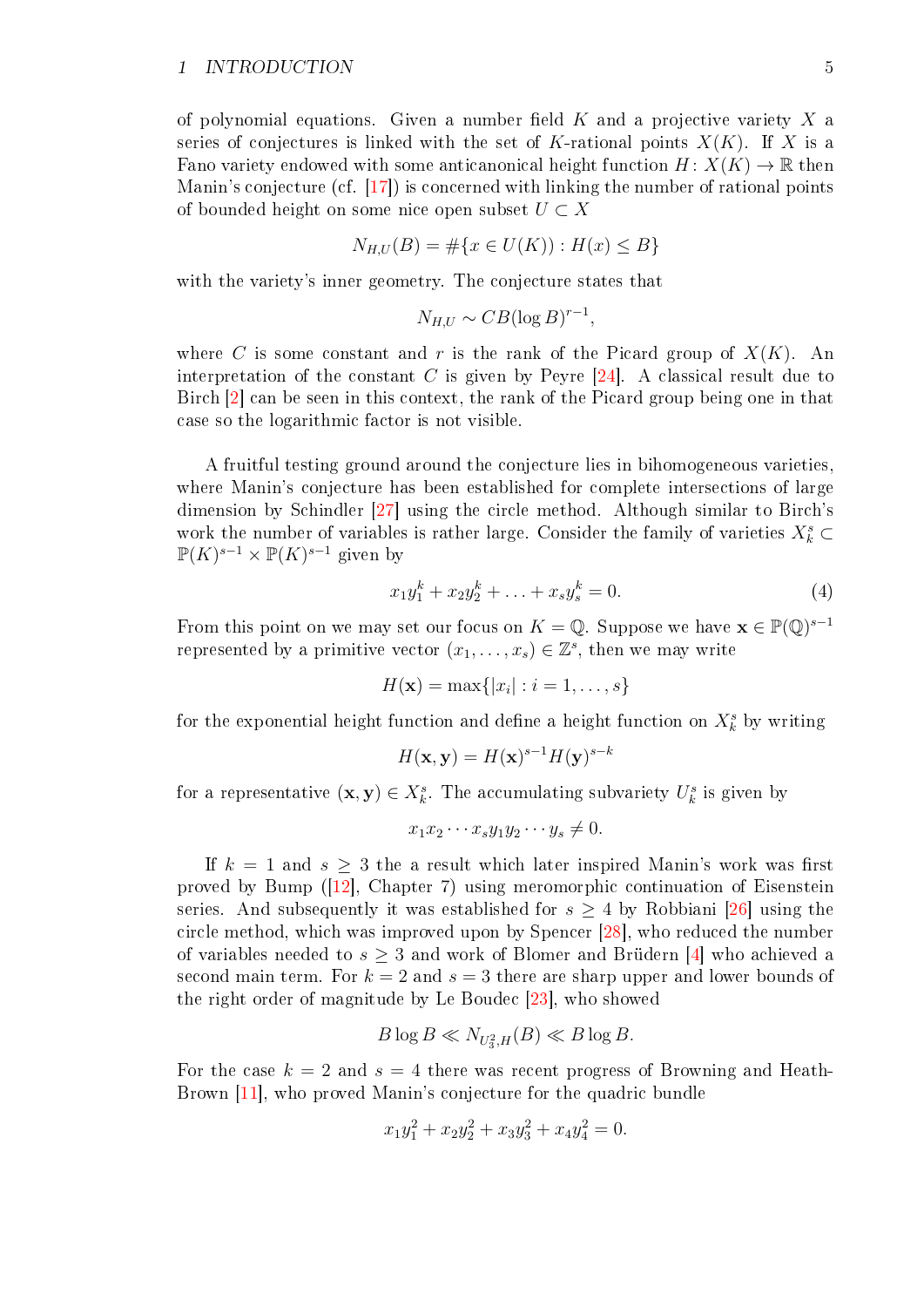### <span id="page-7-0"></span>2 Main result

The next case to be considered is  $k = 3$  and since an asymptotic formula [\(2\)](#page-4-2) for Warings problem for cubes (cf. Vaughan [\[31\]](#page-55-2)) is only attainable for  $s \geq 8$  this is the most interesting and challenging case. With the introduction of some coefficients in [\(4\)](#page-6-0) we consider a slight generalization of  $X_3^8$ . Let  $\mathbf{c} \in \mathbb{Z}^8$  be a nonzero vector and consider the smooth bi-homogeneous variety X in  $\mathbb{P}(\mathbb{Q})^7 \times \mathbb{P}(\mathbb{Q})^7$  given by

<span id="page-7-1"></span>
$$
c_1x_1y_1^3 + c_2x_2y_2^3 + \ldots + c_8x_8y_8^3 = 0.
$$
 (5)

Let U be the subset given by  $x_1x_2 \cdots x_8y_1 \cdots y_8 \neq 0$ . We have the following result.

**Theorem 1.** Let  $c_1, c_2, \ldots, c_8$  be non-zero integers. Then there are positive numbers  $\delta$  and  $C$  such that

$$
N_U(B) = CB \log B + O\left(B \log B (\log \log B)^{-\delta}\right).
$$

That is Manin's conjecture holds for the variety  $X$  with respect to the removed subset  $U$ . It is worth noting that the constant  $C$  arising in the theorem is a product of local densities.

Before we go into details of the proof it is convenient to give a general outline of the underlying strategy and the main difficulties that need to be tackled. Following the popularity of analytic methods (namely the circle method) we follow the approach taken by Blomer and Brüdern [\[3\]](#page-54-8) who considered the multihomogeneous variety given by

$$
\sum_{j=0}^{n} a_j (x_{1,j} x_{2,j} \dots x_{k,j})^d = 0
$$

and proved a strong form of the conjecture with asymptotic expansion, i.e.

$$
N_{U,H}(B) = CBQ(\log B) + O(B^{1-\delta})
$$

for a suitable subset U and a polynomial Q of degree  $k-1$ .

The key reduction step in this paper enables us to reduce the counting problem by decoupling the height conditions. That is instead of having to deal with a condition of the type  $|x|_{\infty}|y|_{\infty} \leq B$  we may discuss the independent conditions  $|x|_{\infty} \leq X$  and  $|y|_{\infty} \leq Y$ . Then a suitable variant of [\[3\]](#page-54-8) theorem 2.1 will produce our theorem once we can establish the corresponding asymptotic for equation [\(5\)](#page-7-1) with  $x$  and  $y$  in independent boxes and similarly for  $x$  or  $y$  fixed and just  $y$  or  $x$ respectively in boxes. Thus our first objective is to establish an asymptotic formula for these cases. The situation with  $x$  fixed is essentially Waring's problem for cubes. We heavily rely on Vaughan's work [\[31\]](#page-55-2) and use his minor arc estimate. It is worth mentioning that here is the first occasion where we find  $s = 8$  to be an obstacle. According to the current state of knowledge of Waring's problem one cannot deal with 7 variables unconditionally.

The case where **y** is small, represents a traditional lattice point problem and is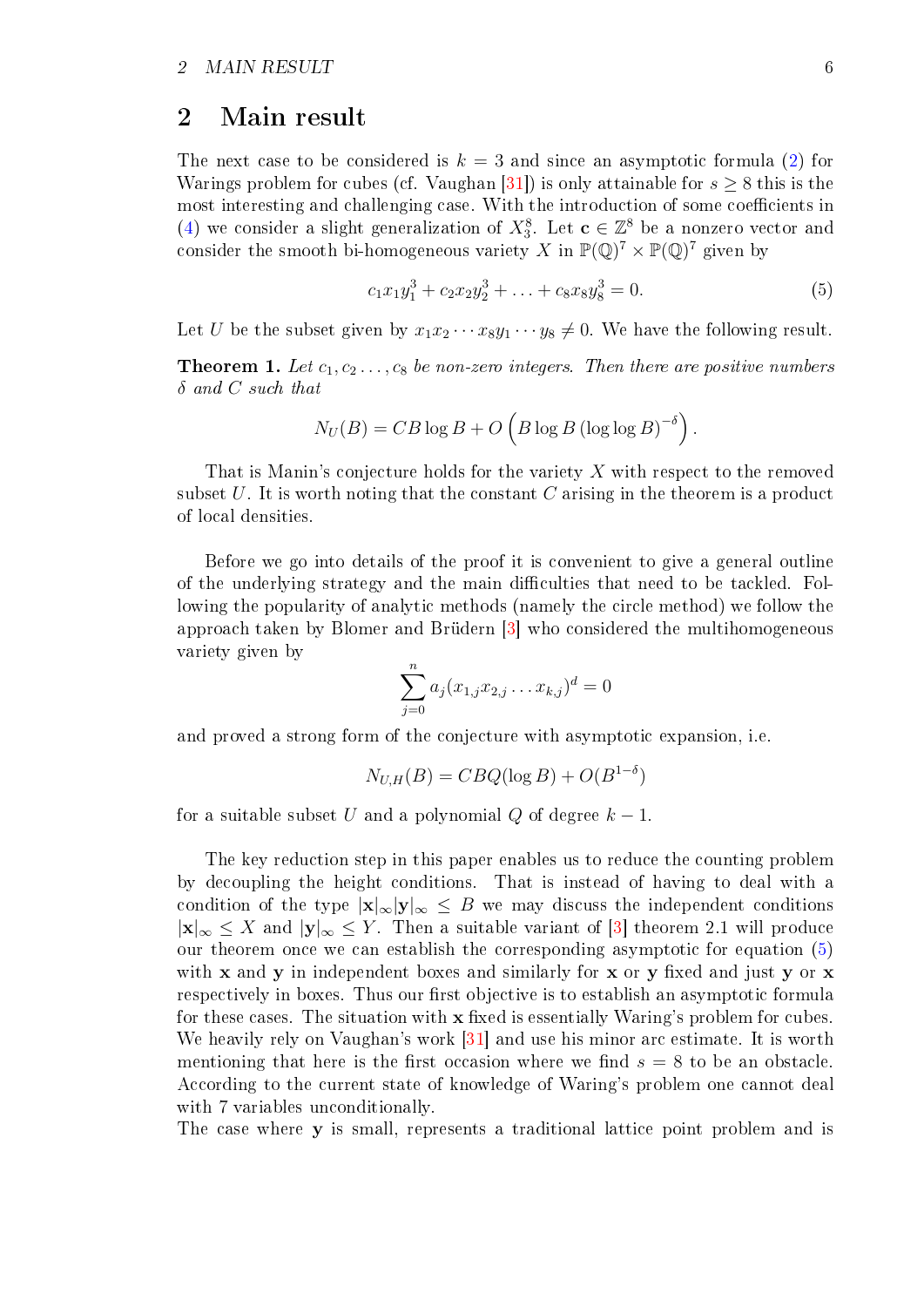dealt with accordingly. This leaves the independent box count. Here we distinguish two cases: Firstly the case when  $Y$  is small against some small power of  $X$  thereby ensuring that we can sum up the asymptotic for  $|y| \leq Y$ . The second remaining case is where most hard work needs to be done. Although the proof is oriented along the lines of Vaughan [\[31\]](#page-55-2) and [\[32\]](#page-55-8) their key ingredients need to be reproduced in a two-dimensional setting. Vaughan's treatment of the cubic case in Waring's problem relies on an 8-th moment estimate for the minor arcs where he establishes logarithmic saving. Since the argument is built upon a sieving technique we need a 4-th moment estimate which is governed by diagonal solutions. Hence we need to show that for a suitable subset  $\mathscr{E} \subset [1, Y]$  the number of solutions of

$$
x_1y_1^3 + x_2y_2^3 = x_3y_3^3 + x_4y_4^3
$$

with  $x_i \leq X$  and  $y_i \in \mathscr{E}$  is up to some small power of logarithms bounded by  $|\mathscr{E}|^2 X^3$ . For comparison in the case without the x variables i.e. the number of  $y_i \in \mathscr{E}$  such that

<span id="page-8-0"></span>
$$
y_1^3 + y_2^3 = y_3^3 + y_4^3 \tag{6}
$$

is for  $|\mathscr{E}|$  moderately large, bounded by  $O(|\mathscr{E}|^2)$  since the number of solutions to [\(6\)](#page-8-0) not lying on rational lines is  $O(Y^{2-\delta})$  for some  $\delta > 0$ . The particular shape of the set  $\mathscr E$  will be the subset of numbers in the interval  $[1, Y]$  that do not have prime divisors in a certain prescribed interval. The size of this set will save a logarithm over the trivial bound Y. We will obtain the required 4-th moment estimate by viewing the number of solutions counted by [\(1\)](#page-4-1) as a weighted divisor sum. This is based on ideas of Wolke and Erdös while using a result of Pollack [\[25\]](#page-55-9).

The teatment of the minor arcs is closely mimicking the proofs of Vaughan in [\[31\]](#page-55-2) and [\[32\]](#page-55-8), where we subdivide the cubic exponential sum on the minor arcs into certain classes and show that largest potential contribution actually comes from the sum over  $\mathscr{E}$ , that is

<span id="page-8-1"></span>
$$
g_E(\alpha) = \sum_{x \le X} \sum_{y \in \mathscr{E}} e\left(\alpha x y^3\right). \tag{7}
$$

A reduction step due to Boklan [\[5\]](#page-54-2) will then show that the minor arc contribution is bounded by

$$
\int_0^1 |g_E(\alpha)|^8 \ d\alpha,
$$

which is treated as in Vaughan [\[32\]](#page-55-8).

Another crucial step in the analysis performed in Vaughan's argument is the availability of a major arc approximation for the exponential sum  $g(\alpha)=\sum_{y\leq Y}e\left(\alpha y^3\right)$ with a good error term which is of use even on the minor arcs. This is done by Poisson summation together with square-root cancellation on average in shifts of the corresponding complete exponential sum  $\sum_{y \bmod q} e(ay^3/q)$ . This then is coupled with the use of Hooley's delta function  $\Delta$  to prove an analogue of Weyl's inequality for g that produces just a log factor instead of the  $Y^{\epsilon}$  present in the application of the classical variant of the inequality. Of course these features have to be reproduced in our case.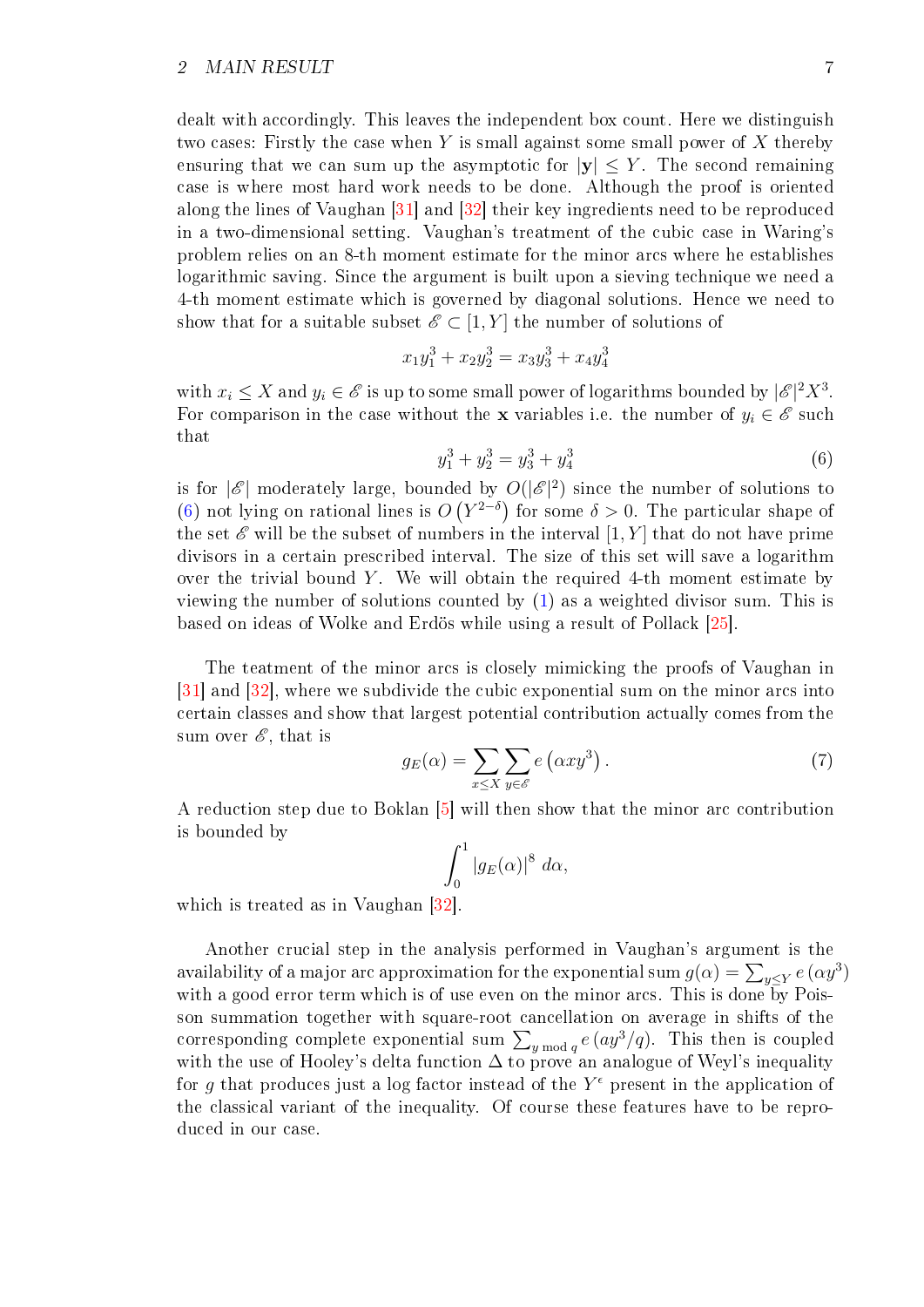The last step is to adapt the proof of the hyperbola type argument in [\[3\]](#page-54-8) in order to be able to deal with our situation. Due to the adaptations necessary and the fact that we are in the situation where log savings have to suffice we are only able to secure a log log saving in the final theorem.

#### <span id="page-9-0"></span>2.1 Lattices

We start this section by recording some results concerning lattices from Chapter 4.2 of Browning [\[10\]](#page-54-9) on the geometry of numbers. For a general account on lattices we refer to Cassels [\[13\]](#page-54-10). Adapting the notation in [\[10\]](#page-54-9), we say a lattice  $\Lambda \subseteq \mathbb{Z}^n \subset \mathbb{R}^n$  is primitive if it has a basis  $\mathbf{b}_1, \mathbf{b}_2, \ldots, \mathbf{b}_r$  that can be extended to a basis of  $\mathbb{Z}^n$ . For our purpose the notion of a *dual lattice* is of importance. Given a vector  $\mathbf{x} \in \mathbb{R}^n$  we write  $||\mathbf{x}||$  for the usual euclidean norm  $||\mathbf{x}|| = \sqrt{x_1^2 + \ldots + x_n^2}$  and given another vector  $\mathbf{y} \in \mathbb{R}^n$  we write **x**.y for the standard scalar product.

Let  $\Lambda \subseteq \mathbb{Z}^n$  be a primitive lattice of dimension r, then the *dual lattice*  $\Lambda^*$  is defined to be the lattice

$$
\Lambda^* = \{ \mathbf{x} : \mathbf{x} . \mathbf{y} = 0 \quad \forall \mathbf{y} \in \Lambda \}.
$$

The lattice  $\Lambda^*$  is primitive and of dimension  $n-r$ . A particularly interesting case is the dual lattice corresponding to the 1-dimensional lattice spanned (over  $\mathbb{Z}$ ) by a fixed primitive vector  $\mathbf{a} \in \mathbb{Z}^n$ .

<span id="page-9-1"></span>**Lemma 1.** Let  $a$  be a primitive vector, then the set

$$
\Lambda_{\mathbf{a}} = \{ \mathbf{x} \in \mathbb{Z}^n : \mathbf{x}.\mathbf{a} = 0 \}
$$

is a lattice of dimension  $n-1$  and determinant  $||\mathbf{a}||$ .

Proof. This is Lemma 4.4 from [\[10\]](#page-54-9).

 $\Box$ 

We may also cite Lemma 4.5 of Browning [\[10\]](#page-54-9), which gives a bound on the number of lattice points inside a box of size R.

**Lemma 2.** Let  $\Lambda \subseteq \mathbb{Z}^n$  be a lattice of dimension r. Then we have

$$
\#\{\mathbf{x}\in\Lambda:|\mathbf{x}|_{\infty}\leq R\}\ll R^{r-1}+\frac{R^r}{\det\Lambda},
$$

for any  $R > 1$ .

This however has the disadvantage of being just an upper bound and does not provide an asymptotic. Let  $\mathbf{a} \in \mathbb{Z}^8$  be primitive and consider the 7-dimensional lattice  $\Lambda_a$  which is contained in the subspace

$$
V = \{ \mathbf{x} \in \mathbb{R}^8 : \mathbf{x}.\mathbf{a} = 0 \} \subset \mathbb{R}^8
$$

. Let  $\mathbf{b}_1, \mathbf{b}_2, \ldots, \mathbf{b}_7$  be a positively oriented orthonormal basis for V and denote by  $e_1, e_2, \ldots, e_7$  the standard basis on  $\mathbb{R}^7$ . Consider the isomorphism  $\phi \colon V \to \mathbb{R}^7$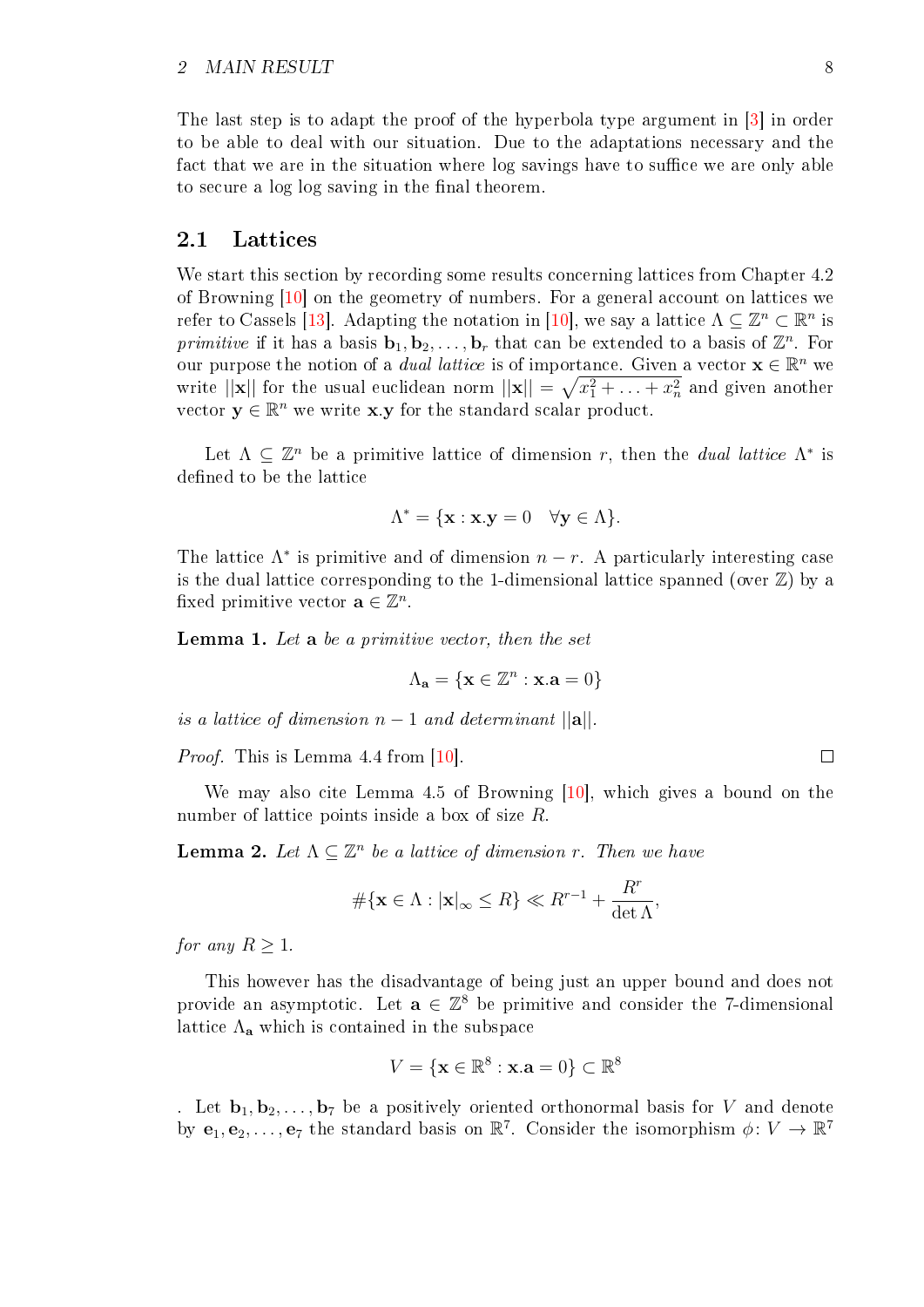#### 2 MAIN RESULT 9

with  $\phi(\mathbf{b}_i) = \mathbf{e}_i$  for  $i = 1, ..., 7$ . Then  $\phi(\Lambda_{\mathbf{a}})$  is a lattice of full rank in  $\mathbb{R}^7$  and determinant ||a||.

There are numerous results on the number of lattice points in a given domain D. One expects approximately vol $(D)/\det(\Lambda)$  points in  $\Lambda \cap D$ . In our case we need good control over the error terms in order to perform a summation over  $y_1, \ldots, y_8$ . This is provided by a result of Thunder [\[29\]](#page-55-10). Given a subspace  $W \subset \mathbb{R}^n$ , let  $D(W)$ be the orthogonal projection of D onto W and let  $V_m(D) = \max(\text{vol}_m(D(W)))$ where the maximum is taken over all  $m$ -dimensional subspaces  $W$ .

<span id="page-10-0"></span>**Lemma 3** ([\[29\]](#page-55-10) Theorem 4). Let  $D \subset \mathbb{R}^n$  be a compact domain such that any line intersects  $D$  in at most s intervals. Let  $\Lambda$  be an n-dimensional lattice in  $\mathbb{R}^n$ . Then

$$
\left| \# (D \cap \Lambda) - \frac{\text{vol}(D)}{\det(\Lambda)} \right| \ll_{s,n} \sum_{m=0}^{n-1} \frac{V_m(D) \lambda_1 \lambda_2 \cdots \lambda_m}{\det(\Lambda)},
$$

where  $\lambda_i$  are the successive minima of  $\Lambda$ .

Let D be the intersection of the box  $\{x \in \mathbb{R}^8 : |x|_{\infty} \leq R\}$  with the hyperplane V. Then D has 7-dimensional volume (see [\[16\]](#page-54-11))

<span id="page-10-1"></span>
$$
vol(D) = 27 R7 \frac{||\mathbf{a}||}{\pi} \int_{-\infty}^{\infty} \prod_{i=1}^{8} \frac{\sin(a_i t)}{a_i t} dt.
$$
 (8)

Let  $N(\Lambda, R)$  be the number of integer points in  $D \cap \phi(\Lambda)$ , then by combining lemma [3](#page-10-0) and [\(8\)](#page-10-1) we deduce

$$
N(\Lambda_{\mathbf{a}}, R) = \frac{2^7 R^7}{\pi} \int_{-\infty}^{\infty} \prod_{i=1}^{8} \frac{\sin(a_i t)}{a_i t} dt + O\left(R^6\right).
$$

Fix  $\mathbf{y}, \mathbf{c} \in \mathbb{Z}^n \setminus \{0\}$  and write  $d(\mathbf{y}) = (c_1y_1^3, c_2y_2^3, \ldots, c_8y_8^3)$  for their greatest common divisor. Evidently the equation

$$
\frac{c_1y_1^3}{d(\mathbf{y})}x_1 + \frac{c_2y_2^3}{d(\mathbf{y})}x_2 + \ldots + \frac{c_8y_8^3}{d(\mathbf{y})}x_8 = 0
$$

now by lemma [1](#page-9-1) defines a 7-dimensional primitive lattice with determinant

$$
\frac{1}{d(\mathbf{y})}\left( (c_1y_1^3)^2 + (c_2y_2^3)^2 + \ldots + (c_8y_8^3)^2 \right)^{1/2}.
$$

Let  $M(\mathbf{y}, X)$  denote the number of solutions to [\(5\)](#page-7-1) with  $|\mathbf{x}|_{\infty} \leq X$ . Thus we have shown the following

<span id="page-10-2"></span>**Lemma 4.** Let  $y, c \in \mathbb{Z}^n \setminus \{0\}$  be fixed, then

$$
M(\mathbf{y}, X) = c(\mathbf{y}, \mathbf{c})X^7 + O\left(X^6\right),
$$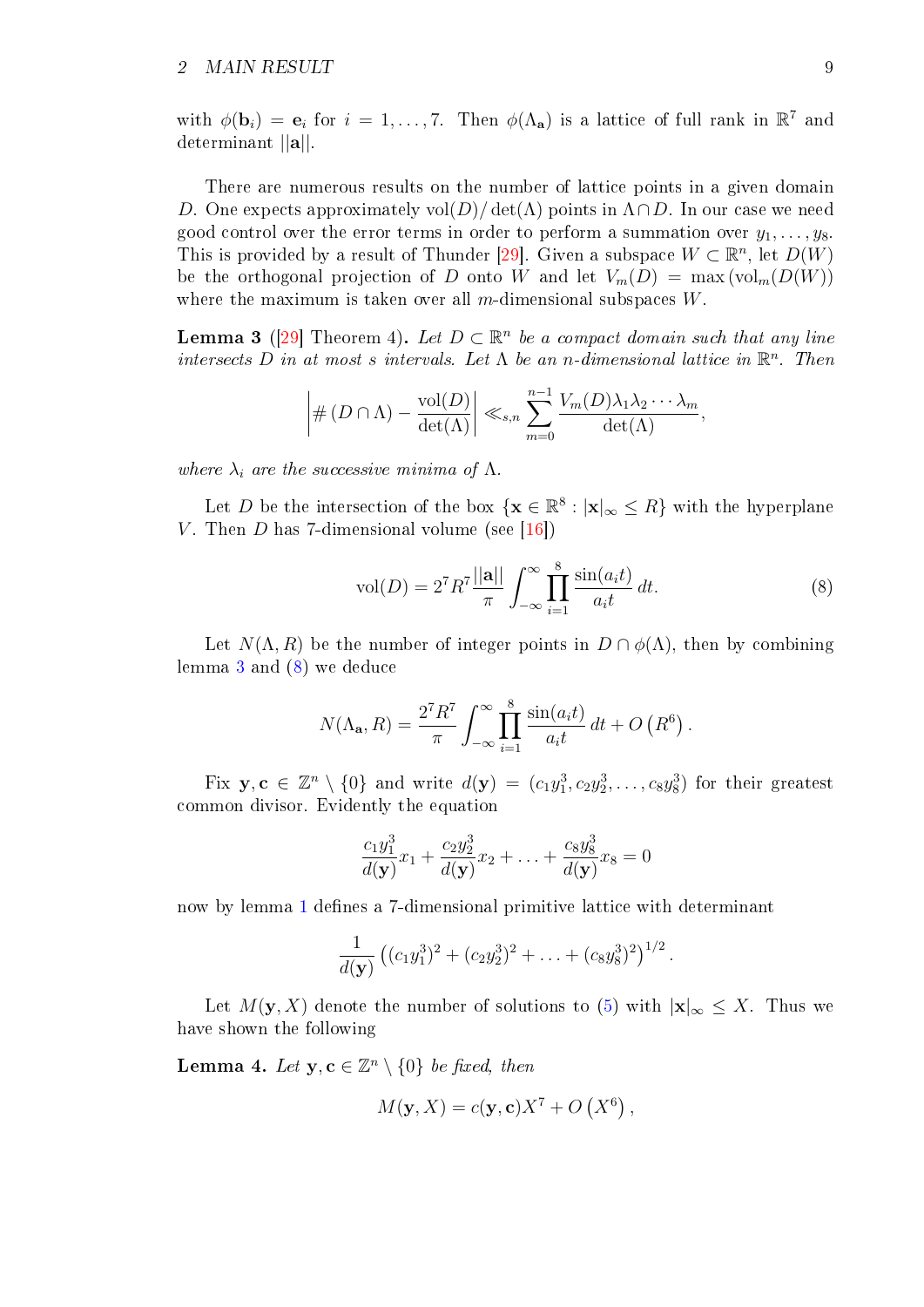where

$$
c(\mathbf{y}, \mathbf{c}) = \frac{2^7}{\pi d(\mathbf{y})^6} \int_{-\infty}^{\infty} \prod_{i=1}^8 p(c_i y_i^3 t) dt
$$

with

$$
p(t) = \frac{\sin(t)}{t}.
$$

Fix some small  $\delta > 0$  and write  $N(X, Y)$  for the number of solutions to [\(5\)](#page-7-1) with  $|\mathbf{x}|_{\infty} \leq X$  and  $|\mathbf{y}|_{\infty} \leq Y$ . Since

$$
N(X,Y) = \sum_{|\mathbf{y}|_{\infty} \leq Y} M(\mathbf{y}, X),
$$

we have for  $Y \leq X^{1/3 - \delta/3}$ ,

<span id="page-11-0"></span>
$$
N(X,Y) = \frac{2^7}{\pi} X^7 \sum_{|\mathbf{y}|\infty \le Y} d(\mathbf{y})^{-6} \int_{-\infty}^{\infty} \prod_{i=1}^{8} p(c_i y_i^3 t) dt + O\left(X^7 Y^{5-\delta}\right).
$$
 (9)

We may order the summation in the main term in  $(9)$  according to the value of  $k = d(\mathbf{y})$ . Thus

$$
\sum_{|\mathbf{y}|_{\infty}\leq Y} d(\mathbf{y})^{-6} \int_{-\infty}^{\infty} \prod_{i=1}^{8} p(c_i y_i^3 t) dt = \sum_{k \leq |\mathbf{c}|_{\infty} Y^3} k^{-6} \sum_{\substack{|\mathbf{y}|_{\infty} \leq Y \\ k|c_i y_i^3 \\ (c_1 y_1^3 / k, \dots, c_8 y_8^3 / k) = 1}} \int_{-\infty}^{\infty} \prod_{i=1}^{8} p(c_i y_i^3 t) dt
$$

$$
= \sum_{k \leq |\mathbf{c}|_{\infty} Y^3} k^{-6} \sum_{d \leq |\mathbf{c}|_{\infty} Y^3 / k} \mu(d) \sum_{\substack{|\mathbf{y}|_{\infty} \leq Y \\ k d|c_i y_i^3}} \int_{-\infty}^{\infty} \prod_{i=1}^{8} p(c_i y_i^3 t) dt.
$$

Consider the sum

$$
\sum_{\substack{y \le Y \\ k \mid c_i y^3}} p(c_i y^3 t).
$$

Applying partial summation then gives rise to

<span id="page-11-2"></span>
$$
\sum_{\substack{y \le Y \\ k|c_i y^3}} p(c y^3 t) = p(c_i Y^3 t) \sum_{\substack{y \le Y \\ k|c_i y^3}} 1 - \int_1^Y \frac{\partial}{\partial \xi} p(c_i \xi^3 t) \Big(\sum_{\substack{y \le \xi \\ k|c_i y^3}} 1\Big) d\xi. \tag{10}
$$

Let  $\rho_i(k)$  denote the number of solutions of the congruence  $c_i y^3 = 0 \mod k$  with  $y \mod k$ , then

<span id="page-11-1"></span>
$$
\sum_{\substack{y \le \xi \\ k|c_iy^3}} 1 = \frac{\rho_i(k)\xi}{k} + O\left(\rho_i(k)\right). \tag{11}
$$

Since

$$
\frac{\partial}{\partial \xi}p(c_i\xi^3t) = \frac{3\cos(c_i\xi^3t)}{\xi} - \frac{3\sin(c_i\xi^3t)}{\xi^4t},
$$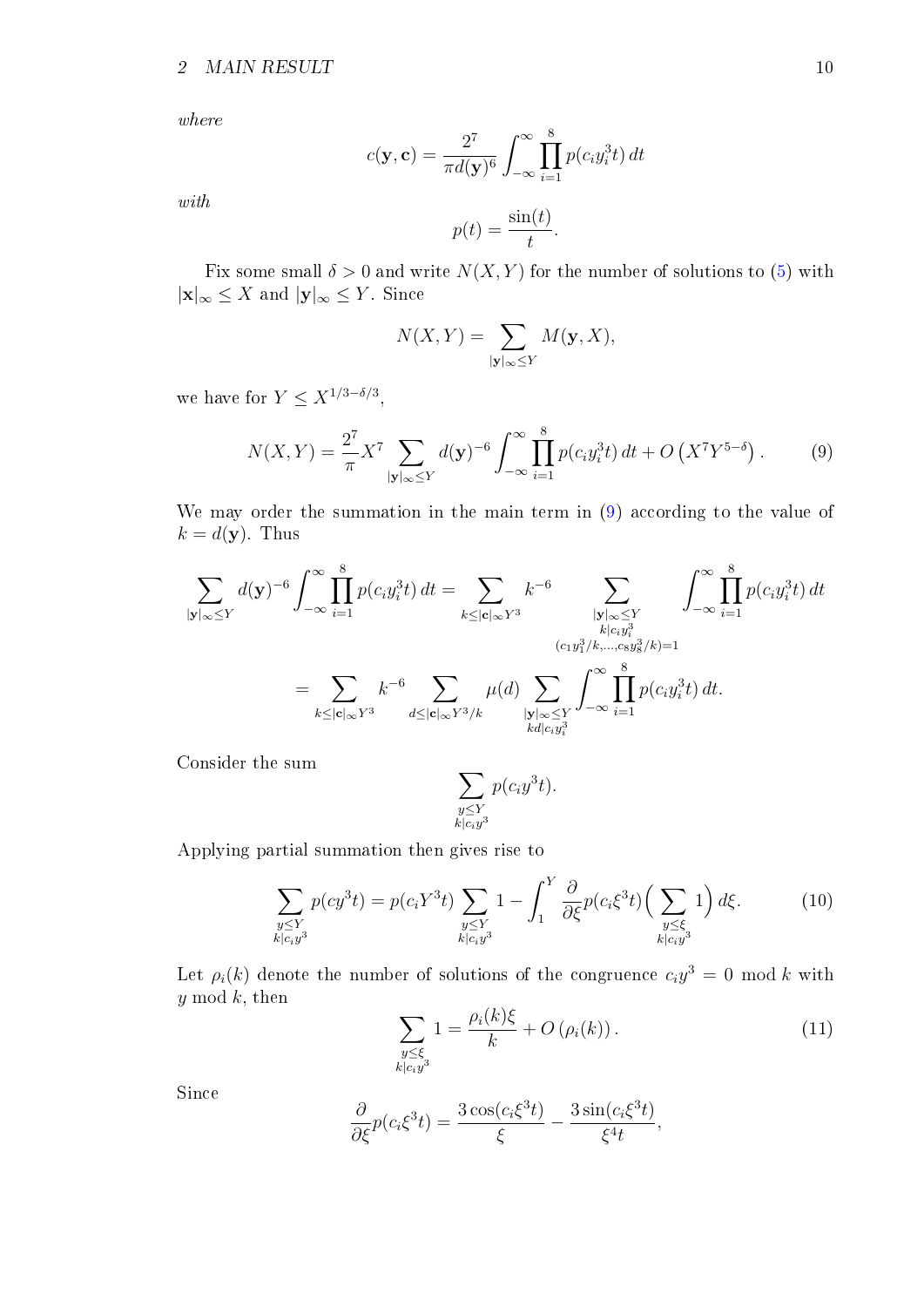applying [\(11\)](#page-11-1) on the right-hand-side of [\(10\)](#page-11-2) and integration by parts gives

<span id="page-12-0"></span>
$$
\sum_{\substack{y \le Y \\ k|c_i y^3}} p(c y^3 t) = \frac{\rho_i(k)}{k} \int_1^Y p(c_i y^3 t) dy + O(\rho_i(k) \log Y). \tag{12}
$$

For  $k \geq 2$  we have by Ball [\[1\]](#page-54-12) Lemma 3

$$
\int_{-\infty}^{\infty} |p(t)|^k dt \le \frac{\pi\sqrt{2}}{\sqrt{k}}
$$

and as an easy consequence the bound

$$
\int_{-\infty}^{\infty} |p(c_i y^3 t)|^k dt \ll \frac{1}{c_i y^3}.
$$

This can be combined with Hölder's inequality to estimate for instance

$$
\int_{-\infty}^{\infty} \prod_{i=2}^{8} p(c_i y_i^3 t) dt \ll (y_1 y_2 \cdots y_8)^{-3/7}
$$

or similar terms.

By combining this with  $(12)$  repeatedly, we obtain from  $(9)$ 

$$
N(X,Y) = \frac{2^7}{\pi} X^7 \sum_{kd \leq |\mathbf{c}|_{\infty} Y^3} \frac{\mu(d) \Re(kd)}{k^{14} d^8} \int_{-\infty}^{\infty} \int_{[1,Y]^8} \prod_{i=1}^8 p(c_i y_i^3 t) \, dy dt + O\left(X^7 Y^{5-\delta}\right),
$$

where we have written  $\Re(k) = \rho_1(k)\rho_2(k)\cdots\rho_8(k)$ . By extending the range of integration and the substitution  $y_i \mapsto Y y_i$  we deduce

$$
\int_{-\infty}^{\infty} \int_{[1,Y]^8} \prod_{i=1}^8 p(c_i y_i^3 t) dy dt = Y^8 \int_{-\infty}^{\infty} \int_{[0,1]^8} \prod_{i=1}^8 p(c_i y_i^3 Y^3 t) dy dt.
$$

Finally the substitution  $Y^3t \mapsto t$  shows the main term of  $N(X, Y)$  to be equal to

$$
\frac{2^7}{\pi} X^7 Y^5 \sum_{kd \leq |\mathbf{c}|_{\infty} Y^3} \frac{\Re(kd)}{k^{14} d^8} \int_{-\infty}^{\infty} \int_{[0,1]^8} \prod_{i=1}^8 p(c_i y_i^3 t) \, dy dt.
$$

It remains to extend the summation over  $k$  and  $d$  to deduce:

**Lemma 5.** For  $Y \leq X^{1/3-\delta}$ , we have for some constant C,

<span id="page-12-1"></span>
$$
N(X,Y) = CX^{7}Y^{5} + O(X^{7}Y^{5-\delta}).
$$
\n(13)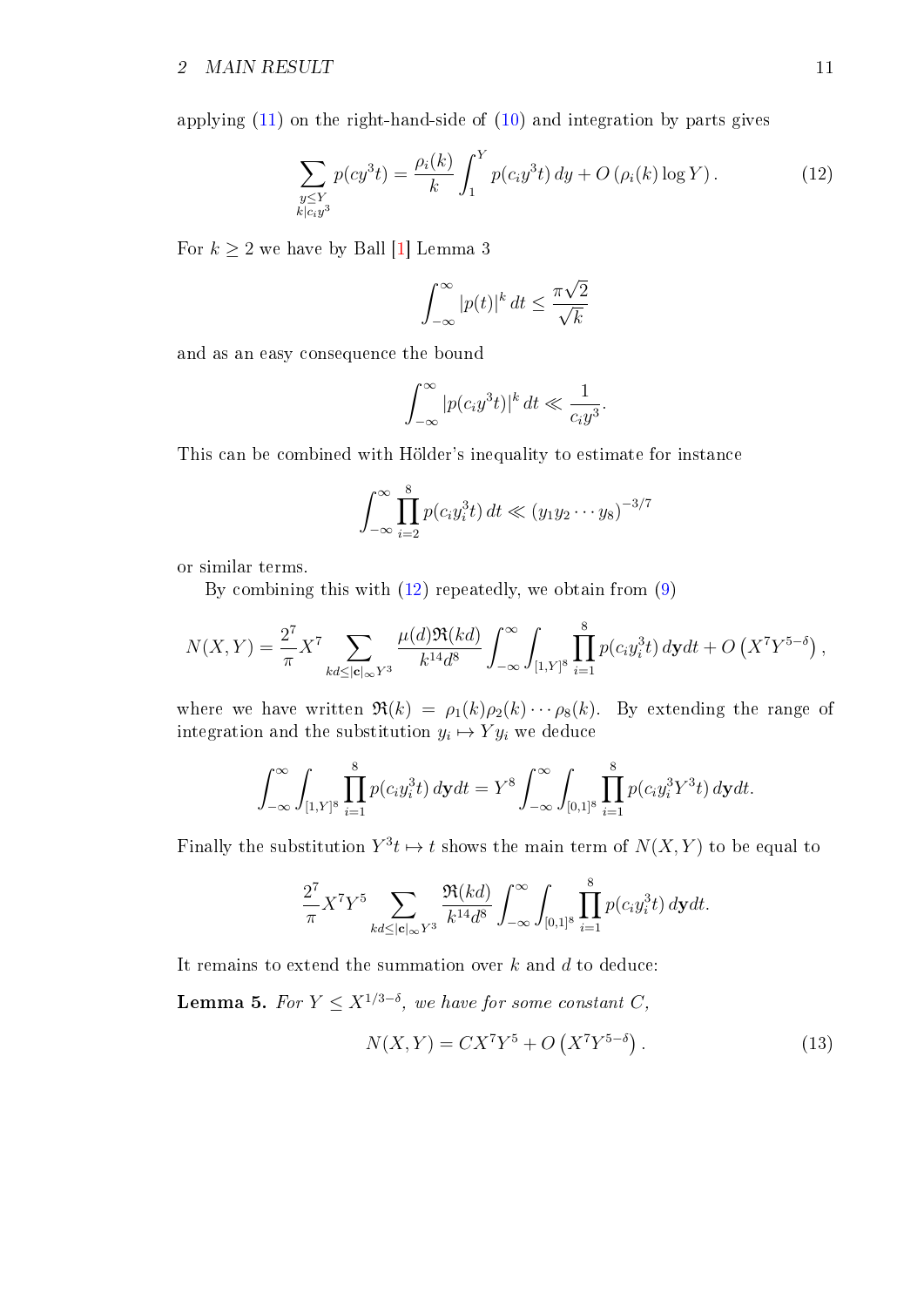### <span id="page-13-0"></span>2.2 Counting cubes

The goal of this section is to establish an asymptotic expansion for the number of solutions  $N_c(\mathbf{x}, Y)$  to [\(5\)](#page-7-1) for fixed **x** and  $|\mathbf{y}| \leq Y$ . Note that the number of variables such that an asymptotic formula is available cannot be reduced with current technology. For technical reasons it is convenient to also define  $N_c^+({\bf x}, Y)$  as the number of solution to [\(5\)](#page-7-1) with  $1 \leq y_i \leq Y$ .

<span id="page-13-3"></span>**Proposition 1.** Let  $\eta > 0$  be sufficiently small, then we have uniformly in  $|x|_{\infty} \ll$  $Y^{\eta}$ ,

$$
N_{\mathbf{c}}^{+}(\mathbf{x}, Y) = A^{+}(\mathbf{x}, \mathbf{c})Y^{5} + O(Y^{5} (\log Y)^{-3+\epsilon})
$$

with some non-negative constant  $A^+({\bf x}, {\bf c})$ . Furthermore we have

<span id="page-13-4"></span>
$$
N_{\mathbf{c}}(\mathbf{x}, Y) = A(\mathbf{x}, \mathbf{c})Y^5 + O\left(Y^5 \left(\log Y\right)^{-3+\epsilon}\right) \tag{14}
$$

.

with  $A(\mathbf{x}, \mathbf{c})$  non-negative.

This is achieved by an application of the Hardy-Littlewood Circle method. Let

$$
g(\alpha) = \sum_{y \le Y} e(\alpha y^3),
$$

such that by orthogonality

<span id="page-13-1"></span>
$$
N_{\mathbf{c}}^{+}(\mathbf{x}, Y) = \int_{0}^{1} g(c_{1}x_{1}\alpha)g(c_{2}x_{2}\alpha)\cdots g(c_{8}x_{8}\alpha) d\alpha.
$$
 (15)

Consider the minor arcs from Vaughan [\[31\]](#page-55-2)

$$
\mathfrak{t} = \left\{ \alpha \in [0, 1] : |q\alpha - a| \le Y^{-9/4} \quad \text{with } (a, q) = 1, \text{ implies } q > Y^{3/4} \right\}.
$$

By an adaption of Boklan [\[5\]](#page-54-2)[Proof of Corollary I] we have

<span id="page-13-2"></span>
$$
\int_{\mathfrak{t}} |g(\alpha)|^8 \, d\alpha \ll Y^5 (\log Y)^{\epsilon - 3}.
$$

It is convenient to write  $Q_1=|\mathbf{c}|_{\infty}|\mathbf{x}|_{\infty}Y^{3/4}.$  Define the major arcs  $\mathfrak N$  as the union of the intervals  $\{\alpha \in [0,1] : |q\alpha - a| \leq Q_1Y^{-3}\}\$  with  $1 \leq a \leq q \leq Q_1, (q, a) = 1$ and let  $\mathfrak{n} = [0,1] \setminus \mathfrak{N}$ . To deal with the minor arcs note that (cf. Chapter 8 of  $[9]$ )  $\{\alpha' \in [0,1]: \alpha'/|c_i x_i| \in \mathfrak{n}\}\subset \mathfrak{t}$  such that by periodicity of  $g(\alpha)$ ,

$$
\int_{\mathfrak{n}} g(c_1 x_1 \alpha) g(c_2 x_2 \alpha) \cdots g(c_8 x_8 \alpha) d\alpha \ll \sum_{i=1}^{8} \int_{\mathfrak{n}} |g(c_i x_i \alpha)|^8 d\alpha
$$
  
= 
$$
\sum_{i=1}^{8} \frac{1}{|c_i x_i|} \int_{\{\alpha':\alpha'/|c_i x_i| \in \mathfrak{n}\}} |g(\alpha')|^8 d\alpha' \ll \int_{\mathfrak{t}} |g(\alpha)|^8 d\alpha \ll Y^5 (\log Y)^{-3+\epsilon}.
$$
 (16)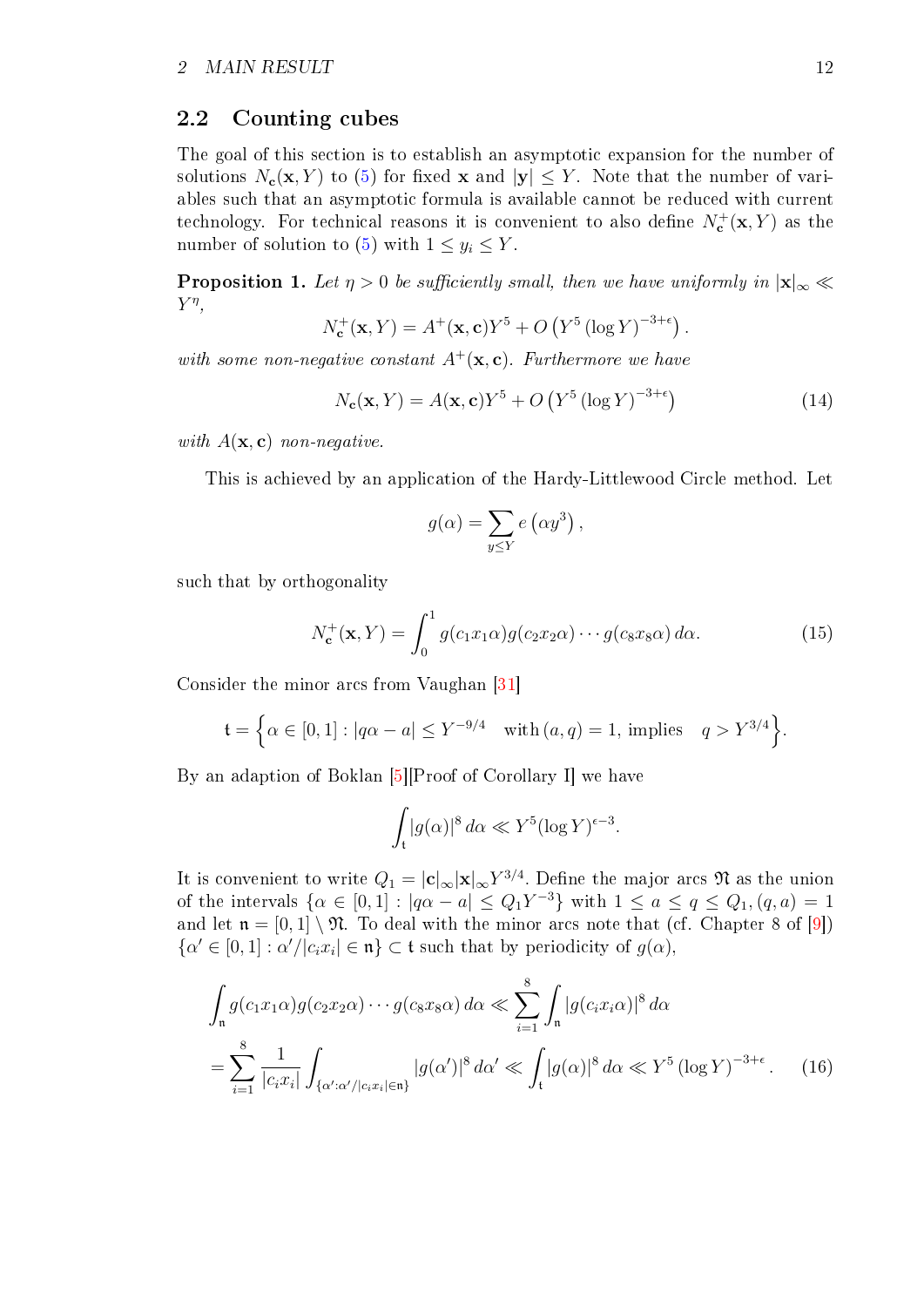### 2 MAIN RESULT 13

The treatment of the major arcs follows a well known routine. Introduce

$$
S_1(q, a) = \sum_{n \bmod q} e\left(\frac{an^3}{q}\right)
$$

$$
v_1(\beta) = \int_0^Y e\left(\beta y^3\right) d\beta.
$$

For  $\alpha \in \mathfrak{N}$  write  $\alpha = \frac{a}{q} + \beta$  for some co prime  $1 \le a \le q$  and recall the assumptions made about **x** such that by  $[30]$ [Theorem 7.2]

<span id="page-14-0"></span>
$$
g(c_i x_i \alpha) = q^{-1} S_1(q, a x_i c_i) v_1(c_i x_i \beta) + O\left(q\left(1 + |c_i x_i \beta|Y^3\right)\right). \tag{17}
$$

Using [\(17\)](#page-14-0) and standard bounds we have the following approximation on the major arcs

$$
\int_{\mathfrak{N}} \prod_{i=1}^{8} g(c_i x_i \alpha) d\alpha = \sum_{q \leq Q_1} T_1(q) \int_{\frac{-Q_1}{qY^3}}^{\frac{Q_1}{qY^3}} \prod_{i=1}^{8} v_1(c_i x_i \beta) d\beta + O(Y^{5-\delta}),
$$

where

$$
T_1(q) = \sum_{\substack{a=1 \ (q,a)=1}}^q q^{-8} S_1(q, c_1 x_1 a) S_1(q, c_2 x_2 a) \cdots S_1(q, c_8 x_8 a).
$$

Introduce

$$
v_0(\beta) = \int_0^1 e(\beta y^3) dy
$$

and recall the bound

$$
v_0(\beta) \ll \min\left(1, |\beta|\right)^{-\frac{1}{3}}.
$$

Thus we have

<span id="page-14-2"></span>
$$
\int_{\frac{-Q_1}{q}}^{\frac{Q_1}{q}} v_0 \left( c_1 x_1 \beta \right) \cdots v_0 \left( c_8 x_8 \beta \right) d\beta = \mathfrak{I}'(\mathbf{x}, \mathbf{c}) + O\left( \left| \mathbf{x} \right|_\infty^3 \left( \frac{Q_1}{q} \right)^{-\frac{5}{3}} \right), \quad (18)
$$

where we have introduced the singular integral

<span id="page-14-1"></span>
$$
\mathfrak{I}'(\mathbf{x}, \mathbf{c}) = \int_{-\infty}^{\infty} v_0 \left( c_1 x_1 \beta \right) v_0 \left( c_2 x_2 \beta \right) \cdots v_0 \left( c_8 x_8 \beta \right) d\beta. \tag{19}
$$

Note that by substitution

$$
\int_{\frac{-Q_1}{qY^3}}^{\frac{Q_1}{qY^3}} v_1(c_1x_1\beta) v_1(c_2x_2\beta) \cdots v_1(c_8x_8\beta) d\beta
$$
  
=  $Y^5 \int_{\frac{-Q_1}{q}}^{\frac{Q_1}{q}} v_0(c_1x_1\beta) v_0(c_2x_2\beta) \cdots v_0(c_8x_8\beta) d\beta.$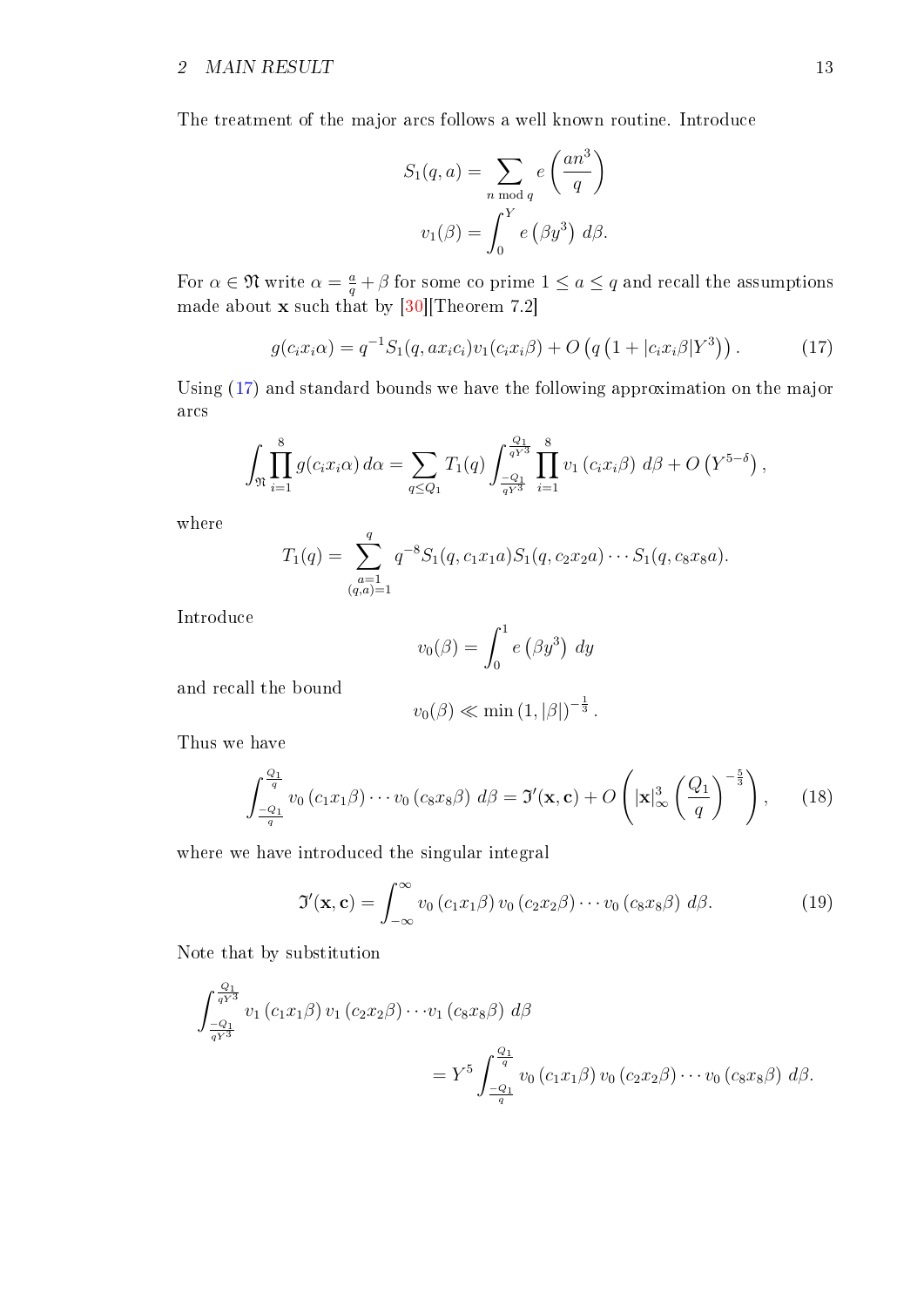#### 2 MAIN RESULT  $14$

Turning our attention to the singular series, define

<span id="page-15-0"></span>
$$
\mathfrak{S}'(\mathbf{x}, \mathbf{c}) = \sum_{q=1}^{\infty} T_1(q). \tag{20}
$$

As for  $a/q = a'/q'$  we have  $S_1(q, a) = (q/q') S_1(q', a')$  and since by Theorem 4.2 of [\[30\]](#page-55-0) the bound

$$
S_1(q, a) \ll q^{2/3}
$$

holds for  $(q, a) = 1$ , we may deduce

$$
T_1(q) \ll q^{1-8/3} (q, c_1 x_1)^{1/3} (q, c_2 x_2)^{1/3} \cdots (q, c_8 x_8)^{1/3} \ll q^{-5/3} |\mathbf{c}|_{\infty}^3 |\mathbf{x}|_{\infty}^3.
$$

Hence we may complete the sum over  $T_1$ , since

<span id="page-15-1"></span>
$$
\sum_{q \leq Q_1} T_1(q) = \mathfrak{S}'(\mathbf{x}, \mathbf{c}) + O\left(|\mathbf{x}|_\infty^3 |\mathbf{c}|_\infty^3 Q_1^{-2/3}\right). \tag{21}
$$

The above calculation also shows that

$$
\mathfrak{S}'(x,c)\ll |c|_{\infty}^3|x|_{\infty}^3.
$$

Following Lemma 2.11 in Vaughan [\[30\]](#page-55-0) one shows that  $T_1(q)$  is multiplicative.

**Lemma 6.** If  $q$  and  $r$  are co prime integers, we have

$$
T_1(qr) = T_1(q)T_1(r).
$$

Proof. This kind of argument is widely used when dealing with exponential sums. Note that we may write a residue class mod qr uniquely as  $n = tr + uq$  with t mod q and u mod q. Suppose we have  $(q, a) = (b, r) = (q, r) = 1$  then by the definition of  $S_1(q, a)$  we have

$$
S_1 (qr, c_i x_i (ar + bq)) = \sum_{n \bmod qr} e\left(\frac{c_i x_i (ar + bq)n^3}{qr}\right)
$$
  
= 
$$
\sum_{t \bmod q} \sum_{u \bmod r} e\left(\frac{c_i x_i (ar + bq) (tr + uq)^3}{qr}\right)
$$
  
= 
$$
\sum_{t \bmod q} \sum_{u \bmod r} e\left(\frac{c_i x_i ac_i x_i t^3}{q} + \frac{bc_i x_i u^3}{r}\right)
$$
  
= 
$$
S_1(q, ac_i x_i) S_1(r, bc_i x_i).
$$

With this relation in hand we can readily establish the multiplicativity of  $T_1(q)$ . Let  $(q, r) = 1$  then

$$
T_1(qr) = \sum_{\substack{a=1 \ (qr,a)=1}}^{qr} (qr)^{-8} S_1(qr, c_1x_1a) \cdots S_1(qr, c_8x_8a).
$$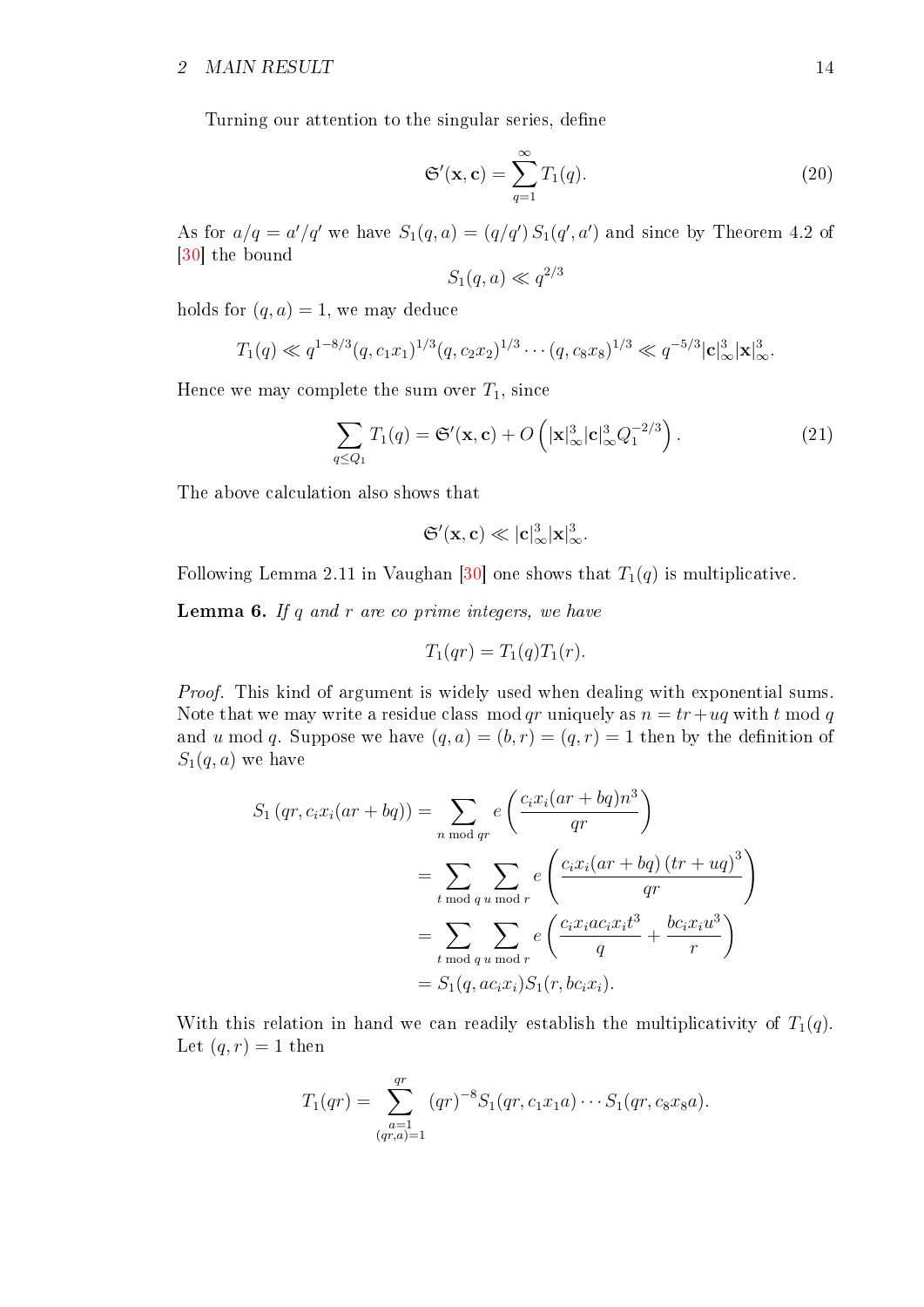By an application of the Chinese remainder theorem we may write the above sum as

$$
T_1(qr) = \sum_{\substack{a=1 \ (q,a)=1 \ (r,b)=1}}^q \sum_{\substack{b=1 \ (r,b)=1}}^r (qr)^{-8} S_1(qr, c_1x_1(ar+ bq)) \cdots S_1(qr, c_8x_8(ar+ bq))
$$

which by the calculation for  $S_1$  factors. Thus  $T_1(qr) = T_1(q)T_1(r)$ .

Since  $T_1$  is multiplicative we may write  $(20)$  as an Euler product and interpret the factors arising at each prime  $p$  as local densities. That is

$$
\mathfrak{S}'(\mathbf{x}, \mathbf{c}) = \prod_p E'_p(\mathbf{x}, \mathbf{c})
$$

where

$$
E'_p(\mathbf{x}, \mathbf{c}) = \sum_{l=0}^{\infty} T_1(p^l) = \lim_{L \to \infty} p^{-7L} \Phi'_{\mathbf{x}, \mathbf{c}}(p^L)
$$

and  $\Phi_{\mathbf{x},\mathbf{c}}'(q)$  denotes the number of solutions to

<span id="page-16-0"></span>
$$
c_1x_1y_1^3 + c_2x_2y_2^3 + \ldots + c_8x_8y_8^3 = 0 \tag{22}
$$

modulo q. To justify this expression we show:

Lemma 7. For a natural number q we have

$$
\sum_{d|q} T_1(q) = q^{-7} \Phi'_{\mathbf{x},\mathbf{c}}(q).
$$

Note that for  $q = p^{\ell}$ , the left-hand side is

$$
\sum_{h=0}^{\ell} T_1(p^h)
$$

and thus, by definition,

$$
E'_p(\mathbf{x}, \mathbf{c}) = \lim_{L \to \infty} p^{-7L} \Phi'_{\mathbf{x}, \mathbf{c}}(p^L).
$$

Proof. By orthogonality we may write

$$
\Phi'_{\mathbf{x},\mathbf{c}}(q) = \frac{1}{q} \sum_{r=1}^{q} \sum_{n_1=1}^{q} \cdots \sum_{n_8=1}^{q} e\left(\frac{r(c_1x_1n_1^3 + c_2x_2n_2^3 \dots + c_8x_8n_8^3)}{q}\right).
$$

Splitting the sum over r in terms corresponding to  $d = q/(r, q)$  we deduce

$$
\Phi_{\mathbf{x},\mathbf{c}}'(q) = \frac{1}{q} \sum_{d|q} \sum_{\substack{a=1 \\ (a,d)=1}}^d \left(\frac{q}{d}\right)^8 \sum_{n_1=1}^d \cdots \sum_{n_8=1}^d e\left(\frac{r\left(c_1x_1n_1^3 + c_2x_2n_2^3 \ldots + c_8x_8n_8^3\right)}{q}\right).
$$

Comparing this to the definition of  $T_1(q)$  we get the relations claimed.

 $\Box$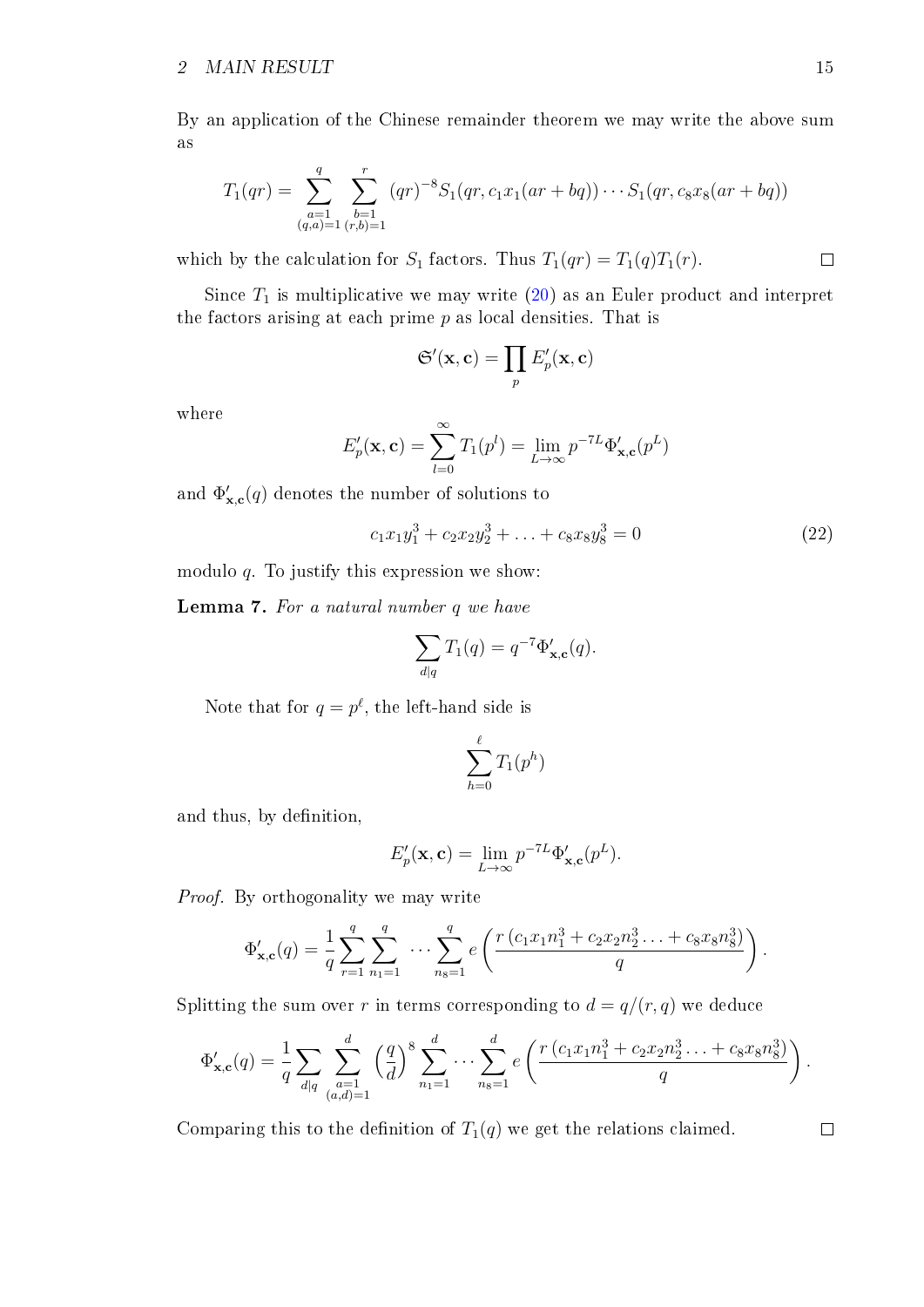#### 2 MAIN RESULT 16

<span id="page-17-3"></span>**Lemma 8.** Assume [\(22\)](#page-16-0) admits a non-trivial p-adic solution, then  $E'_p(\mathbf{x}, \mathbf{c})$  is nonnegative.

*Proof.* Let **r** be a solution with not all  $r_i$  divisible by p. We may assume that  $p \nmid r_1$ . A classic result provides the existence of a natural number  $\gamma = \gamma(\mathbf{x})$  such that, if the congruence  $cy^3 = b \mod p^{\gamma}$  has a solution with  $p \nmid y$ , then the congruences  $cy^3 = b \mod p^L$  are also soluble for  $L \ge \gamma$  with  $p \nmid y$ . Since we assume the existence of a solution we have

$$
c_1x_1r_1^3 + c_2x_2r_2^3 + \ldots + c_8x_8r_8^3 = 0 \mod p^{\gamma}.
$$

Now choose  $y_2, \ldots, y_8$  subject to  $y_i = r_i \bmod p^{\gamma}$  and  $0 < y_i \le p^L$ . This is possible in  $p^{7(L-\gamma)}$  ways. Pick  $y_1$  such that

$$
c_1x_1y_1^3 = -c_2x_2y_2^3 - \ldots - c_8x_8y_8^3 \mod p^L
$$

which is possible by assumption since

$$
-c_2x_2y_2^3-\ldots-c_8x_8y_8^3=c_1x_1r_1^3 \bmod p^{\gamma}.
$$

This shows that  $\Phi'_{\mathbf{x},\mathbf{c}}(p^L) \geq C_p p^{7(L-\gamma)}$  for a positive  $C_p$ .

Note that convergence of the singular series can be easily shown by working along the lines of Davenport [\[15\]](#page-54-14). Thus we have established

<span id="page-17-2"></span>**Lemma 9.** The singular series  $(20)$  is real and non-negative. If  $(22)$  admits nontrivial p-adic solutions for all primes p the singular series is positive.

As convergence is easily shown by standard bounds we now may turn our attention to the singular integral and develop its positivity. Following the argument in Davenport [\[15\]](#page-54-14) chapter 8 one now establishes

$$
v_0(\beta) = \int_0^1 e(\beta y^3) \ dy = \frac{1}{3} \int_0^1 t^{-2/3} e(\beta t) \ dt.
$$

This is done by using the above inside [\(19\)](#page-14-1) to deduce the identity

$$
\mathfrak{J}'(\mathbf{x}, \mathbf{c}) = 3^{-8} \int_{-\infty}^{\infty} \left( \int_{[0,1]^8} \left( t_1 t_2 \cdots t_8 \right)^{-2/3} e \left( \beta (c_1 x_1 t_1 + c_2 x_2 t_2 + \ldots + c_8 x_8 t_8) \right) d\mathbf{t} \right) d\beta.
$$

With the substitution

$$
c_1x_1t = c_1x_1t_1 + c_2x_2t_2 \ldots + c_8x_8t_8
$$

this is readily transformed into

<span id="page-17-0"></span>
$$
\mathfrak{J}'(\mathbf{x}, \mathbf{c}) = 3^{-8} \int_{-\infty}^{\infty} \int_{-\infty}^{\infty} B(t) e(c_1 x_1 \beta t) dt d\beta,
$$
 (23)

where

<span id="page-17-1"></span>
$$
B(t) = \int_{\mathfrak{B}(t)} \left( \frac{c_1 x_1 t - c_2 x_2 t_2 - \dots - c_8 x_8 t_8}{c_1 x_1} \right)^{-2/3} \left( t_2 \cdots t_8 \right)^{-2/3} dt \tag{24}
$$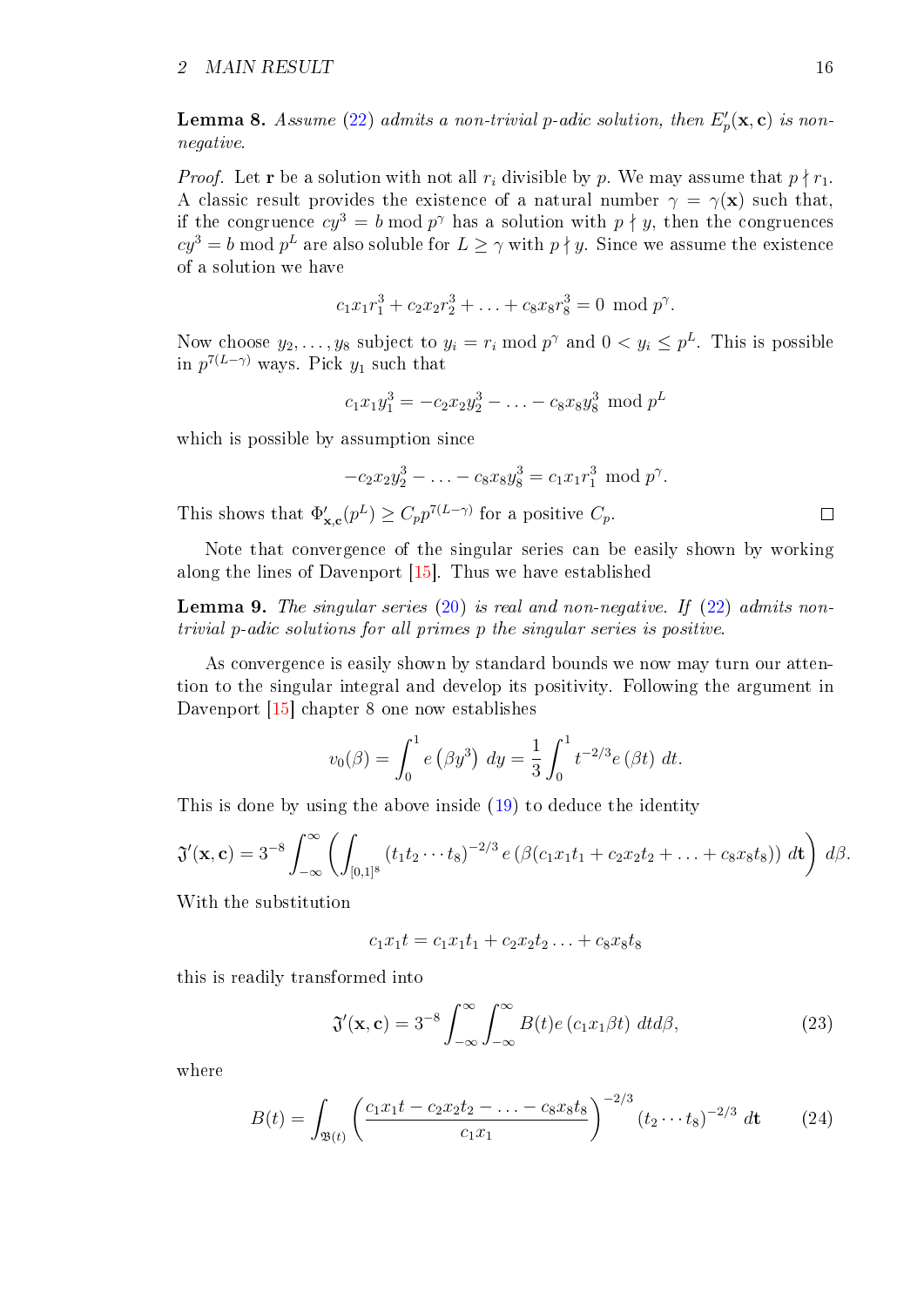and the region of integration is given by

$$
\mathfrak{B}(t) = \Big\{ (t_2, \ldots, t_8) \in [0, 1]^7 : 0 \le \frac{c_1 x_1 t - c_2 x_2 t_2 - \ldots - c_8 x_8 t_8}{c_1 x_1} \le 1 \Big\}.
$$

By Fourier inversion we deduce from [\(23\)](#page-17-0),  $\mathfrak{J}'(\mathbf{x}, \mathbf{c}) = 3^{-8} |c_1 x_1|^{-1} B(0)$  and since the integrand in [\(24\)](#page-17-1) is non-negative. Hence we deduce

<span id="page-18-0"></span>Lemma 10. The singular integral [\(19\)](#page-14-1) is real and non-negative.

Note that from [\(24\)](#page-17-1), if not all coefficients  $c_1x_1, \ldots, c_8x_8$  have the same sign,  $\mathfrak{B}(0)$ will contain a box of positive 7-dimensional volume and therefore we may indeed deduce that  $\mathfrak{J}'(\mathbf{x}, \mathbf{c})$  is positive.

Collecting [\(15\)](#page-13-1), [\(16\)](#page-13-2), [\(17\)](#page-14-0), [\(18\)](#page-14-2) and [\(21\)](#page-15-1) we have uniformly in  $|x|_{\infty} \leq Y^{\eta}$ 

<span id="page-18-1"></span>
$$
N_{\mathbf{c}}^{+}(Y) = \mathfrak{S}'(\mathbf{x}, \mathbf{c})\mathfrak{I}'(\mathbf{x}, \mathbf{c})Y^5 + O\left(Y^5\left(\log Y\right)^{-2}\right). \tag{25}
$$

Together with Lemma [9](#page-17-2) and Lemma  $10$  $10$ ,  $(25)$  implies the first part of Proposition 1 by putting

$$
c^{+}(\mathbf{c}, \mathbf{x}) = \mathfrak{S}'(\mathbf{x}, \mathbf{c}) \mathfrak{I}'(\mathbf{x}, \mathbf{c}).
$$

To deduce the second half of the Proposition we note that there is a correspondence of non-negative solutions to integer solutions since  $-1$  is a third power. Therefore

$$
N_{\mathbf{c}}(Y) = \sum_{\substack{\epsilon_i \in \{\pm 1\} \\ 1 \leq i \leq 8}} N^+_{\epsilon \mathbf{c}}(Y)
$$

and since  $S_1(q,-a) = S_1(q,a)$  we have  $\mathfrak{S}'(\mathbf{x}, \mathbf{c}) = \mathfrak{S}'(\mathbf{x}, \epsilon \mathbf{c})$  we have

$$
c(\mathbf{x}, \mathbf{c}) = \mathfrak{S}'(\mathbf{x}, \mathbf{c}) \sum_{\substack{\epsilon_i \in \{\pm 1\} \\ 1 \leq i \leq 8}} \mathfrak{I}'(\mathbf{x}, \epsilon \mathbf{c}).
$$

By [\(19\)](#page-14-1) we may write

$$
\sum_{\substack{\epsilon_i \in \{\pm 1\}\\1\leq i \leq 8}} \mathfrak{I}'(\mathbf{x},\epsilon \mathbf{c}) = \mathfrak{I}_{\mathfrak{1}}(\mathbf{x}, \mathbf{c})
$$

where

$$
\mathfrak{I}_1(\mathbf{x}, \mathbf{c}) = \int_{-\infty}^{\infty} \int_{[-1,1]^8} e\left(c_1x_1\beta y_1^3 + \ldots + c_8x_8\beta y_8^3\right) dy d\beta.
$$

Hence

$$
c(\mathbf{x}, \mathbf{c}) = \mathfrak{S}'(\mathbf{x}, \mathbf{c}) \mathfrak{I}_{1}(\mathbf{x}, \mathbf{c})
$$

nishing the proof of the proposition.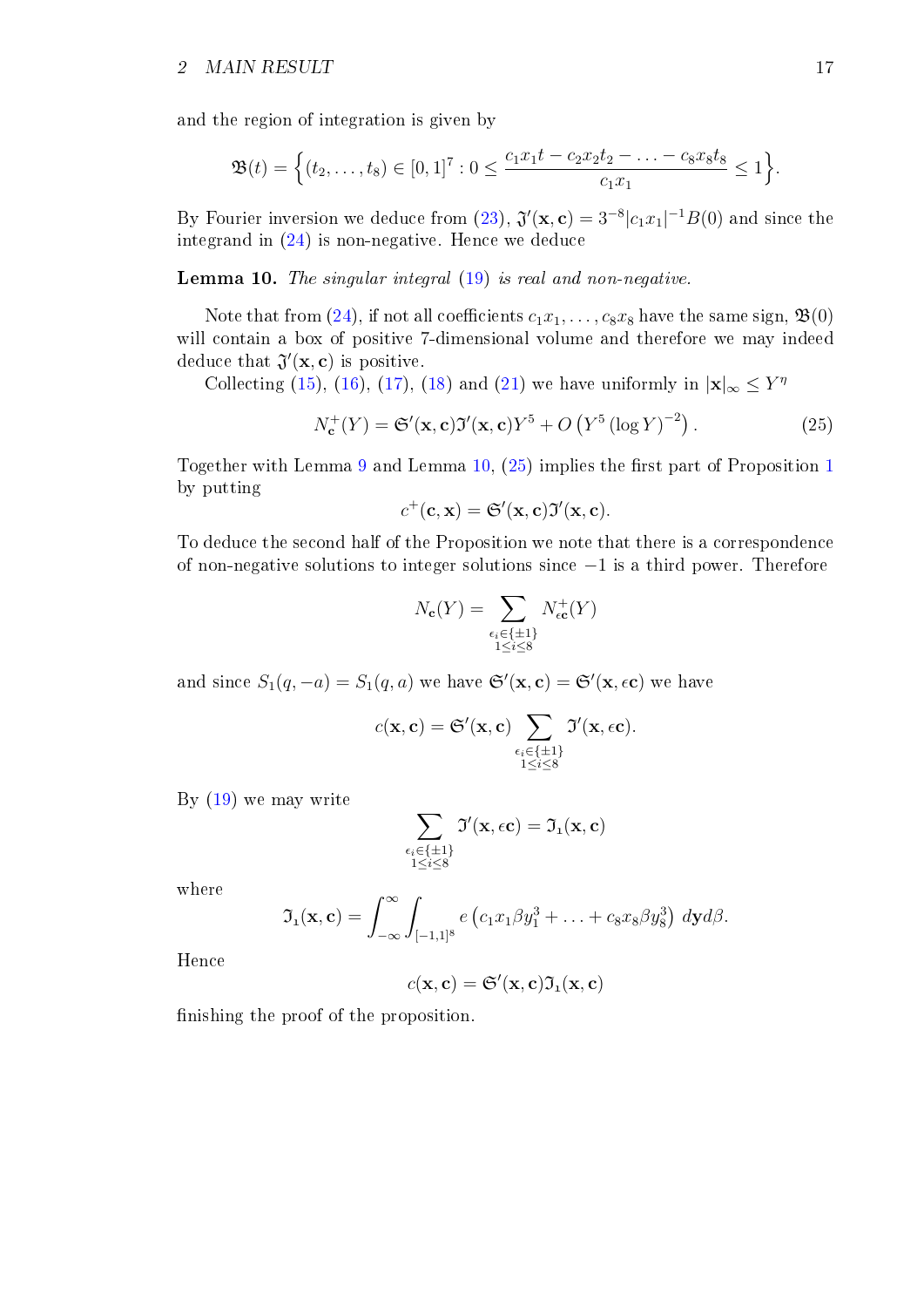### <span id="page-19-0"></span>3 Circle method

Recall that  $N_c(X,Y)$  denotes the number of solutions to [\(5\)](#page-7-1) with  $1 \leq |x_i| \leq X$ and  $1 \leq |y_i| \leq Y$ . Let  $N_c^+(X, Y)$  denote the number of solutions with all  $x_i$ and  $y_i$  positive. The goal of this section is to establish an asymptotic formula for  $N_c^+(X, Y)$  using the Hardy-Littlewood circle method. This time we work in a 'twodimensional' setting with more or less independent box sizes. We will only require that  $Y^3 \geq X^{1-\delta}$  and  $X \geq (\log Y)^{12}$ . The corresponding asymptotic formula for  $N_c(X, Y)$  will then be derived from the corresponding one with positive solutions.

<span id="page-19-3"></span>**Theorem 2.** Let  $Y \ge X^{\frac{1}{3}-\delta/3}$ ,  $X \ge (\log Y)^{12}$  and assume  $\mathbf{c} \in \mathbb{Z}^8 \setminus \{0\}$  then there are real numbers  $\mathcal{J}(\mathbf{c})$  and  $\mathcal{J}^+(\mathbf{c})$  with

$$
N_{\mathbf{c}}(X,Y) = \mathcal{J}(\mathbf{c})X^{7}Y^{5} + O\left(X^{7}Y^{5}\left(\log Y\right)^{-2+\epsilon}\right)
$$

and

<span id="page-19-4"></span>
$$
N_{\mathbf{c}}^{+}(X,Y) = \mathcal{J}^{+}(\mathbf{c})X^{7}Y^{5} + O\left(X^{7}Y^{5}\left(\log Y\right)^{-2+\epsilon}\right),\tag{26}
$$

where the constant  $\mathcal{J}(\mathbf{c})$  is positive. The constant  $\mathcal{J}^+(\mathbf{c})$  is positive if the coefficients  $c_i$  are not all of the same sign.

Fix a small positive  $\eta$  and let  $\mathfrak{M}(q, a)$  denote the set of  $\alpha \in [0, 1]$  such that we  $\frac{1}{1}$  $\alpha - \frac{a}{a}$ q  $\leq \frac{Y^{3/4+\eta}}{Y^3 X q}$  and define  $\mathfrak{M}$  to be the union of all  $\mathfrak{M}(q, a)$  for  $(a, q) = 1$ and  $q \leq Y^{3/4+\eta}$ . As usual denote by  $\mathfrak{m} = \mathfrak{m}(Y)$  the complementary set in the unit interval.

Write

$$
f(\alpha) := \sum_{x \le X} \sum_{y \le Y} e(\alpha x y^3)
$$

and define for  $1 \leq x \leq X$ 

$$
f_x(\alpha) = \sum_{y \le Y} e(\alpha x y^3).
$$

The notation is chosen to highlight the one-dimensional nature of the argument to follow.

### <span id="page-19-1"></span>3.1 A Weyl inequality

The course of action now is a careful adaption of the innovative reduction technique in  $[31]$  leading to a suitable moment estimate on the minor arcs  $\mathfrak{m}$ . The first step is to establish a version of [\[30\]](#page-55-0) Theorem 4.1.

**Lemma 11.** Let  $(a, q) = 1$ , then

<span id="page-19-2"></span>
$$
S_x(q, a, b) := \sum_{n \bmod q} e\left(\frac{axn^3 + bn}{q}\right) \ll (b, q)q^{\frac{1}{2} + \epsilon}.
$$
 (27)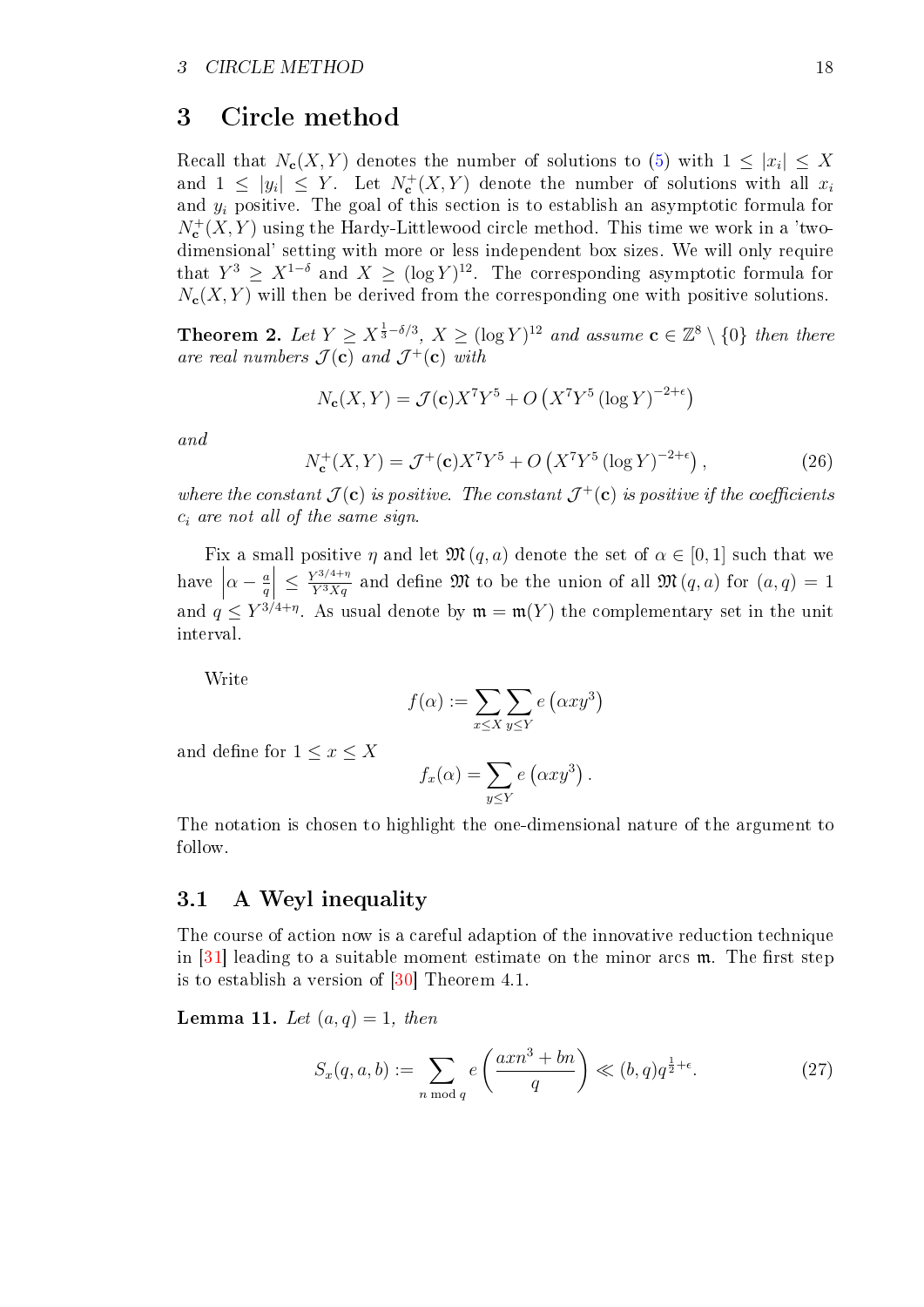*Proof.* It is sufficient to consider the case of q a prime power. Note that if  $(x, q) = 1$ also  $(ax, q) = 1$  and the claim follows by [\[30,](#page-55-0) Lemma 4.1] Now let  $q = p$  be prime. Assume  $(x, p) = p$ , then  $S_x(p, a, b)$  is zero if  $(p, b) = 1$  or p, if  $(p, b) = p$ . In either case [\(27\)](#page-19-2) holds. Let  $q = p^{\ell}$  and  $x^{\theta} || b$  with  $\theta \ge 0$ . If  $\theta = 0$  write  $x' = x/p$  and  $n = yp^{\ell-1} + z$  with y mod p and z mod  $p^{\ell-1}$ . Thus

$$
S_x(p^{\ell}, a, b) = \sum_{y \bmod p} \sum_{z \bmod p^{\ell-1}} e\left(\frac{ax'p (yp^{\ell-1} + z)^3 + b (yp^{\ell-1} + z)}{p^{\ell}}\right)
$$
  
= 
$$
\sum_{y \bmod p} e\left(\frac{by}{p}\right) \sum_{z \bmod p^{\ell-1}} e\left(\frac{ax'z^3 + bz}{p^{\ell-1}}\right) = 0.
$$

Assume  $\theta \geq 1$  and let  $p^{\tau}||b$  with  $\tau \geq 1$  and write  $n = yp^{\ell-\tau} + z$  with y mod  $p^{\tau}$  and z mod  $p^{\ell-\tau}$ . If  $\theta \geq \tau$  then for  $x' = x/p^{\tau}$  and  $b' = b/p^{\theta}$  we have

$$
S_x(p^{\ell}, a, b) = \sum_{y \bmod p^{\tau}} \sum_{z \bmod p^{\ell-\tau}} e\left(\frac{ax'p^{\tau}(yp^{\ell-\tau}+z)^3 + b\left(yp^{\ell-\tau}p^{\theta}b + zp^{\theta}b\right)}{p^{\ell}}\right)
$$
  
= 
$$
\sum_{y \bmod p^{\tau}} \sum_{z \bmod p^{\ell-\tau}} e\left(\frac{az^3x' + p^{\theta-\tau}b'z}{p^{\ell-\theta}}\right)
$$
  

$$
\ll p^{\tau}(p^{\theta-\tau}b', p^{\ell-\tau}) p^{(\ell-\tau)/2+\epsilon} \leq p^{\ell/2+\epsilon}p^{\theta}.
$$

If  $\tau \geq \theta$  a similar calculation as in the first case shows  $S_x(p^{\ell}, a, b) = 0$ .

Write

$$
v_x(\beta) := \int_0^Y e\left(\beta x y^3\right) dy
$$

and set

$$
S_x(q, a) = S_x(q, a, 0).
$$

It is useful to record here the bound (c.f. [\[30\]](#page-55-0), Chapter 4)

 $S_x(q, a) \ll q^{2/3} (q, x)^{1/3}.$ 

**Lemma 12.** Suppose  $(a, q) = 1$  and write  $\alpha = \frac{a}{b} + \beta$ , then

<span id="page-20-2"></span>
$$
f_x(\alpha, Y) - q^{-1} S_x(q, a) v_x(\beta) \ll q^{\frac{1}{2} + \epsilon} \left( 1 + x Y^3 |\beta| \right)^{\frac{1}{2}}.
$$
 (28)

If further  $|\beta| \leq (6qY^2X)^{-1}$ , then

$$
f_x(\alpha) - q^{-1} S_x(q, a) v_x(\beta) \ll q^{\frac{1}{2} + \epsilon}.
$$

*Proof.* This is essentially the same as in [\[30\]](#page-55-0)[Theorem 4.1].

<span id="page-20-1"></span>**Lemma 13.** Assume  $Y \ge X^{\frac{1}{3} - \delta}$  then uniformly for  $\alpha \in \mathfrak{m}$ , we have

<span id="page-20-0"></span>
$$
f(\alpha) \ll XY^{\frac{3}{4}} \left(\log Y\right)^{1/4+\epsilon}.\tag{29}
$$

 $\Box$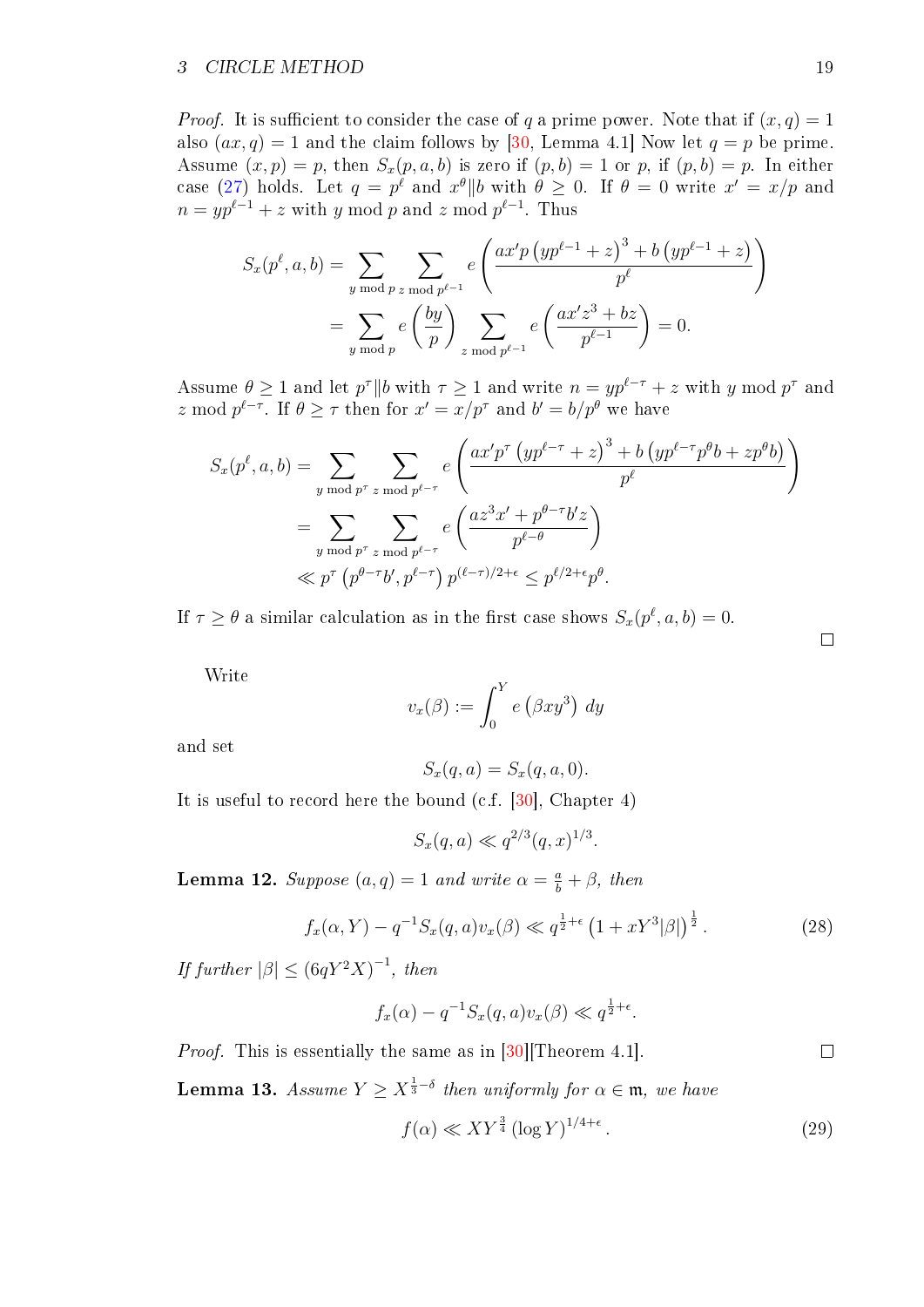*Proof.* Let  $\alpha \in \mathfrak{m}$  and for  $\delta > 0$  sufficiently small pick co prime integers  $(a, q) = 1$ with  $q \leq Y^{2-\delta}X$  and  $\Big|$  $\alpha - \frac{a}{a}$ q  $\left| \leq q^{-1} Y^{\delta - 2} X^{-1}$ . Then we have

$$
f_x(\alpha) \ll q^{-\frac{1}{3}}(x,q)^{\frac{1}{3}} Y \left(1 + xY^3 \left| \alpha - \frac{a}{q} \right| \right)^{-\frac{1}{3}} + q^{\frac{1}{2} + \epsilon} \left(1 + xY^3 \left| \alpha - \frac{a}{q} \right| \right)^{\frac{1}{2}}.
$$

If  $q \le Y^{\frac{3}{2}-\delta}$  this gives

$$
f_x(\alpha) \ll q^{-\frac{1}{3}}(x,q)^{\frac{1}{3}} Y \left(1 + xY^3 \left|\alpha - \frac{a}{q}\right|\right)^{-\frac{1}{3}} + Y^{\frac{3}{4}}
$$

As  $f(\alpha) = \sum_{x \leq X} f_x(\alpha)$  the contribution of the second term is negligible. For  $q > Y^{\frac{3}{4} + \eta}$ , we have

$$
\sum_{x \le X} f_x(\alpha) \ll q^{-\frac{1}{3}} Y \sum_{x \le X} (x, q)^{\frac{1}{3}} \ll Y^{\frac{3}{4} - \frac{\eta}{3} + \epsilon} \sum_{d|q} d^{\frac{1}{3}} \sum_{\substack{x \le X \\ d|x}} 1
$$
  

$$
\ll Y^{\frac{3}{4}} X.
$$

If  $\vert$  $\alpha - \frac{a}{a}$ q  $\Big| > q^{-1} Y^{-\frac{9}{4} + \eta} X^{-1}$ , the contribution is also  $O(Y^{\frac{3}{4}} X)$ . Thus we may assume  $q \ge Y^{\frac{3}{2} - \delta}$ , that is  $|$  $\alpha - \frac{a}{a}$ q  $\left| \leq Y^{2\delta - \frac{7}{2}} X^{-1}$ . Since now

$$
f_x(\alpha) - f_x\left(\frac{a}{q}\right) \ll xY^4 \left|\alpha - \frac{a}{q}\right| \ll Y^{\frac{1}{2}+2\delta}
$$

we have in this case

$$
f(\alpha) = f\left(\frac{a}{q}\right) + O\left(XY^{\frac{3}{4}}\right).
$$

Following the proof of Weyl's inequality we are lead to considering

$$
\left| f\left(\frac{a}{q}\right) \right|^4 \ll X^3 \sum_{x \le X} \left| f_x\left(\frac{a}{q}\right) \right|^4
$$
  

$$
\ll X^4 Y^3 + Y X^3 \sum_{x \le X} \sum_{h_1, h_2 \ll Y} \min \left( Y, \left\| \frac{axh_1 h_2}{q} \right\|^{-1} \right).
$$

The relevant sum is

$$
\sum_{|b| \le \frac{1}{2}q} \min\left(Y, \frac{q}{|b|}\right) \sum_{\substack{h_1, h_2 \ll Y \\ x \le X \\ axh_1h_2 = b \bmod q}} 1.
$$

Hooley's delta function

$$
\Delta_r(n) = \max_{u_1, \dots, u_{r-1}} \sum_{\substack{d_1 \cdots d_{r-1} | n \\ u_i < d_i \le eu_i}} 1
$$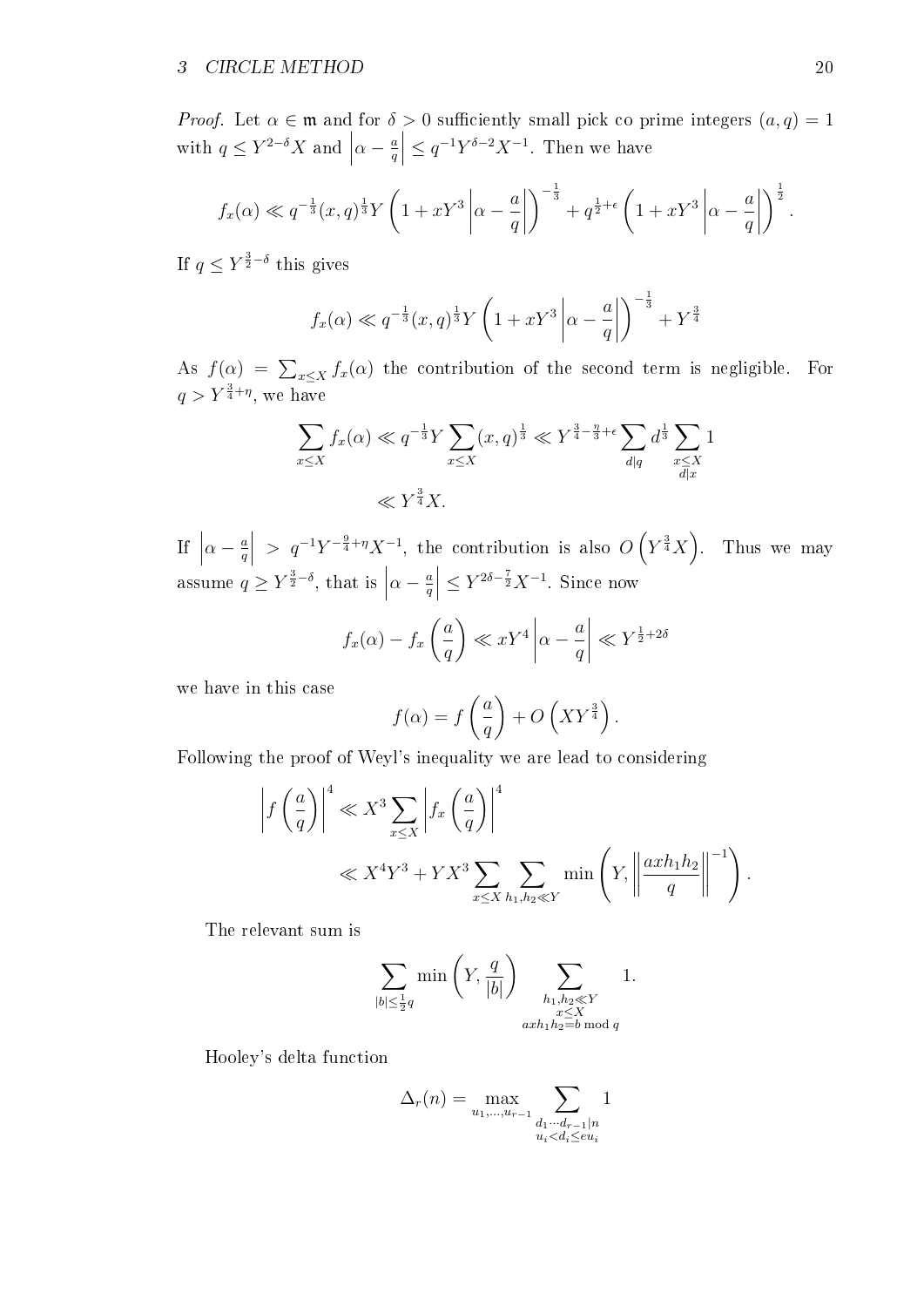was introduced by Hooley in [\[21\]](#page-55-11), where he provided a mean value estimate for  $\Delta(n) = \Delta_2(n),$ 

$$
\sum_{n\leq x}\Delta(n)\ll x(\log x)^{4/\pi-1}.
$$

Subsequent impovement by Hall and Tenenbam [\[19\]](#page-55-12)[Theorem 70] for  $\Delta_3(n)$ , that is

$$
\sum_{n\leq x}\Delta_3(n)\ll x(\log x)^{\epsilon},
$$

may be combined with Hooley [\[21\]](#page-55-11)[Theorem 3]. As by our assumption on  $Y \geq$  $X^{1/3-\delta}$ ,  $q \ll (Y^2 X)^{1-\delta'}$  and we conclude that

$$
\sum_{|b| \le \frac{1}{2}q} \min\left(Y, \frac{q}{|b|}\right) \sum_{\substack{h_1, h_2 \ll Y \\ x \le X \\ a x h_1 h_2 = b \bmod q}} 1
$$
\n
$$
\ll \sum_{|b| \le \frac{1}{2}q} \min\left(Y, \frac{q}{|b|}\right) d((q, b)) q^{-1} XY^2 (\log Y)^{\epsilon}
$$
\n
$$
\ll XY^2 (\log Y)^{\epsilon} \left(Y d(q) q^{-1} + \sum_{r|q} \frac{d(r)}{r} \sum_{m \le q/r} m^{-1}\right)
$$
\n
$$
\ll XY^2 (\log Y)^{\epsilon} (1 + (\log \log q)^2 \log q).
$$

Thus we deduce the bound

$$
O\left(Y^3 X^4 \left(\log Y\right)^{1+\epsilon}\right)
$$

for the sum in question which finishes the proof.

 $\Box$ 

### <span id="page-22-0"></span>3.2 A fourth moment estimate

A successful application of the Hardy-Littlewood circle method crucially depends on the availability of good bounds for some even integer moment. Following the scheme of things, we are therefore interested in providing a rather sharp (in the sense that we do not give up too many logarithms, let alone powers) bound for the fourth moment of  $f(\alpha)$ . A reasonable start for our venture is the second moment for  $f(\alpha)$ , that is the number of solutions to

$$
x_1 y_1^3 = x_2 y_2^3
$$

with  $x_i \leq X$  and  $y_i \leq Y$ . A first crude approach would be to pick  $x_1$  and  $y_1$  such that the right side is now determined up to a divisor function. This would give a bound of  $O(XY^{1+\epsilon})$  which is already too bad for our purpose. However this can be easily removed by a more careful treatment.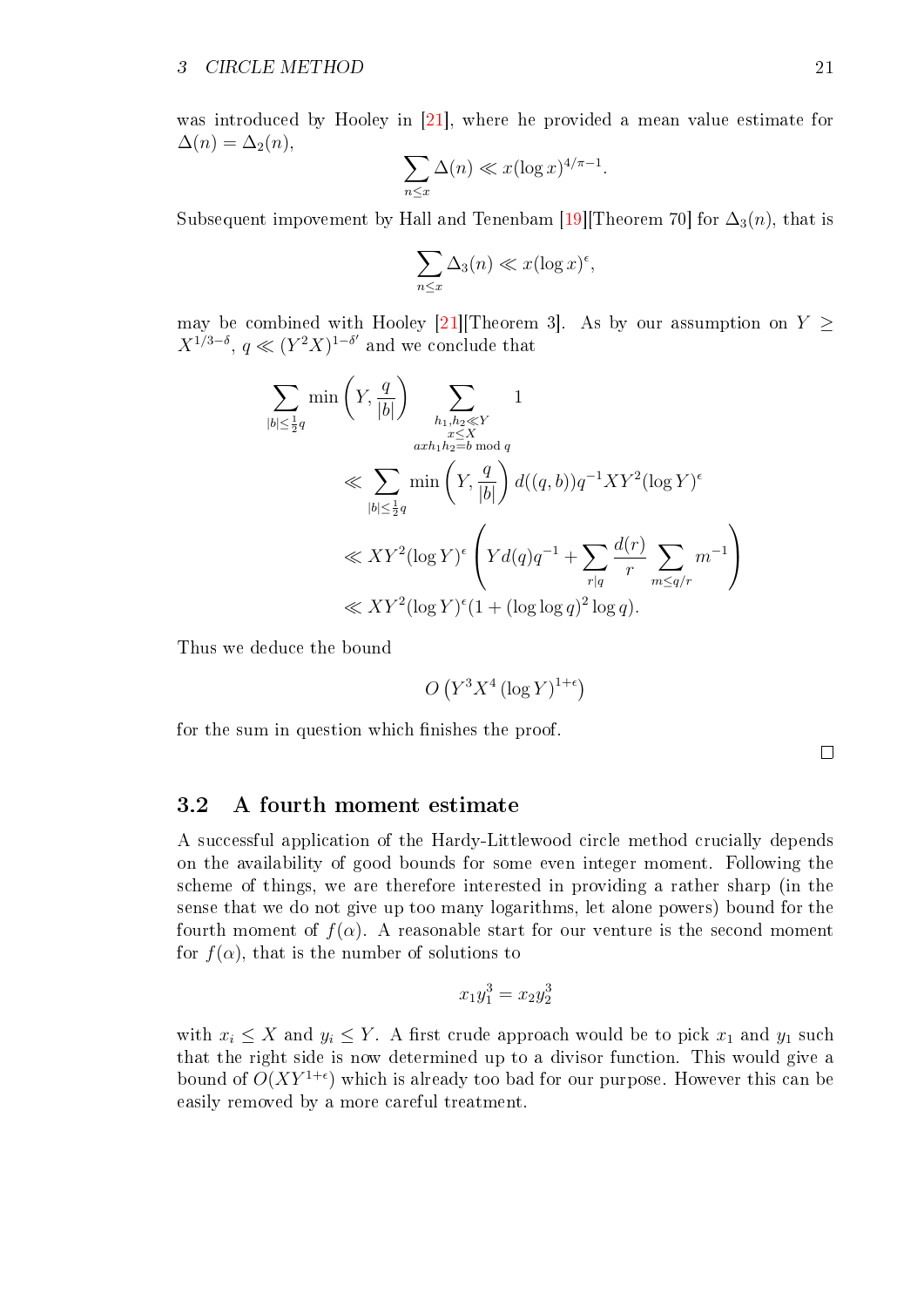Lemma 14. We have

<span id="page-23-0"></span>
$$
\int_0^1 |f(\alpha)|^2 \, d\alpha \ll XY. \tag{30}
$$

*Proof.* Write  $g = (x_1, x_2)$ ,  $h = (y_1, y_2)$  and introduce  $v_i = x_i/g$  and  $w_i = y_i/h$ . The integral [\(30\)](#page-23-0) now corresponds to the sum

$$
\sum_{g \le X} \sum_{h \le Y} \sum_{\substack{w_i \le \min((X/g)^{1/3}, Y/h) \\ (w_1, w_2) = 1}} 1
$$

which is

$$
\leq \sum_{g \leq X} \sum_{h \leq Y(g/X)^{1/3}} \frac{X^{2/3}}{g^{2/3}} + \sum_{h \leq Y} \sum_{g \leq X(h/Y)^3} \frac{Y^2}{h^2}
$$
  

$$
\leq \sum_{g \leq X} Y \frac{X^{1/3}}{g^{1/3}} + \sum_{h \leq Y} X \frac{h}{Y} \ll XY.
$$

We may define the set  $\mathscr E$  that appeared in the introduction as follows: Let

$$
\mathscr{E} = \left\{ y \le Y : p \mid y \implies p \notin [(\log Y)^{80}, Y^{1/7}] \right\}
$$

and recall the definition of  $g_E$  in [\(7\)](#page-8-1).

<span id="page-23-2"></span>**Lemma 15.** Let  $\epsilon > 0$ , then we have the following estimates:

<span id="page-23-1"></span>
$$
\int_0^1 |f(\alpha)|^4 \, d\alpha \ll X^3 Y^2 (\log XY)^2 \tag{31}
$$

and

<span id="page-23-3"></span>
$$
\int_0^1 |g_E(\alpha)|^4 \, d\alpha \ll X^3 Y^2 (\log XY)^\epsilon. \tag{32}
$$

Before we start with the proof of this important lemma, we record an easy consequence for the 8-th moment.

<span id="page-23-4"></span>**Lemma 16.** Let  $\epsilon > 0$ , then we have

<span id="page-23-5"></span>
$$
\int_0^1 |f(\alpha)|^8 \, d\alpha \ll X^7 Y^5 \left(\log XY\right)^{3+\epsilon}.\tag{33}
$$

Proof. Obviously we have the decomposition

$$
\int_0^1 |f(\alpha)|^8 \ d\alpha = \int_{\mathfrak{M}} |f(\alpha)|^8 \ d\alpha + \int_{\mathfrak{m}} |f(\alpha)|^8 \ d\alpha.
$$

Hence either

$$
\int_0^1 |f(\alpha)|^8 \ d\alpha \ll \int_{\mathfrak{M}} |f(\alpha)|^8 \ d\alpha
$$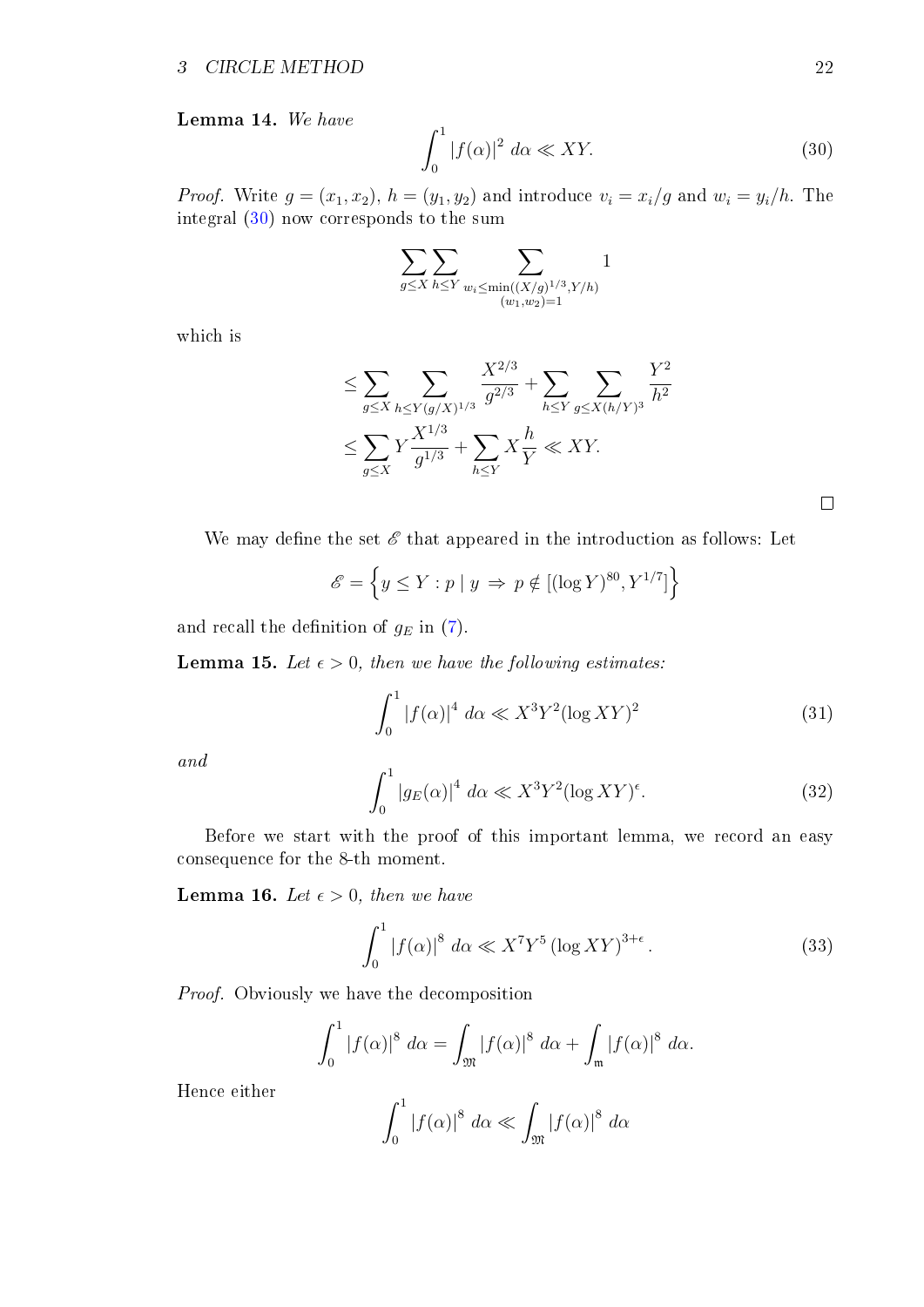or

$$
\int_0^1 |f(\alpha)|^8 \ d\alpha \ll \int_{\mathfrak{m}} |f(\alpha)|^8 \ d\alpha.
$$

The first case, the major arc contribution dominates and is calculated in the corresponding section later on and is negligible. Thus we may assume that the second case holds. Thus by using [\(29\)](#page-20-0) and extending the range of integration,

$$
\int_0^1 |f(\alpha)|^8 \, d\alpha \ll \int_{\mathfrak{m}} |f(\alpha)|^8 \ll X^4 Y^3 \left(\log Y\right)^{1+\epsilon} \int_0^1 |f(\alpha)|^4 \, d\alpha.
$$
\nas follows by invoking (31).

The lemma follows by invoking [\(31\)](#page-23-1).

*Proof of Lemma [15.](#page-23-2)* We begin our treatment of  $|f(\alpha)|^4$  by applying the Cauchy-Schwarz inequality to the  $x$  summation in one square:

$$
\int_0^1 |f(\alpha)|^4 \ d\alpha \le X \int_0^1 \sum_{x \le X} \left| \sum_{y \le Y} e(x y^3 \alpha) \right|^2 |f(\alpha)|^2 \ d\alpha.
$$

The Integral on the right hand side corresponds to the number of solutions of

<span id="page-24-0"></span>
$$
x(z_1^3 - z_2^3) = x_1 y_1^3 - x_2 y_2^3 \tag{34}
$$

subject to the conditions  $x, x_i \leq X$  and  $y_i, z_i \leq Y$ . In view of [\(30\)](#page-23-0) the solutions with  $z_1 = z_2$  contribute  $O(X^2Y^2)$  to [\(34\)](#page-24-0) which implies a total contribution to [\(31\)](#page-23-1) and  $(32)$  of  $O(X^3Y^2)$  which is acceptable. It remains to treat the solutions with  $z_1 \neq z_2$  and we note that up to now there was no effect of the  $y_i, z_i$  belonging to the full Interval  $[1, Y]$  or to the subset  $\mathscr{E}$ . Thus we may replace  $f(\alpha)$  by  $g_E(\alpha)$ . Let  $\psi(m, X, Y)$  denote the number of solutions of

<span id="page-24-1"></span>
$$
x_1 y_1^3 - x_2 y_2^3 = m \tag{35}
$$

with  $x_i \leq X$  and  $y_i \leq Y$ . Furthermore let  $\psi_{\mathscr{E}}(m, X, Y)$  denote the solutions to [\(35\)](#page-24-1) with the additional constraint  $y_i \in \mathscr{E}$ . Hence we have

$$
\int_0^1 |f(\alpha)|^4 \, d\alpha \ll X \sum_{m \ge 1} \psi(m, X, Y) d_3(m) + O(X^3 Y^2)
$$

and

$$
\int_0^1 |g_E(\alpha)|^4 \, d\alpha \ll X \sum_{m \ge 1} \psi_{\mathscr{E}}(m, X, Y) d_3(m) + O(X^3 Y^2).
$$

In order to estimate the sums over  $m$  we follow the approach taken in the proof of lemma 5 in [\[8\]](#page-54-15). Let  $\psi^*(m, X, Y)$  and  $\psi^*_{\delta}$  $\chi^*_{\mathscr{E}}(m,X,Y)$  denote the number of solutions counted by  $\psi(m)$  and  $\psi_{\mathscr{E}}(m, X, Y)$  respectively where the additional condition  $(y_1, y_2) = 1$  holds.

Let  $d \leq (XY)^{1/3}$  and introduce

$$
A_d = \sum_{\substack{m \ge 1 \\ m = 0 \bmod d}} \psi^*(m, X, Y) \quad \text{and} \quad A_d(\mathscr{E}) = \sum_{\substack{m \ge 1 \\ m = 0 \bmod d}} \psi^*_{\mathscr{E}}(m, X, Y).
$$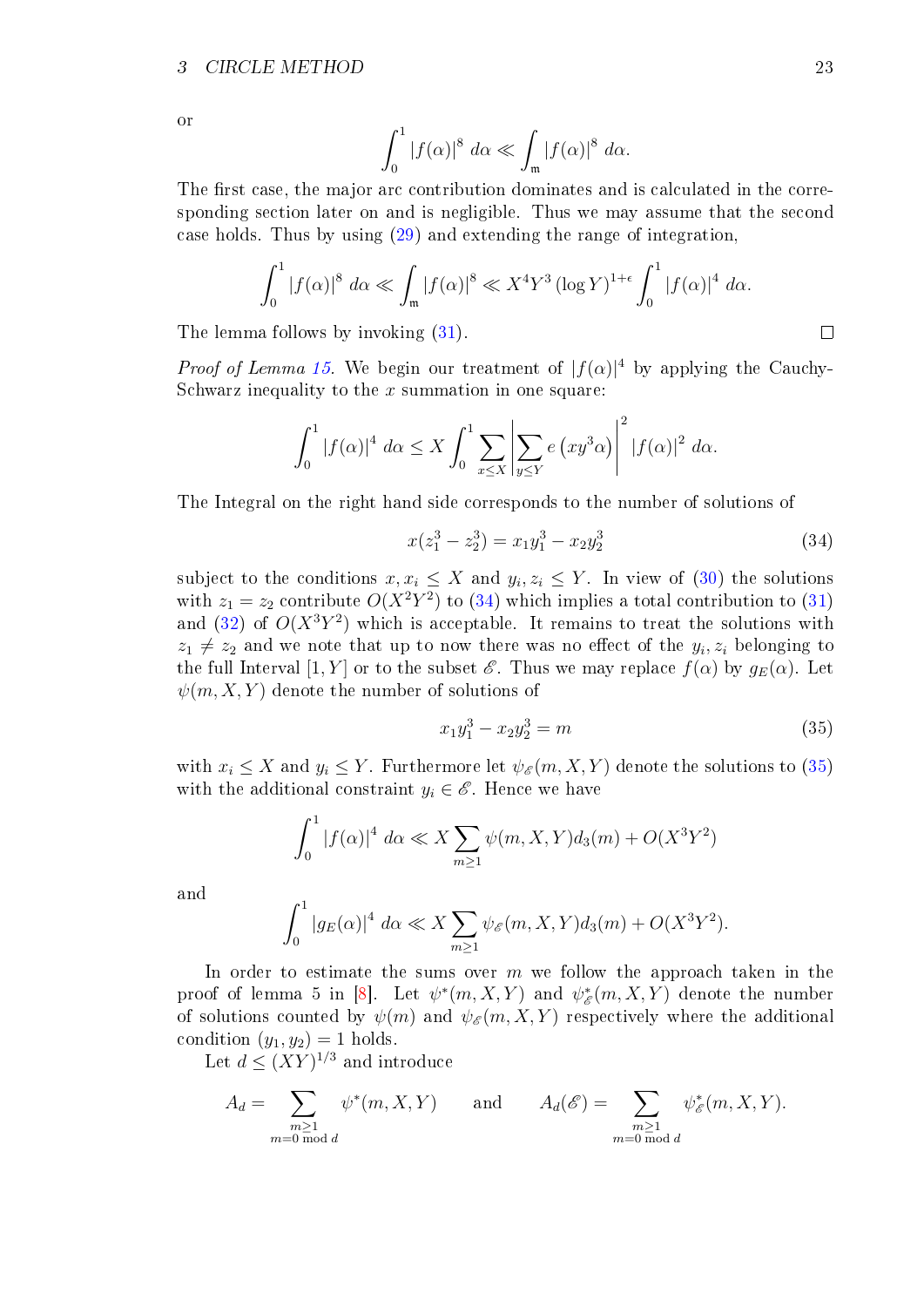This then is bounded by the number of solutions to

$$
x_1 y_1^3 - x_2 y_2^3 = 0 \bmod{d}
$$

subject to  $x_i \leq X, y_i \leq Y$  (or  $y_i \in \mathscr{E}$  for  $A_d(\mathscr{E})$ ) and  $(y_1, y_2) = 1$ .

It is convenient to consider three cases corresponding to the size of d relative to X and Y. If  $d \leq \min(X, Y)$  we may order the solutions according to their residue classes, that is by writing  $\lambda(a_1, a_2, b_1, b_2)$   $(\lambda_{\mathscr{E}}(a_1, a_2, b_1b_2))$  respectively) for the number of  $x_i \leq X$  and  $y_i \leq Y$   $(y_i \in \mathscr{E}$  respectively) with  $x_i = a_i \mod d$  and  $y_i = b_i \mod d$ . This implies

<span id="page-25-0"></span>
$$
A_d = \sum_{a_1, a_2, b_1, b_2} \lambda(a_1, a_2, b_1, b_2) \quad \text{and} \quad A_d(\mathscr{E}) = \sum_{a_1, a_2, b_1, b_2} \lambda_{\mathscr{E}}(a_1, a_2, b_1, b_2) \quad (36)
$$

where the summations are taken over the tuples  $(a_1, a_2, b_1, b_2)$  satisfying

<span id="page-25-2"></span>
$$
a_1 b_1^3 - a_2 b_2^3 = 0 \mod d \tag{37}
$$

with  $0 \le a_i, b_i \le d$  and  $(b_1, b_2, d) = 1$ . Denote the number of these tuples with  $r(d)$ . **Lemma 17.** The number of solutions  $r(q)$  satisfies the bound

<span id="page-25-1"></span>
$$
r(q) \le q^3. \tag{38}
$$

*Proof.* By the Chinese Remainder theorem the function  $r(q)$  is multiplicative and it is therefore sufficient to consider the case  $q = p^{\ell}$ , with  $p$  prime. Since we imposed the condition  $(b_1, b_2, p^{\ell}) = 1$ , not both  $b_1$  and  $b_2$  can be divisible by p. If  $p \nmid b_1$ , we may pick  $b_1, b_2$  and  $a_2$ . There are  $\varphi(p^{\ell})p^{2\ell}$  choices. This will fix  $a_1$ . Similarly, for  $p\mid b_1 \text{ and } p\nmid b_2 \text{ there are at most } \varphi(p^\ell)p^{2\ell-1} \text{ solutions. Thus we have } r(p^\ell)\leq p^{3\ell}.$ 

We have

$$
\lambda(a_1, a_2, b_1, b_2) = \sum_{\substack{x_i \le X \\ x_i = a_i \bmod d}} \sum_{\substack{y_i \le Y \\ y_i = b_i \bmod d}} 1
$$

and

$$
\lambda_{\mathscr{E}}(a_1, a_2, b_1, b_2) = \sum_{\substack{x_i \le X \\ x_i = a_i \bmod d}} \sum_{\substack{y_i \in \mathscr{E} \\ y_i = b_i \bmod d}} 1.
$$

Recalling [\(36\)](#page-25-0) and the definition of  $r(d)$  together with [\(38\)](#page-25-1) we may infer that for  $d \leq \min(X, Y)$ ,

<span id="page-25-3"></span>
$$
A_d \ll X^2 Y^2 d^{-1}.\tag{39}
$$

For the corresponding sum involving  $\mathscr E$  we refer to Lemma 2 in [\[32\]](#page-55-8), to deduce

<span id="page-25-4"></span>
$$
A_d(\mathscr{E}) \ll X^2 Y^2 (\log Y)^{-2+\epsilon} d^{-1}.\tag{40}
$$

Now consider the case  $d > Y$ . We may order the  $x_1$  and  $x_2$  according to their residue class mod d to deduce the bound

$$
A_d \ll \frac{X^2}{d^2} r_1(d),
$$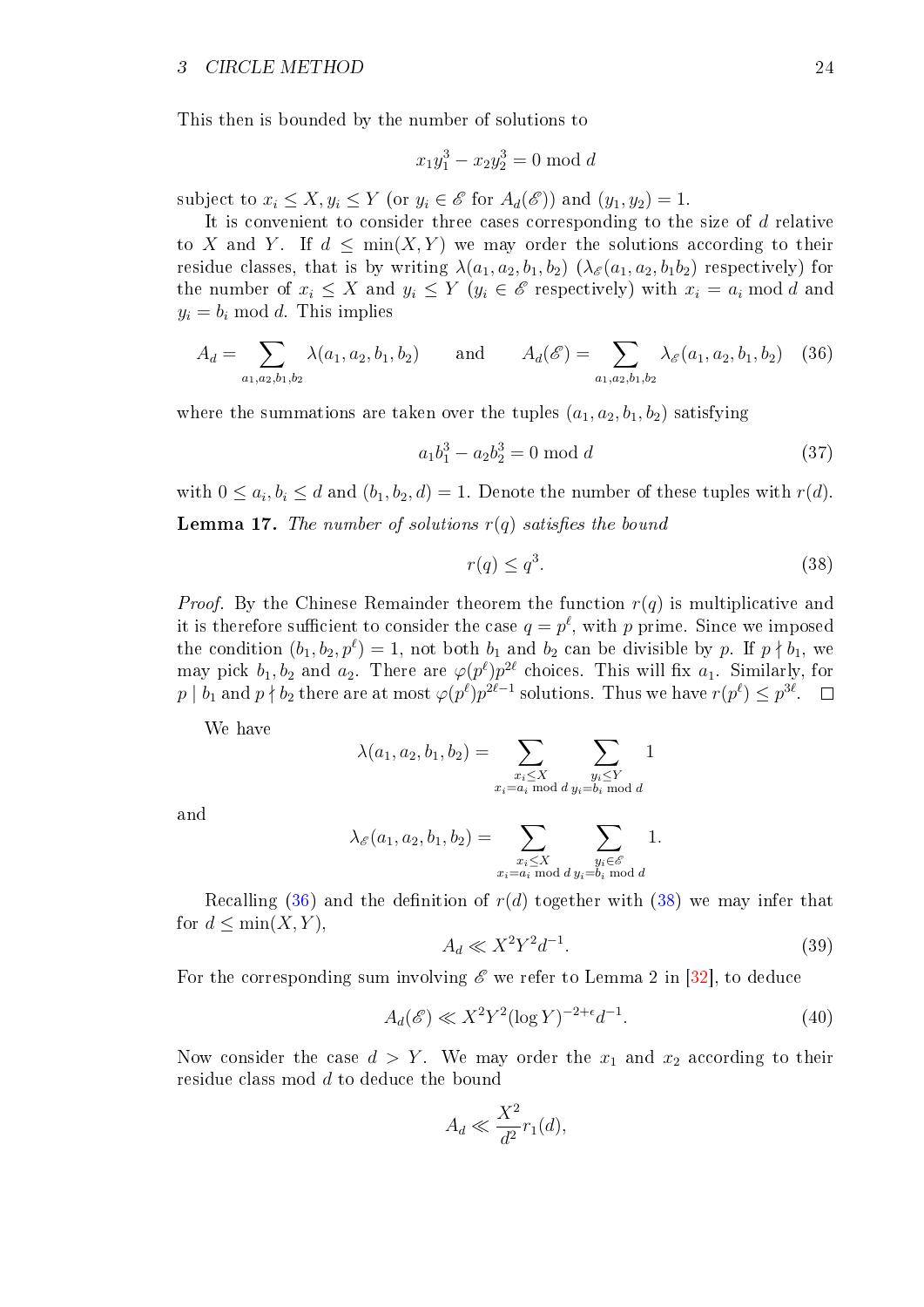where  $r_1(d)$  is the number of solutions to [\(37\)](#page-25-2) with  $a_i \leq d$ ,  $b_i \leq Y$  and  $(b_1, b_2) = 1$ . We may choose  $b_1, b_2$  and  $a_2$  which are  $O(Y^2d)$  choices and will fix  $a_2$  such that this implies  $r_1(d) \ll Y^2d$ . Note that if  $b_i$  belong to  $\mathscr E$  we save the factor  $(\log Y)^{2-\epsilon}$ . Thus we have [\(39\)](#page-25-3) and [\(40\)](#page-25-4) available for  $d > Y$ .

It remains to consider the situation in which  $d > X$  and therefore only  $y_1, y_2$ should be ordered by residue classes mod  $d$ . This time we obtain a bound of the shape

$$
A_d \ll \frac{Y^2}{d^2} r_2(d),
$$

where  $r_2(d)$  is the number of solutions to [\(37\)](#page-25-2) with  $a_1, a_2 \leq X$ ,  $b_1, b_2 \leq d$  and  $(b_1, b_2) = 1$ . Since  $a_i \leq X < d$  we have  $a_i \neq 0 \text{ mod } d$  and thus picking  $a_1, a_2 \leq X$ and  $y_2 \le d$  gives the bound  $r_2(d) \ll X^2d$ . By recalling the above cited Lemma 2 in [\[32\]](#page-55-8) this implies [\(39\)](#page-25-3) and [\(40\)](#page-25-4) also for  $d > X$ .

With these estimates available for  $d \leq (XY)^{1/3}$ , we may use [\[25\]](#page-55-9) Theorem 1.2] in junction with [\(38\)](#page-25-1) to obtain the bounds

<span id="page-26-0"></span>
$$
\Psi(X,Y) := \sum_{m \ge 1} \psi^*(m, X, Y) d_3(m) \ll X^2 Y^2 (\log XY)^2 \tag{41}
$$

and

$$
\Psi(X,\mathscr{E}) = \sum_{m\geq 1} \psi^*(m, X, \mathscr{E}) d_3(m) \ll X^2 Y^2 (\log XY)^{\epsilon}.
$$

The bounds for the sums without coprimality restriction follow now from elementary manipulations. By writing  $w = (y_1, y_2)$  and arrange the solutions counted by  $\psi(m, X, Y)$  according to the value of w, we infer that

$$
\psi(m, X, Y) = \sum_{\substack{w \le Y \\ w^3 | m}} \psi^* \left( \frac{m}{w^3}, X, \frac{Y}{w} \right),
$$

and therefore

$$
\sum_{m\geq 1} \psi(m, X, Y) d_3(m) = \sum_{w\leq Y} \sum_{\substack{m\geq 1 \\ w^3|m}} \psi^* \left(\frac{m}{w^3}, X, \frac{Y}{w}\right) d_3(m)
$$
  

$$
\leq \sum_{w\leq Y} d_3(w^3) \Psi\left(X, \frac{Y}{w}\right).
$$

With [\(41\)](#page-26-0), this gives

$$
\sum_{m\geq 1} \psi(m, X, Y) d_3(m) \ll \sum_{w\leq Y} d_3(w^3) \frac{X^2 Y^2}{w^2} (\log XY)^2 \ll X^2 Y^2 (\log XY)^2,
$$

which shows  $(31)$ .

To deduce an analogous result for  $\psi(m, X, \mathscr{E})$  an inspection of the argument leading up to the estimation of  $A_d(\mathscr{E})$  in [\(41\)](#page-26-0) and  $\Psi(X,\mathscr{E})$  reveals that one may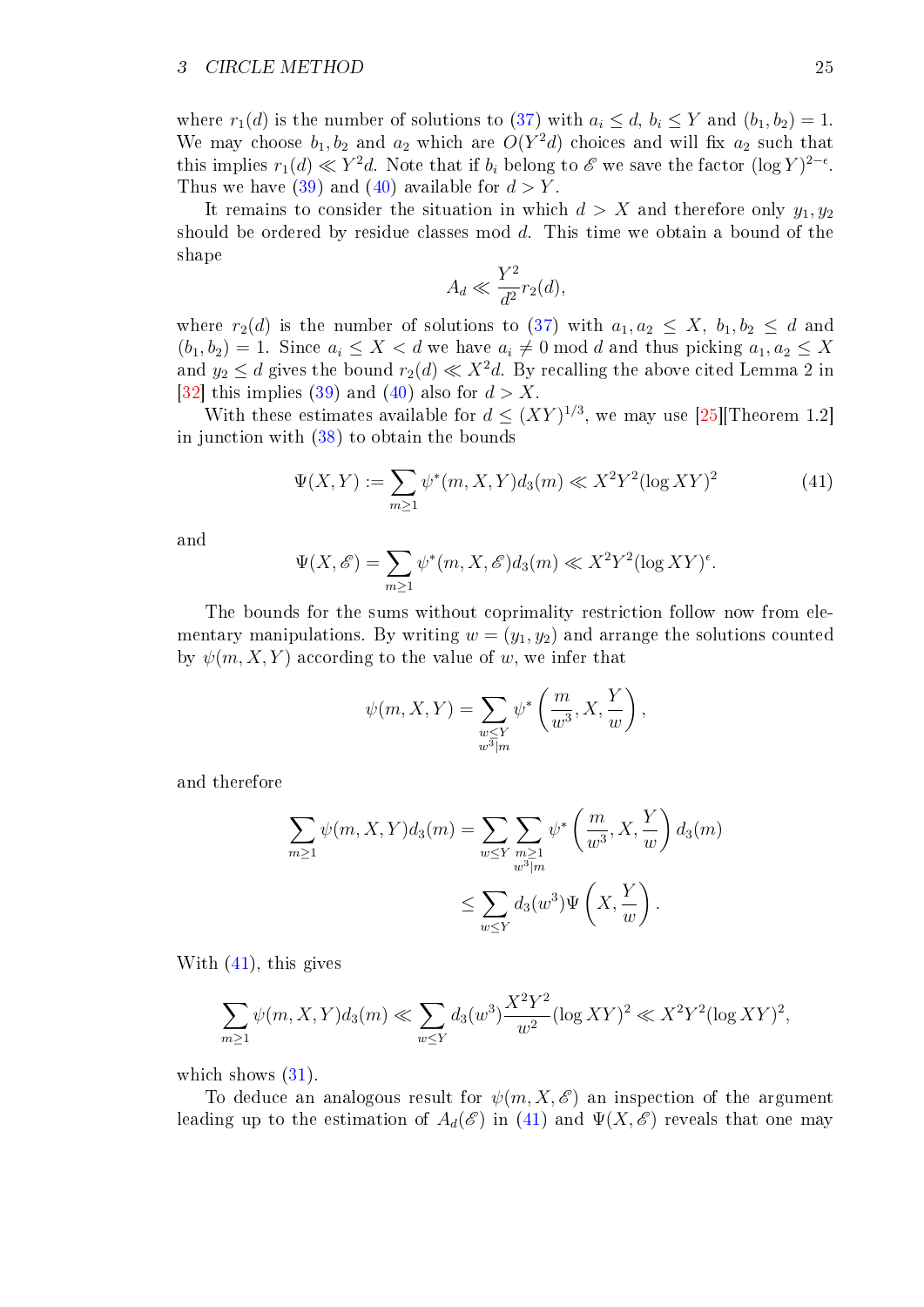replace  $\mathscr E$  by the set  $\frac{\mathscr E}{w}$  which consists of integers y such that  $wy \in \mathscr E$ . Indeed this gives

$$
\sum_{m\geq 1} \psi(m, X, \mathcal{E}) d_3(m) = \sum_{w\leq Y} \sum_{\substack{m\geq 1 \\ w^3|m}} \psi^* \left(\frac{m}{w^3}, X, \frac{\mathcal{E}}{w}\right) d_3(m)
$$
  

$$
\leq \sum_{w\leq Y} d_3(w^3) \Psi\left(X, \frac{\mathcal{E}}{w}\right)
$$
  

$$
\ll \sum_{w\leq Y} d_3(w^3) \frac{X^2 Y^2}{w^2} (\log XY)^{\epsilon} \ll X^2 Y^2 (\log XY)^{\epsilon}.
$$

This then implies [\(32\)](#page-23-3).

 $\Box$ 

### <span id="page-27-0"></span>3.3 Differencing

This section is concerned with establishing a bound for a certain 6-th moment comparable to the 'differencing lemma'  $[31]$ [Lemma 5]. It serves as preparation to a reduction step when discussing the minor arcs.

Let

$$
F(\beta) = \sum_{y \le Y} e(\beta y^2).
$$

<span id="page-27-1"></span>**Lemma 18.** Assume  $\alpha$  satisfies  $\alpha - \frac{a}{a}$ q  $\vert \leq q^{-2}$  for some coprime a and q. Then we have for  $H\leq Y$ 

<span id="page-27-2"></span>
$$
\sum_{x \le N} \sum_{h \le H} |F(3\alpha hx)|^2 \ll Y^{\epsilon} \left( HY^2 Nq^{-1} + HNY + q\right). \tag{42}
$$

Proof. By the standard proof of Weyl's inequality we have

$$
|F(3\alpha hx)|^2 = \sum_{y_1, y_2 \le Y} e(3\alpha hx(y_1^2 - y_2^2))
$$
  
\n
$$
\ll Y + \sum_{0 < h_1 \le Y} \sum_{y \ll Y} e(3\alpha h x h_1(2y + h_1^2))
$$
  
\n
$$
\ll Y + \sum_{0 < h_1 \le Y} \min\left(Y, \left\|\frac{6\alpha h h_1 x}{q}\right\|^{-1}\right).
$$

Summing that over  $x$  and  $h$  gives the bound

$$
\sum_{x \le N} \sum_{h \le H} |F(3\alpha hx)|^2 \ll NHY + Y^{\epsilon} \sum_{u \ll NHP} \min\left(P, \left\|\frac{\alpha u}{q}\right\|^{-1}\right)
$$

which is bounded using [\[30\]](#page-55-0)[Lemma 2.2].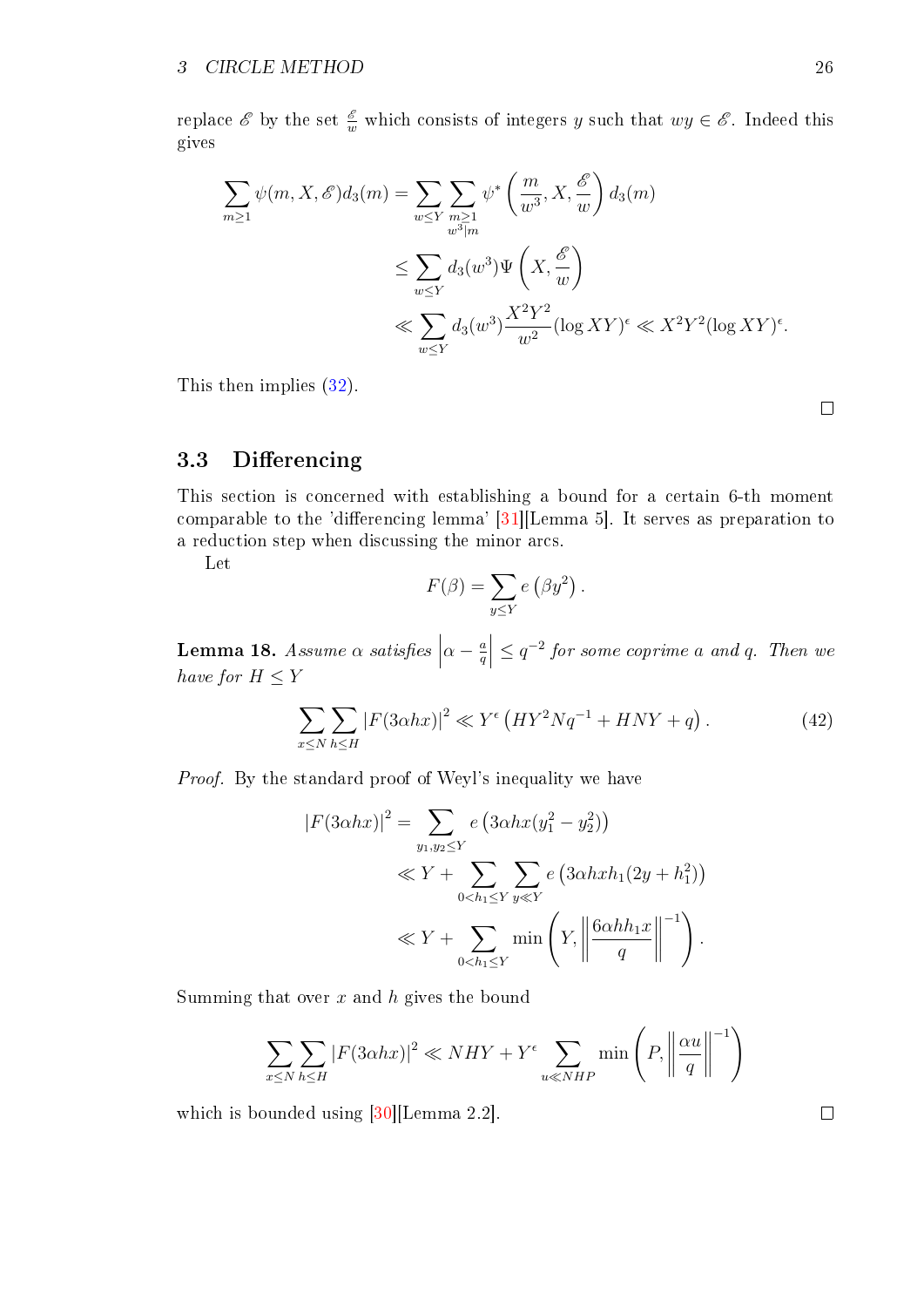<span id="page-28-1"></span>**Lemma 19.** Let  $H \leq Y$ ,  $\delta > 0$  small and define  $\mathfrak{k}$  to be the set of  $\alpha$  in the unit interval such that  $(a, q) = 1$  and  $\Big|$  $\alpha - \frac{a}{a}$ q  $\Big| \leq q^{-1} H^{-1} X^{-1} Y^{\delta-1}$  implies  $q \geq Y^{1+\delta}$ . Then for  $\alpha \in \mathfrak{k}$  we have

$$
\sum_{x \le N} \sum_{h \le H} |F(3\alpha hx)|^2 \ll NHY (\log Y)^{1+\epsilon}.
$$

*Proof.* Following the proof of [\[31\]](#page-55-2)[Lemma 4] with Lemma [18](#page-27-1) in hand this easily follows.  $\Box$ 

<span id="page-28-2"></span>**Lemma 20.** Suppose that  $M \leq Y^{\frac{1}{7}}, N \leq X, Q = \frac{Y^{\frac{1}{7}}}{N}$  $\frac{Y}{M}$  and  $0 \leq k \leq 3$ , and let S denote the number of solutions of

<span id="page-28-0"></span>
$$
x(z_1^3 - z_2^3) = p^k (x_1 y_1^3 - x_2 y_2^3 + x_3 y_3^3 - x_4 y_4^3)
$$
\n(43)

subject to

 $x \leq N$ ,  $x_i \leq X$ ,  $z_i \leq Y$ ,  $y_i \leq Q$ ,  $M < p \leq 2M$  prime,  $(xz_i, p) = 1$ .

Then

$$
S \ll N X^{3} Y^{\frac{7}{2}} (\log XY)^{3} M^{-k - \frac{3}{2}}.
$$

Proof. The proof of this lemma is a slight adaptation of the ideas of Vaughan in [\[31\]](#page-55-2). By [\(31\)](#page-23-1) the solutions with  $z_1 = z_2$  in [\(43\)](#page-28-0) contribute

$$
\ll N X^3 Y^{1+\epsilon} M Q^2,
$$

which is sufficient. Thus, by symmetry it is enough to count solutions to  $(43)$  with  $z_1 > z_2$ . Fix p temporarily and note that any solution to [\(43\)](#page-28-0) satisfies  $xz_1^3 =$  $xz_2^3 \bmod p^k$ . As x is coprime to p, this also implies that  $z_1^3 = z_2^3 \bmod p^k$ . To give an upper bound it is therefore enough (cf. Vaughan [\[31\]](#page-55-2)[Lemma 5]) to give a bound on the number  $S_1$  of solutions to [\(43\)](#page-28-0) with  $z_1 > z_2$  and  $z_1 = z_2 \mod p^k$ . On writing  $h = (z_1 - z_2)/p^k$ , [\(43\)](#page-28-0) becomes

$$
xh(3(2z_2 + hp^k)^2 + h^2p^{2k}) = 4\left(x_1y_1^3 - x_2y_2^3 + x_3y_3^3 - x_4y_4^3\right).
$$

Then, summing over p, it suffices to bound the number  $S_2$  of solutions to

$$
xh(3z^{2} + h^{2}p^{2k}) = 4\left(x_{1}y_{1}^{3} - x_{2}y_{2}^{3} + x_{3}y_{3}^{3} - x_{4}y_{4}^{3}\right)
$$

subject to

$$
z \le 2Y
$$
,  $x \le N$ ,  $x_i \le X$ ,  $y_i \le Y$   $h \le \frac{Y}{M^k}$ ,  $M < p \le 2M$ .

Write  $H = \frac{Y}{M^k}$  and define

$$
f(\alpha, Q) = \sum_{x \le X} \sum_{y \le Q} e(\alpha x y^3)
$$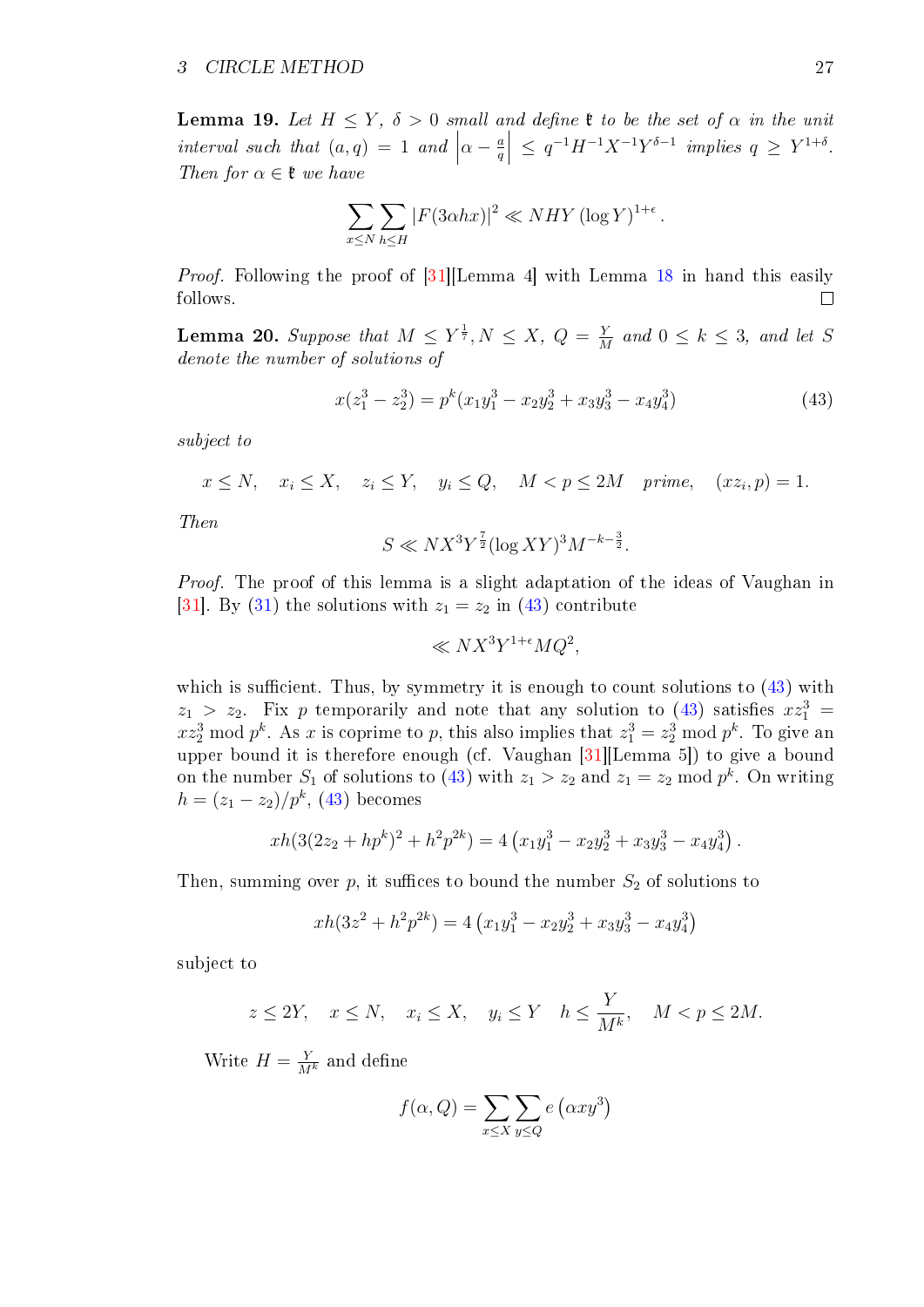and

$$
G(\beta) = \sum_{M < p \le 2M} e\left(\beta p^{2k}\right).
$$

Then, by orthogonality,

$$
S_2 = \int_0^1 \sum_{x \le N} \sum_{h \le H} F(3\alpha x h) G(\alpha x h^3) |f(\alpha, Q)|^4 d\alpha.
$$

Let  $\delta = 10^{-4}$ ,

$$
\mathfrak{K}(q,a) := \{ \alpha : \left| \alpha - \frac{a}{q} \right| \le \left( qY^{1-\delta}HX \right)^{-1} \},
$$

and define  $\mathfrak K$  to be the union of such  $\mathfrak K(q,a)$  with  $q \leq Y^{1-\delta}$  and  $(a,q)=1$ . Then for  $\alpha \in \mathfrak{K}(q, a)$ , we have by  $(42)$ ,

$$
\sum_{x \le N} \sum_{h \le H} |F(3\alpha hx)|^2 \ll HNY^{2+\epsilon}q^{-1}
$$

and consequently

<span id="page-29-0"></span>
$$
\sum_{x \le N} \sum_{h \le H} F(3\alpha hx) G(\alpha x h^3) \ll MHNY^{1+\epsilon} q^{-\frac{1}{2}}.
$$
\n(44)

Let  $\alpha \in \mathfrak{K}(q, a)$ , then for fixed  $x \leq X$ ,

$$
f_x(\alpha) \ll q^{-\frac{1}{3}}(x,q)^{\frac{1}{3}}Q\left(1+xQ^3\left|\alpha-\frac{a}{q}\right|\right)^{-\frac{1}{3}} + Y^{\frac{1}{2}+\frac{\delta}{2}+\epsilon}\left(\frac{x}{X}\right)^{\frac{1}{2}}.
$$

Summing over  $x \leq X$  gives for  $\alpha = \frac{a}{q} + \beta \in \mathfrak{K}(q, a)$ ,

$$
f(\alpha, Q) \ll Qq^{-1/3} \sum_{d|q} d^{1/3} \sum_{\substack{x \leq X \\ d|x}} \frac{1}{(1 + xQ^3|\beta|)^{1/3}} + Y^{\frac{1}{2} + \frac{\delta}{2} + \epsilon} X
$$

and thus

<span id="page-29-1"></span>
$$
|f(\alpha, Q)|^4 \ll Q^4 q^{-4/3 + \epsilon} X^3 \sum_{d|q} d^{4/3 - 3} \sum_{x \le X/d} \frac{1}{(1 + xdQ^3|\beta|)^{4/3}} + X^4 Y^{2 + 2\delta + \epsilon}.
$$
 (45)

By [\(44\)](#page-29-0) and [\(45\)](#page-29-1) the contribution of  $\mathfrak{K}$  is

$$
I_{\mathfrak{K}} = \int_{\mathfrak{K}} \sum_{x \le N} \sum_{h \le H} F(3\alpha x h) G(\alpha x h^{3}) |f(\alpha, Q)|^{4} d\alpha
$$
  
\$\ll \sum\_{q \le Y^{1+\delta}} M H N Y^{1+\delta} q^{1/2+\epsilon} (q^{-4/3+\epsilon} X^{3} (\log X) Q + X^{4} Y^{2+2\delta+\epsilon} (q X H Y^{1-\delta})^{-1})\$  
\$\ll \sum\_{q \le Y^{1+\delta}} X^{3} N Y^{3+\delta} M^{-k+1} q^{-5/3+\epsilon} + q^{-1/2+\epsilon} M X^{3} N Y^{2+4\delta+\epsilon}\$  
\$\ll X^{3} N Y^{3+1/6+2\delta} M^{-k+1} + M X^{3} N Y^{2+1/2+5\delta}\$.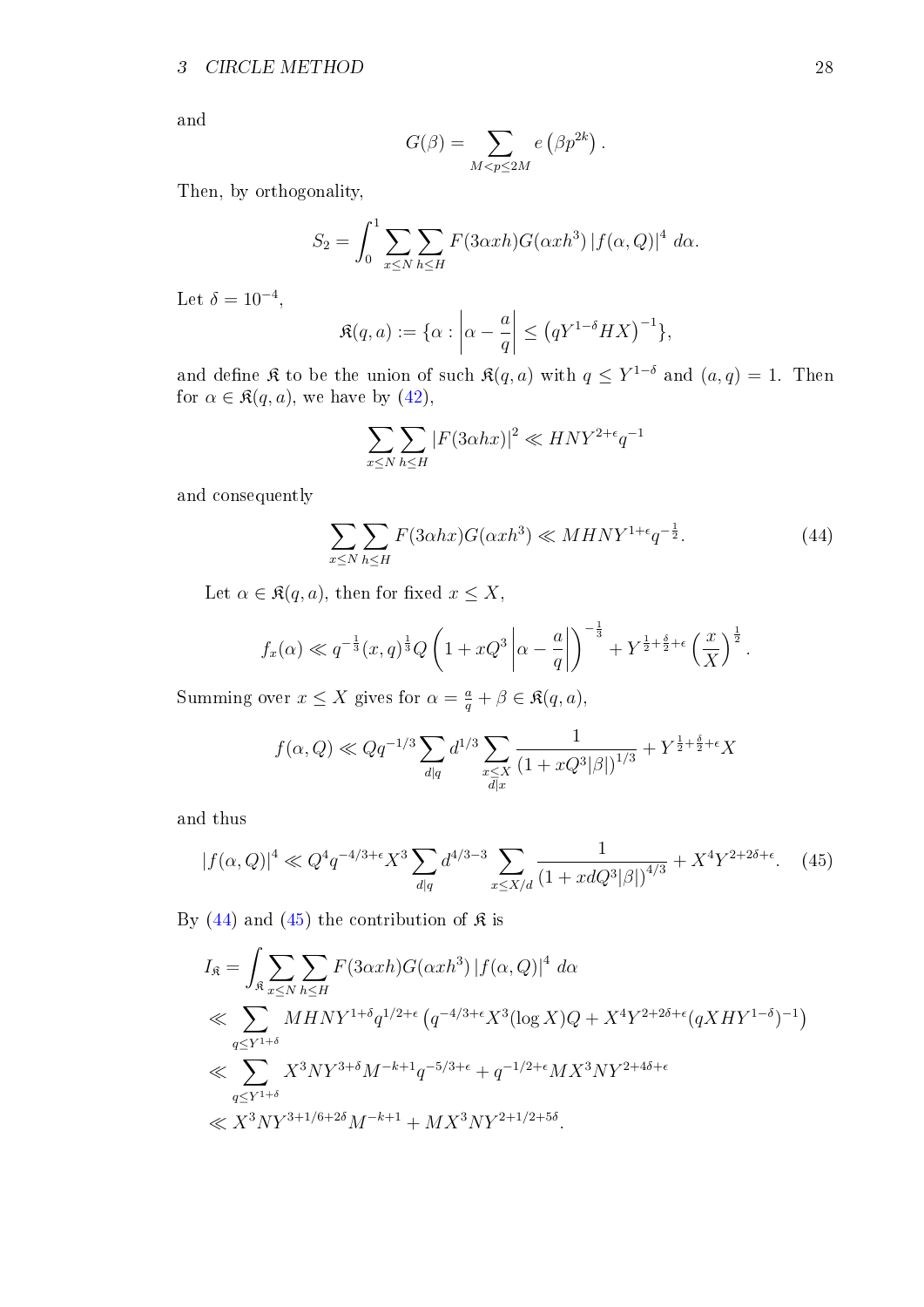Hence for  $M \leq Y^{1/7}$ , we have

<span id="page-30-3"></span>
$$
I_{\mathfrak{K}} \ll X^3 N Y^3 M^k \left( Y^{1/2} M^{-9/2} + 1 \right). \tag{46}
$$

For the minor arcs  $\mathfrak{k} := [Y^{1-\delta}HX, 1+Y^{1-\delta}HX] \setminus \mathfrak{K}$ , we have after an application of the Cauchy-Schwarz inequality,

<span id="page-30-2"></span>
$$
I_{\mathfrak{k}} = \int_{\mathfrak{k}} \sum_{h \le H} \sum_{x \le N} F(3\alpha hx) G(\alpha h^3 x) |f(\alpha, Q)|^4 \, d\alpha \ll (I_1)^{\frac{1}{2}} (I_2)^{\frac{1}{2}}, \tag{47}
$$

where

$$
I_1 = \int_{\mathfrak{k}} \sum_{h \leq H} \sum_{x \leq N} |F(3\alpha hx)|^2 |f(\alpha, Q)|^4 d\alpha
$$

and

$$
I_2 = \int_{\mathfrak{k}} \sum_{h \le H} \sum_{x \le N} |G(\alpha hx)|^2 |f(\alpha, Q)|^4 d\alpha.
$$

Note that for  $\alpha \in \mathfrak{k}$ , with Lemma [19,](#page-28-1) we have

$$
\sum_{h\leq H}\sum_{x\leq N}|F(3\alpha hx)|^2\ll HNY(\log Y)^{1+\epsilon}.
$$

Using this in conjunction with Lemma [31](#page-23-1) we deduce

<span id="page-30-1"></span>
$$
I_1 \ll N X^3 Q^2 H Y \left(\log XY\right)^{3+\epsilon}.\tag{48}
$$

Introduce

$$
E(\beta) = \sum_{x \le N} \sum_{h \le H} e(\beta x h^3),
$$

then by opening the square we have the bound

$$
\sum_{h \leq H} \sum_{x \leq N} |G(\alpha x h^{3})|^{2} \ll HNM + \sum_{M < p_{1} < p_{2} \leq 2M} |E(\alpha (p_{2}^{6} - p_{1}^{6}))|.
$$

Thus we have

<span id="page-30-0"></span>
$$
I_2 \ll HNX^3M \left(\log XY\right)^2 Q^2 + \sum_{M < m_1 < m_2 \le 2M} K(m_1^6 - m_2^6),\tag{49}
$$

where we have introduced

$$
K(d) = \int_0^1 |E(\alpha d)| |f(\alpha, Q)|^4 d\alpha
$$

for an integer d. Define  $\mathfrak{N}(q, a) = \{ \alpha : \alpha \in \mathbb{R}^n : \alpha \in \mathbb{R}^n \}$  $\alpha - \frac{a}{a}$ q  $\left| \begin{array}{c} \leq (6qH^2X)^{-1} \end{array} \right|$  and denote by  $\mathfrak N$  the union of such for  $1 \le a \le qd$  and  $q \le H$  with  $(a,q) = 1$ . Let  $\mathfrak V =$  $[(6qH^2X)^{-1}, d + (6qH^2X)^{-1}]$  and set  $\mathfrak{n} = \mathfrak{V} \setminus \mathfrak{N}$ . Note that minor arcs  $\mathfrak{n}$  are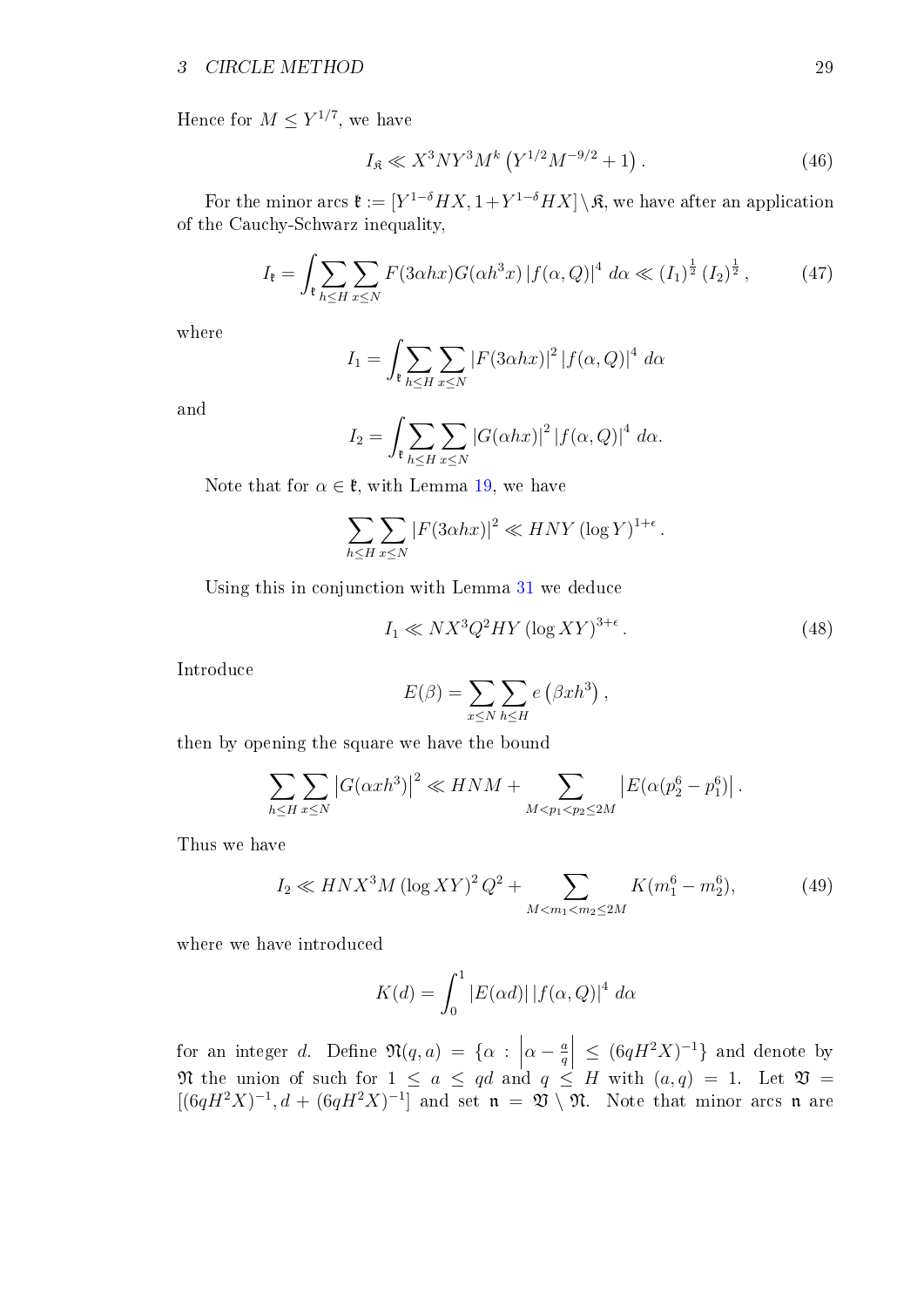contained in  $\mathfrak{m}(H)$  (and therefore a variant of lemma [13](#page-20-1) can be used) such that we may deduce for  $\beta \in \mathfrak{n}$  the bound

<span id="page-31-0"></span>
$$
E(\beta) \ll H^{\frac{3}{4}} N (\log H)^{\frac{1}{4}+\epsilon}.
$$

Hence we may rewrite the integral using again [\(31\)](#page-23-1) to get

$$
\int_0^1 |E(d\alpha)| |f(\alpha, Q)|^4 d\alpha = d^{-1} \int_0^d |E(\beta)| |f\left(\frac{4\beta}{d}, Q\right)|^4 d\alpha
$$
  
=  $d^{-1} \int_{\mathfrak{N}} |E(\beta)| |f\left(\frac{4\beta}{d}, Q\right)|^4 d\alpha + O\left(H^{\frac{3}{4}}NX^3 (\log XY)^{2 + \frac{1}{4} + \epsilon} Q^2\right)$  (50)

Let

$$
J = d^{-1} \int_{\mathfrak{R}} |E(\beta)| \left| f\left(\frac{4\beta}{d}, Q\right) \right|^4 d\alpha.
$$

We apply the Hölder inequality on  $J$  to deduce the bound

<span id="page-31-1"></span>
$$
J \le L(d)^{1/4} M_4(d)^{1/2} M_8(d)^{1/4},\tag{51}
$$

where we have written

$$
L(d) = d^{-1} \int_{\mathfrak{N}} |E(\beta)|^4 \ d\beta
$$

and

$$
M_k(d) = d^{-1} \int_0^d \left| f\left(\frac{4\beta}{d}, Q\right) \right|^k d\beta.
$$

By a standard estimate on the major arcs  $\mathfrak{N}$  we deduce that for  $\epsilon > 0$ ,  $L(d)$ satisfies

$$
L(d) \ll N^3 H^{1+\epsilon}.
$$

Moreover by a change of variables,  $(16)$  and  $(15)$  we have the following bounds for  $M_k(d)$ :

<span id="page-31-2"></span>
$$
M_4(d) \ll X^3 Q^{2+\epsilon} \qquad \text{and} \quad M_8(d) \ll X^7 Q^{5+\epsilon}.\tag{52}
$$

Equipped with  $(50),(51)$  $(50),(51)$  $(50),(51)$  and  $(52)$  we readily deduce

$$
K(d) \ll N^{3/4} X^{13/4} Q^{9/4} H^{1/4} Y^{\epsilon} + H^{3/4} N X^3 \left(\log XY\right)^{2+1/4+\epsilon} Q^2.
$$

Recalling [\(49\)](#page-30-0), we may bound, writing  $L = \log XY$ ,

$$
I_2 \ll HNX^3ML^2Q^2 + M^2(N^{3/4}X^{13/4}Q^{9/4}H^{1/4}Y^{\epsilon} + H^{3/4}NX^3L^{2+\frac{1}{4}+\epsilon}Q^2) = NX^3Y^3M^{-k-1}L^2 + N^{3/4}X^{13/4}Y^{2+1/2+\epsilon}M^{-1/4-k/4} + NX^3Y^{2+3/4}M^{-3k/4}L^{2+1/4+\epsilon}.
$$

Therefore, by [\(48\)](#page-30-1) and [\(47\)](#page-30-2), we have for the contribution of  $\mathfrak k$  to  $S_2$ ,

$$
|I_{\mathfrak{k}}|^2 \ll N^2 X^6 Y^7 M^{-2k-3} L^{5+\epsilon} + N^{7/4} X^{25/4} Y^{6+1/2+\epsilon} M^{-9/4-5k/4} L^{3+\epsilon} + N^2 X^6 Y^{6+3/4} M^{-2-7k/4} L^{5+1/4+\epsilon}.
$$

Thus,  $I_{\mathfrak{k}} = O(NX^3Y^{7/2}M^{-k-3/2}L^3)$ . But since

$$
S_2=I_{\mathfrak{K}}+I_{\mathfrak{k}},
$$

this together with  $(46)$  finishes the proof.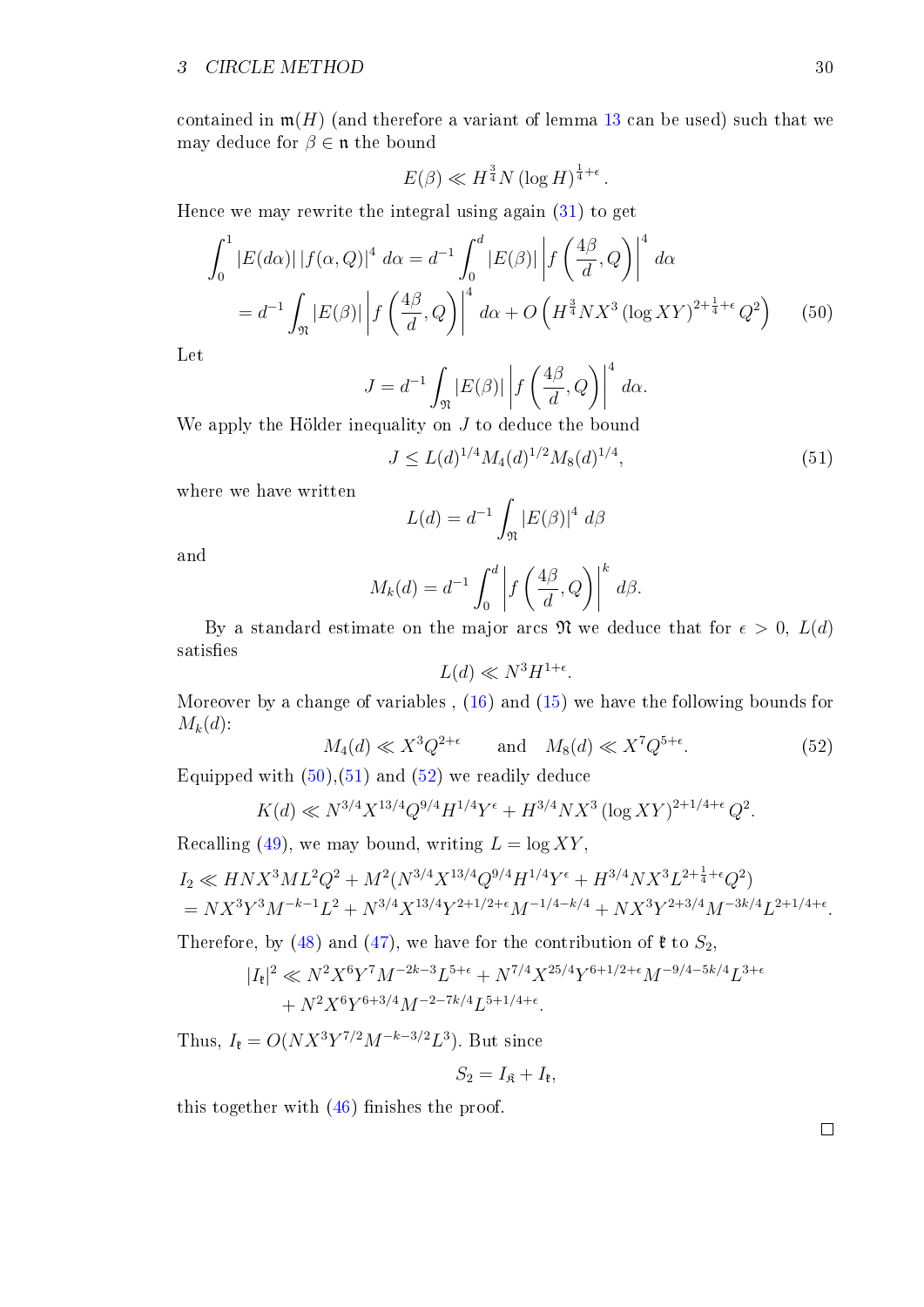### <span id="page-32-0"></span>3.4 The minor arcs

The goal of this section is to establish the following central lemma:

<span id="page-32-2"></span>**Lemma 21.** Provided  $Y \ge X^{\frac{1}{3}-\delta/3}$ , we have

$$
\int_{\mathfrak{m}} |f(\alpha)|^8 \, d\alpha \ll X^7 Y^5 \left(\log Y\right)^{-2+\epsilon}.
$$

The treatment of the minor arcs relies on the following lemma which reduces the task of bounding the 8-th moment of  $f(\alpha)$  on the minor arcs to the one of  $g_E(\alpha)$ .

<span id="page-32-1"></span>**Lemma 22.** Provided  $Y \ge X^{1/3-\delta/3}$  we have,

$$
\int_{\mathfrak{m}} |f(\alpha)|^8 \ d\alpha \ll \int_0^1 |g_E(\alpha)|^8 \ d\alpha + X^7 Y^5 (\log Y)^{-3}.
$$

For the sake of brevity write  $L := \log XY$  and denote by  $m(y)$  the smallest prime factor p of y with  $p > L^{80}$  if such factor exists and set  $m(y)$  to be  $+\infty$  otherwise. Define the sets of ordered pairs

$$
\mathfrak{C}_d = \left\{ (y, z) : y, z \le Y, (y, z) = d \right\}
$$
  
\n
$$
\mathfrak{C} = \bigcup_{d > L^{80}} \mathfrak{C}_d
$$
  
\n
$$
\mathfrak{D} = \left\{ (y, z) : (y, z) < L^{80}, m(z) \le Y^{1/7} \right\}
$$
  
\n
$$
\mathfrak{C} = \left\{ (y, z) : (y, z) < L^{80}, m(y) \le Y^{1/7}, m(z) > Y^{1/7} \right\}
$$
  
\n
$$
\mathfrak{G} = \left\{ (y, z) : (y, z) < L^{80}, m(y), m(z) > Y^{1/7} \right\}.
$$

It might be worth mentioning that the value 80 appearing in the exponent of the logarithm might be replaced by some large integer B.

Let  $\mathfrak B$  be a set of the above and write

$$
I(\mathfrak{B}) = \int_{\mathfrak{m}} \sum_{\substack{x_i \leq X \\ y_i \leq Y \\ (y_1, y_2) \in \mathfrak{B}}} e\left(\alpha \left(x_1 y_1^3 - x_2 y_2^3\right)\right) |f(\alpha)|^6 d\alpha,
$$

so that we have the decomposition

$$
I = \int_{\mathfrak{m}} |f(\alpha)|^8 \ d\alpha = I(\mathfrak{C}) + I(\mathfrak{D}) + I(\mathfrak{E}) + I(\mathfrak{G}).
$$

We start with discussing the contribution of  $I(\mathfrak{C}_d)$ . By Hölder's inequality and [\(33\)](#page-23-5) we have

$$
I(\mathfrak{C}_d) \leq \left( \int_0^1 \Big| \sum_{\substack{x_i \leq X \\ y_i \leq Y \\ (y_1, y_2) \in \mathfrak{C}_d \\ \text{with } y_i \neq 0}} e\left( \alpha \left( x_1 y_1^3 - x_2 y_2^3 \right) \right) \Big|^4 d\alpha \right)^{1/4} \left( \int_0^1 \left| f(\alpha) \right|^8 d\alpha \right)^{3/4}
$$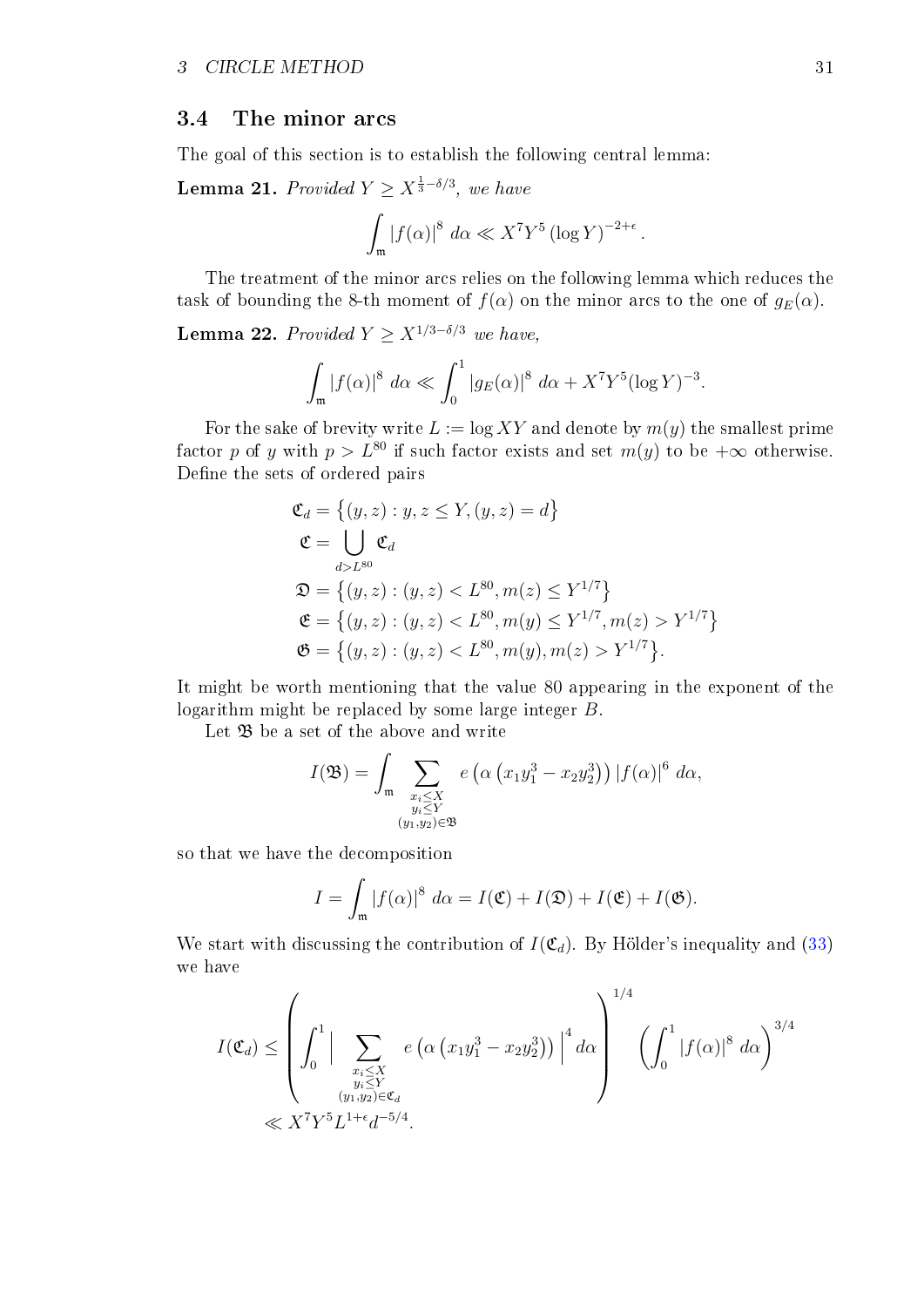By summing over  $d > L^{80}$  we deduce that for  $A \leq 18$ 

$$
I(\mathfrak{C}) = \sum_{d > L^{80}} I(\mathfrak{C}_d) \ll X^7 Y^5 L^{-A}.
$$

The treatment of either  $I(\mathfrak{D})$  or  $I(\mathfrak{E})$  is similar and relies on the fact that we may extract a prime divisor p between  $L^{80}$  and  $Y^{1/7}$ . Thus let  $\mathfrak B$  denote either  $\mathfrak D$  or  $\mathfrak E$ and apply lemma [13](#page-20-1) once to deduce

<span id="page-33-1"></span>
$$
I(\mathfrak{B}) \ll XYL^{1/4+\epsilon}I_1,\tag{53}
$$

where we have written

$$
I_1 = \int_0^1 \Big| \sum_{\substack{x_i \leq X \\ y_i \leq Y \\ (y_1, y_2) \in \mathfrak{B}}} e\left(\alpha \left(x_1 y_1^3 - x_2 y_2^3\right)\right) \Big| \, |f(\alpha)|^5 \, d\alpha.
$$

An application of the Cauchy-Schwarz inequality gives

<span id="page-33-0"></span>
$$
I_{1} \ll \left(\int_{0}^{1} \Big| \sum_{\substack{x_{i} \leq X \\ y_{i} \leq Y \\ (y_{1}, y_{2}) \in \mathfrak{B}}} e\left(\alpha\left(x_{1}y_{1}^{3} - x_{2}y_{2}^{3}\right)\right) \Big|^{2} |f(\alpha)|^{2} d\alpha\right)^{1/2} \left(\int_{0}^{1} |f(\alpha)|^{8} d\alpha\right)^{1/2} \tag{54}
$$

and the first integral is bounded by the number of solutions  $V$  to the system

$$
xy_1^3 - p_1^3x_1z_1^3 + x_2w^3 = x'y_2^3 - p_2^3x_3z_2^3 + x_4(w')^3
$$

subject to  $x, x', x_i \leq X, z_i \leq Y/p_i, w, w' \leq Y$  and  $L^{80} < p_i \leq Y^{1/7}$ . Note that by the definition of  $\mathfrak B$  we also have  $(y_i, p_i) = 1$ . Thus by  $(54)$  and  $(53)$  we have

<span id="page-33-2"></span>
$$
I(\mathfrak{B}) \ll X^5 Y^{13/4} L^{3/4 + \epsilon} V^{1/2}.
$$
\n(55)

,

We may divide the solutions counted by  $V$  into dyadic intervals. Define

$$
\mathscr{M} = \left\{ M : M = 2^k L^{80}, k = 0, 1, \dots; M \le Y^{1/7} \right\}
$$

and let

$$
g_p(\alpha) = \sum_{x \le X} \sum_{\substack{y \le Y \\ (y,p)=1}} e(\alpha x y^3)
$$

then

$$
V \leq \int_0^1 \left| \sum_{M \in \mathcal{M}} \sum_{M < p \leq 2M} g_p(\alpha) f\left(-\alpha p^3, Y/M\right) \right|^2 \left|f(\alpha)\right|^2 \, d\alpha.
$$

By Cauchy-Schwarz and Hölder's inequality we get

$$
V \leq L \sum_{M \in \mathcal{M}} \int_0^1 \sum_{M < p \leq 2M} |g_p(\alpha)|^2 \left| f(-\alpha p^3, Y/M) \right|^2 |f(\alpha)|^2 \, d\alpha.
$$
\n
$$
\ll L \sum_{M \in \mathcal{M}} M V_1(M)^{1/2} V_2(M)^{1/4} V_3(M)^{1/4},
$$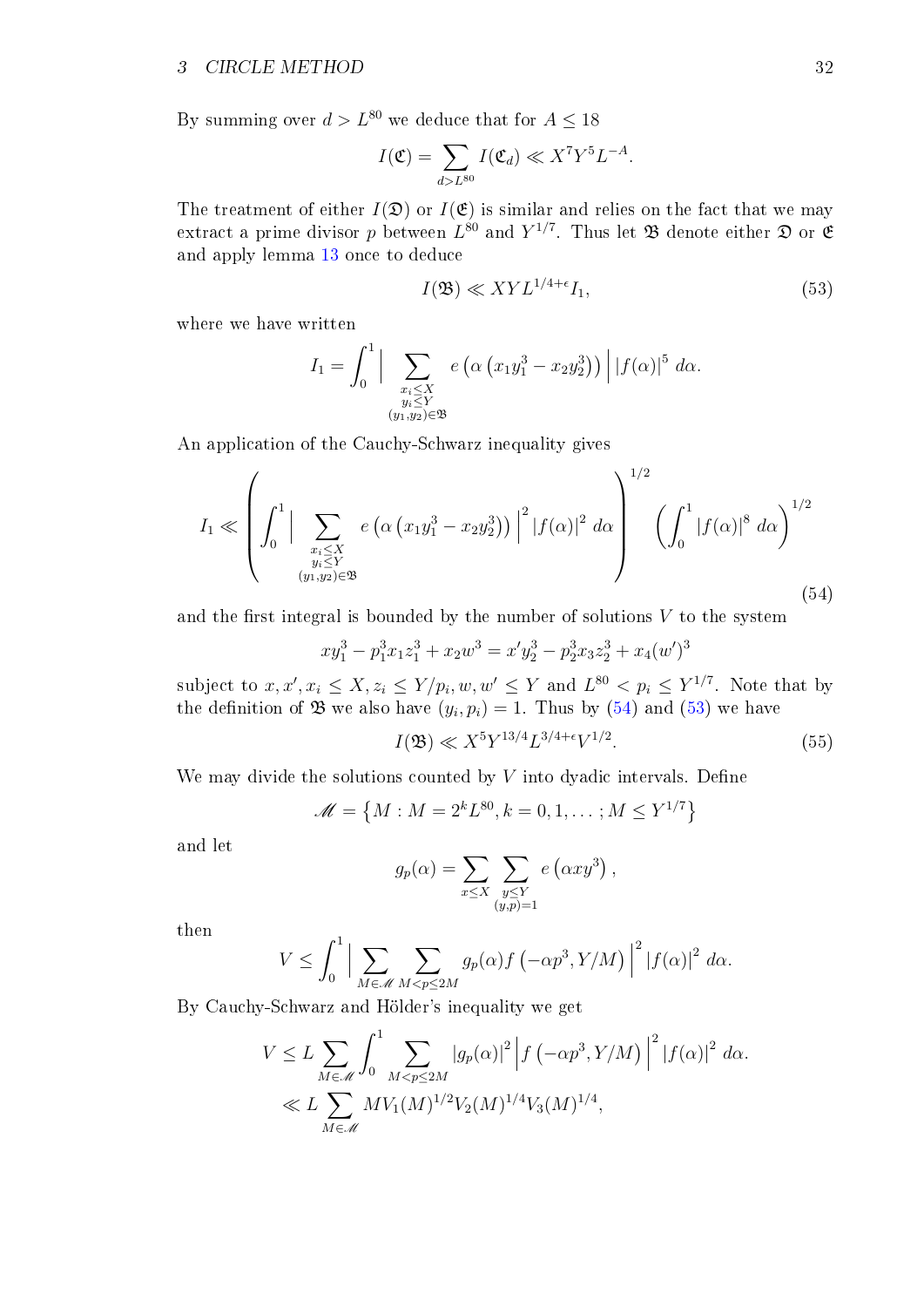where we have introduced

$$
V_1(M) = \int_0^1 \sum_{M < p \le 2M} |g_p(\alpha)|^2 \left| f\left(-\alpha p^3, Y/M\right) \right|^4 d\alpha
$$
\n
$$
V_2(M) = \int_0^1 \sum_{M < p \le 2M} |g_p(\alpha)|^4 d\alpha
$$
\n
$$
V_3(M) = \int_0^1 M \left|f(\alpha)\right|^8 d\alpha.
$$

In order to apply lemma [20](#page-28-2) to  $V_1(M)$  we need to first apply Cauchy-Schwarz to get

$$
V_1(M) \le X \int_0^1 \sum_{M < p \le 2M} \sum_{x \le X} \Big| \sum_{\substack{y \le Y \\ (y, p) = 1}} e \left( \alpha x y^3 \right) \Big|^2 \Big| f \left( -\alpha p^3, Y/M \right) \Big|^4 d\alpha,
$$

which corresponds to the number of solutions to the equation

$$
x(z_1^3 - z_2^3) = p^3(x_1y_1^3 - x_2y_2^3 + x_3y_3^3 - x_4y_4^3)
$$

subject to the constraints  $x, x_i \leq X, z_i \leq Y, y_i \leq Y/M$  and  $(p, z_i) = 1, M < p \leq 2M$ . Since p might still divide x in this setup, we divide the  $x \leq X$  according to the highest power  $0 \leq k \leq 3$  that divides x. Upon writing  $N = X/M^{3-k}$  these classes are now subject of lemma [20,](#page-28-2) which now produces the bound

<span id="page-34-0"></span>
$$
V_1(M) \ll X^5 Y^{7/2} L^3 M^{-9/2}.
$$
\n(56)

Recalling lemma [15](#page-23-2) and [16,](#page-23-4) equations [\(33\)](#page-23-5) and [\(31\)](#page-23-1) are easily applied to bound  $V_2(M)$  and  $V_3(M)$  respectively. Thus

<span id="page-34-1"></span>
$$
V_2(M) \ll MX^3Y^2L^2\tag{57}
$$

and

<span id="page-34-2"></span>
$$
V_3(M) \ll MX^7Y^5L^{3+\epsilon}.\tag{58}
$$

Collecting  $(56)$ ,  $(57)$  and  $(58)$  now gives rise to a bound for V, that is

$$
V \ll X^5 Y^{7/2} L^6 \sum_{M \in \mathcal{M}} M^{-3/4} \ll X^5 Y^{7/2} L^{-54}.
$$

Inserting this in  $(55)$  finally shows

$$
I(\mathfrak{B}) \ll X^7 Y^5 L^{-A}.
$$

The final step in the proof of lemma  $22$  is a slight variation of an adaptation due to Boklan [\[5\]](#page-54-2) of Vaughan's approach in [\[31\]](#page-55-2).

Recall the decomposition

$$
I = \int_{\mathfrak{m}} |f(\alpha)|^8 \ d\alpha = I(\mathfrak{C}) + I(\mathfrak{D}) + I(\mathfrak{E}) + I(\mathfrak{G}),
$$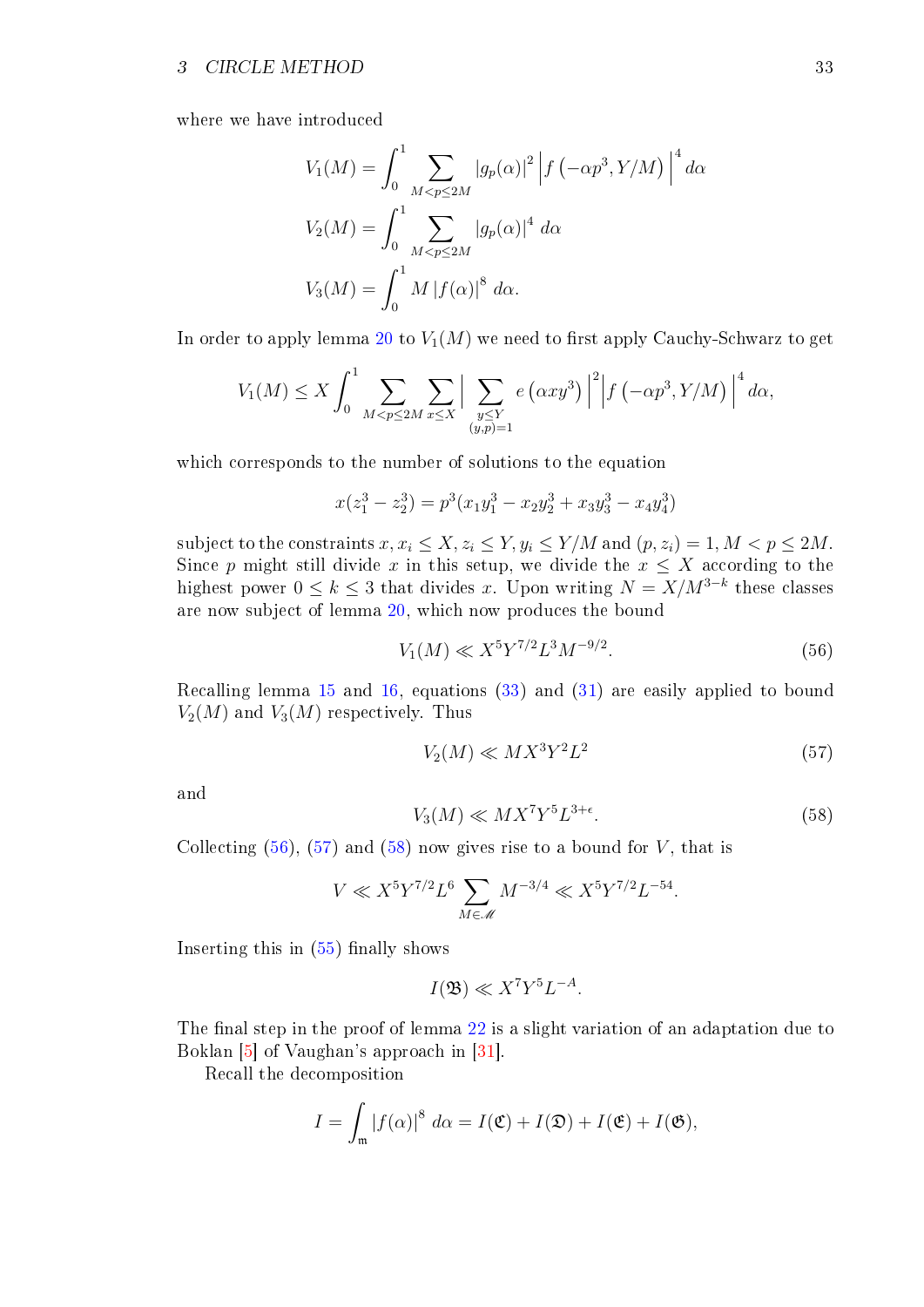such that the above arguments imply that

$$
I = I(\mathfrak{G}) + O\left(X^7 Y^5 L^{-A}\right).
$$

Furthermore we notice that by the definition of the set  $E$ , we have

$$
I(\mathfrak{G}) = \int_{\mathfrak{m}} |g_E(\alpha)|^2 |f(\alpha)|^6 d\alpha - \sum_{d > L^{80}} \int_{\mathfrak{m}} \sum_{\substack{x_i \leq X \\ y_i \leq Y \\ (y_1, y_2) \in \mathfrak{G}}} e\left(\alpha \left(x_1 y_1^3 - x_2 y_2^3\right)\right) |f(\alpha)|^6 d\alpha.
$$

The sum over  $d > L^{80}$  can be dealt with the same way as in the treatment of  $I(\mathfrak{C})$ , which leaves

$$
I \ll \int_{\mathfrak{m}} |g_E(\alpha)|^2 |f(\alpha)|^6 d\alpha + O\left(X^7 Y^5 L^{-A}\right).
$$

An application of Hölder's inequality now shows that

$$
I \ll \left(\int_{\mathfrak{m}} |g_E(\alpha)|^8 \ d\alpha\right)^{1/4} \left(\int_{\mathfrak{m}} |f(\alpha)|^8 \ d\alpha\right)^{3/4} + O\left(X^7 Y^5 L^{-A}\right),
$$

and thus

$$
I \ll \int_{\mathfrak{m}} |g_E(\alpha)|^8 \, d\alpha + O\left(X^7 Y^5 L^{-A}\right).
$$

We may now extend the range of integration to deduce lemma [22.](#page-32-1)

### <span id="page-35-0"></span>3.5 An eighth moment bound

In view of lemma  $22$  the treatment of the minor arcs is reduced to finding a suitable estimate for the 8-th moment of  $g_E(\alpha)$ . This follows mainly the approach taken in [\[32\]](#page-55-8) with slight adaptations.

Let

$$
\Lambda(\mathbf{x}, \mathbf{y}) = x_1 y_1^3 - x_2 y_2^3 + x_3 y_3^3 - x_4 y_4^3.
$$

For further reference we record two divisor sum estimated related to Λ.

**Lemma 23.** There is a positive number  $\lambda$  such that

<span id="page-35-1"></span>
$$
\sum_{\substack{\mathbf{x} \le X \\ \mathbf{y} \le Y \\ \Lambda(\mathbf{x}, \mathbf{y}) \neq 0}} d\left(|\Lambda(\mathbf{x}, \mathbf{y})|\right)^8 \ll X^4 Y^4 \left(\log Y\right)^\lambda \tag{59}
$$

and a positive number  $\delta$  such that

<span id="page-35-2"></span>
$$
\sum_{\substack{\mathbf{x} \le X \\ \mathbf{y} \le Y \\ \Lambda(x, \mathbf{y}) \neq 0}} d\left(|\Lambda(\mathbf{x}, \mathbf{y})|\right)^8 e^{\delta \Omega(|\Lambda(x, \mathbf{y})|)} \ll X^4 Y^4 \left(\log Y\right)^{\lambda}.
$$
\n(60)

This is by [\[22\]](#page-55-13)[Theorem 3].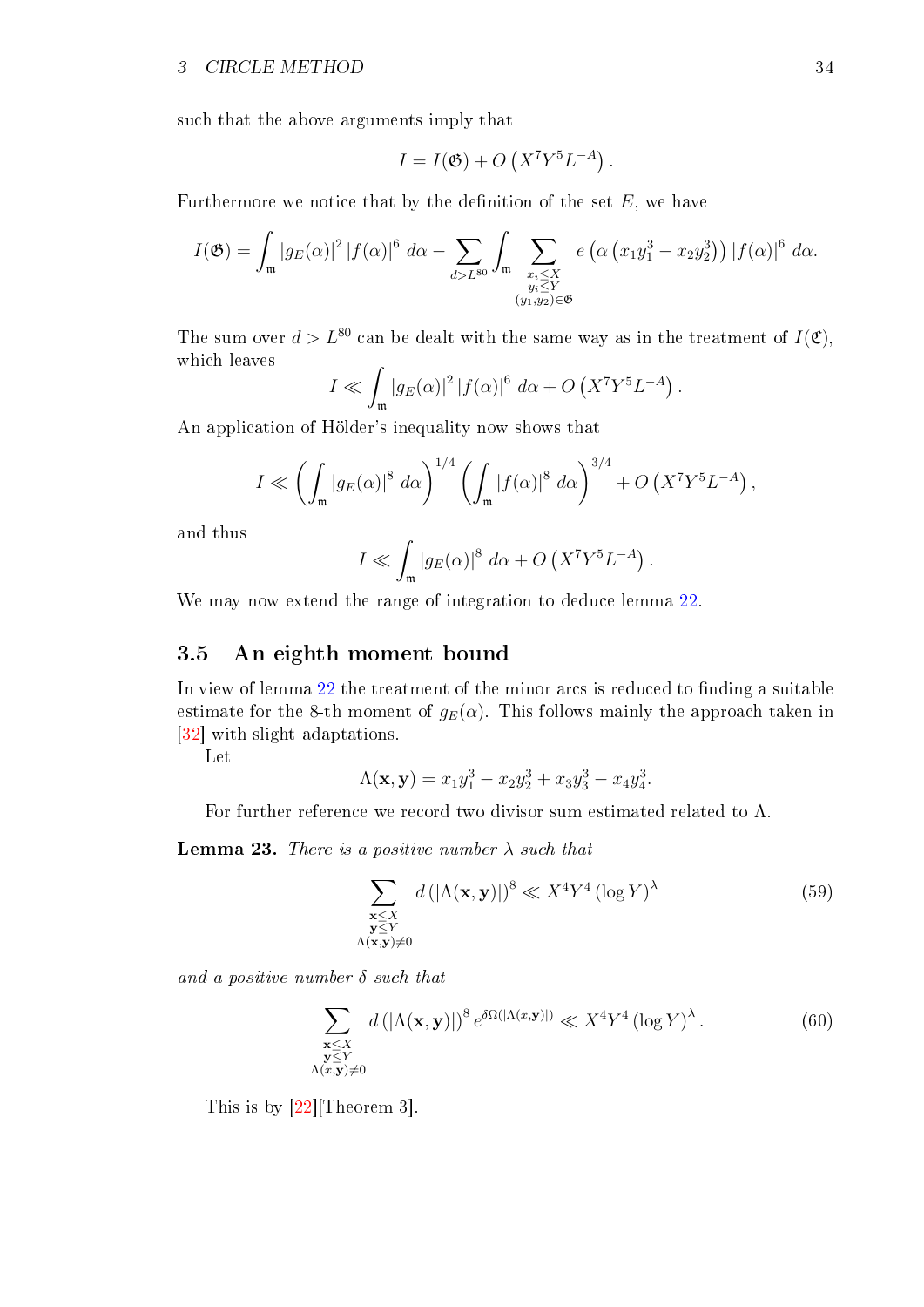<span id="page-36-4"></span>Lemma 24. We have

$$
\int_0^1 |g_E(\alpha)|^8 \, d\alpha \ll X^7 Y^5 \left(\log Y\right)^{\epsilon-2}.
$$

By applying Hölder's inequality together with an application of the Weyl technique we get

$$
|g_E(\alpha)|^2 \le X \sum_{x \le X} \left| \sum_{y \in \mathscr{E}} e(\alpha x y^3) \right|^2 = X \sum_{x \le X} \sum_{y_1, y_2 \in \mathscr{E}} e(\alpha x (y_1^3 - y_2^3))
$$
  
=  $X^2 |\mathscr{E}| + \sum_{x \le X} \sum_{y \in \mathscr{E}} \sum_{\substack{h \le Y \\ y + h \in \mathscr{E}}} e(\alpha x h(3y^2 + 3hy + h^2)).$ 

Therefore

$$
|g_E(\alpha)|^4 \ll X^4 Y |\mathscr{E}|^2 + X^3 Y \sum_{x \le X} \sum_{h_1 \ll Y} \sum_{h_2 \ll Y} \sum_{y \in \mathscr{E}} e(\alpha x h_1 h_2 \Theta_{h_1, h_2}(y)),
$$

where the summation is subject to the conditions  $y \pm h_i \in \mathscr{E}$  and  $\Theta_{h_1,h_2}(y)$  is a linear polynomial. We now multiply with  $|g_E(\alpha)|^4$  and integrate, recalling [\(32\)](#page-23-3), to get

<span id="page-36-0"></span>
$$
\int_0^1 |g_E(\alpha)|^8 \, d\alpha \ll X^7 |\mathscr{E}|^2 L^{\epsilon} Y^3 + X^3 Y \sum_{\substack{\mathbf{x} \le X \\ \Lambda(\mathbf{x}, \mathbf{y}) \neq 0}}' r(|\Lambda(\mathbf{x}, \mathbf{y})|) \,, \tag{61}
$$

with  $r(n)$  being the number of solutions to the equation

<span id="page-36-1"></span>
$$
xh_1h_2\ell = n \tag{62}
$$

subject to  $x \leq X$  ,  $h_i \leq Y$  and  $\ell \ll Y$ . To bound the sum in [\(61\)](#page-36-0) we pick an integer Q with  $1 \le Q \le Y$  and consider the contribution of **x** and **y** with  $|\Lambda(\mathbf{x}, \mathbf{y})| \le QY^2X$ . By Cauchy's inequality we have

<span id="page-36-2"></span>
$$
\Psi_1 := \sum_{\substack{\mathbf{x} \le X \\ \mathbf{y} \le Y \\ \Lambda(x,\mathbf{y}) \neq 0 \\ |\Lambda| \le QY^2 X}} r\left(|\Lambda(x,\mathbf{y})|\right) \le \Lambda_1^{1/2} \Lambda_2^{1/2},\tag{63}
$$

with

$$
\Lambda_1 = \sum_{\substack{\mathbf{x} \leq X \\ \mathbf{y} \leq Y \\ |\Lambda| \leq QY^2X}} 1
$$

and

$$
\Lambda_2 = \sum_{\substack{\mathbf{x} \leq X \\ \mathbf{y} \leq Y \\ |\Lambda| \leq QY^2X}} d_4 (\vert \Lambda(\mathbf{x}, \mathbf{y}) \vert)^2.
$$

Recalling [\(59\)](#page-35-1) and [\(62\)](#page-36-1) we may bound the right-hand-side of [\(63\)](#page-36-2) by

<span id="page-36-3"></span>
$$
O\left(\Lambda_1^{1/2} X^2 Y^2 \left(\log Y\right)^{\lambda/2}\right) \tag{64}
$$

and we are left to deal with  $\Lambda_1$ .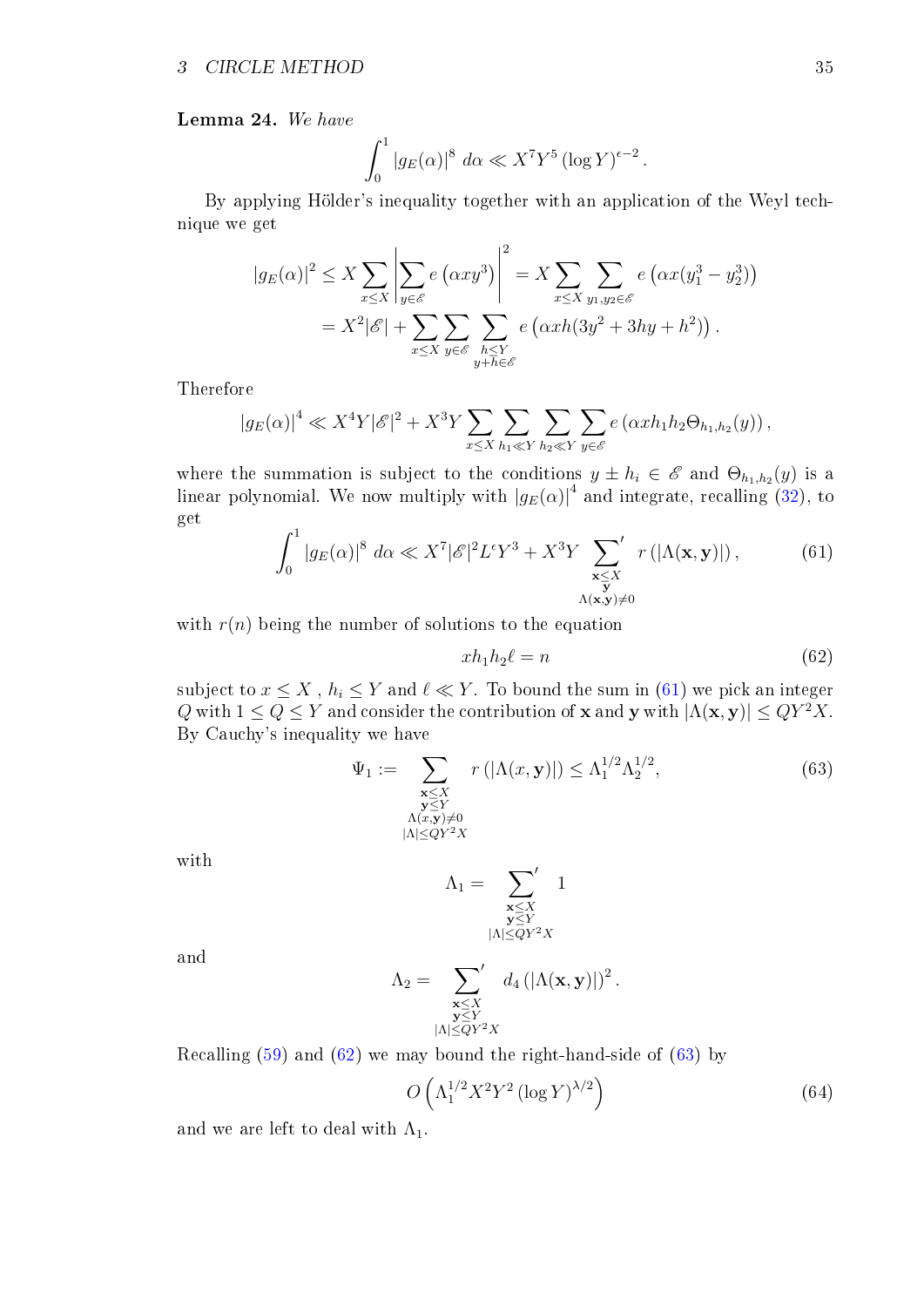**Lemma 25.** We have for  $1 \le Q \le Y$ 

<span id="page-37-0"></span>
$$
\Lambda_1 \ll X^4 Y^4 \left(\frac{Q}{Y}\right)^{\frac{1}{3}} (\log X). \tag{65}
$$

*Proof.* We start by dividing the  $x_1$  range into dyadic interval and fix  $N \le x_1 < 2N$ ,  $x_2, x_3, x_4 \leq X \text{ and } y_2, y_3, y_4 \leq Y.$  Assume that there is a  $y_1 > Y \left(\frac{Q}{Y}\right)^{\frac{1}{3}}$  with  $|\Lambda| \leq QY^2X$ . If there is another  $y'_1$  with the same property then we have

$$
N|y_1 - y_1'|Y^2 \left(\frac{Q}{Y}\right)^{\frac{2}{3}} \le x_1|y_1^3 - (y_1')^3| \le 4QY^2X
$$

implying that

$$
|y_1 - y_1'| \ll \frac{X}{N} Y \left(\frac{Q}{Y}\right)^{\frac{1}{3}}.
$$

Thus there are  $\frac{X}{N}Y\left(\frac{Q}{Y}\right)^{\frac{1}{3}}$  choices for  $y_1$ . Therefore, after accounting for the  $NX^3Y^3$ variables fixed in the beginning and summing over the dyadic ranges,

$$
\Lambda_1 \ll X^4 Y^4 \left(\frac{Q}{Y}\right)^{\frac{1}{3}} (\log X).
$$

Collecting  $(63)$ ,  $(64)$  and  $(65)$  we conclude that

$$
\Psi_1 \ll X^4 Y^4 \left(\log Y\right)^{\frac{\lambda}{2}+1} \left(\frac{Q}{Y}\right)^{\frac{1}{6}}.
$$

Upon choosing  $Q = Y (\log Y)^{-A}$  where A is a sufficiently large number we deduce

<span id="page-37-2"></span>
$$
\Psi_1 \ll X^4 Y^4 \left(\log Y\right)^{-3}.\tag{66}
$$

It remains to show that the contribution of

$$
\Psi_2 := \sum_{\substack{\mathbf{x} \le X \\ \mathbf{y} \le Y \\ \Lambda(\mathbf{x}, \mathbf{y}) \neq 0 \\ |\Lambda| > QY^2X}} r(|\Lambda(\mathbf{x}, \mathbf{y})|)
$$

is not too big either. Notice that if  $n > 4XY^3$  the definition of  $r(n)$  in [\(62\)](#page-36-1) implies that  $r(n) = 0$ . So for  $QY^2X < n < 4XY^3$  we disect the ranges of the variables in  $r(n)$  into intervals of length  $log(Y)$  and deduce

$$
r(n) \ll (\log \log Y)^4 \Delta_4(n),
$$

where  $\Delta_4(n)$  is Hooley's delta function introduced in chapter 3. Therefore

<span id="page-37-1"></span>
$$
\Psi_2 \ll (\log \log Y)^4 \sum_n \Delta_4(n) F(n) \tag{67}
$$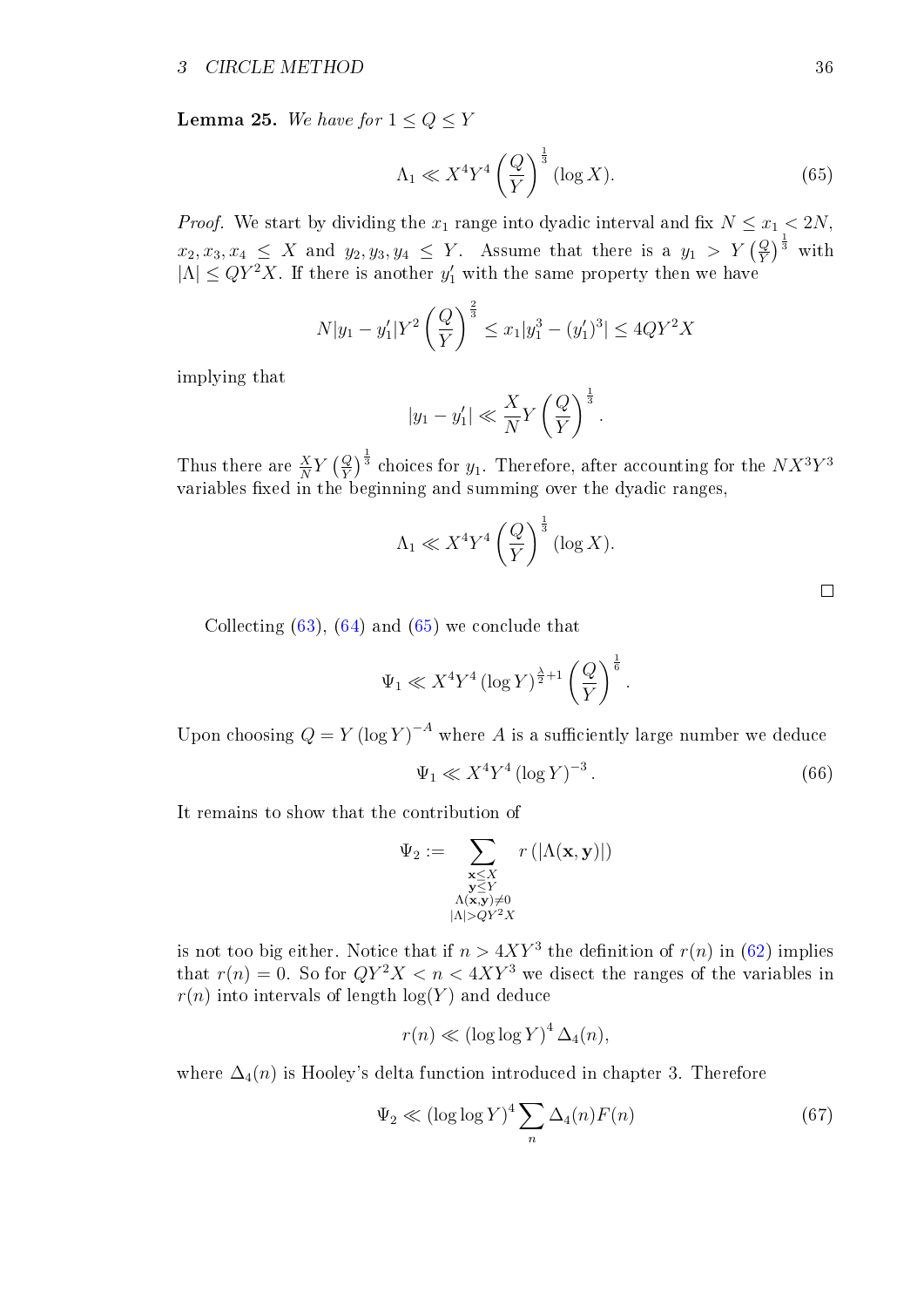where  $F(n)$  is the number of solutions of

$$
\Lambda(\mathbf{x}, \mathbf{y}) = n
$$

with  $y \in \mathscr{E}$ . Let  $\mu$  be a small positive number and define

$$
Z = \exp\left(\frac{\delta\mu\log Y}{(\lambda + 10)\log\log Y}\right)
$$

and

$$
n^* = \prod_{\substack{p^t \parallel n \\ p \le Z}} p^t.
$$

When  $n^* > Y^{\mu}$  we have  $\Omega(n) \log Z \ge \log n^* > \mu \log Y$  and hence

$$
\delta\Omega(n) > (\lambda + 10) \log \log Y.
$$

By [\(60\)](#page-35-2) we may bound

$$
\sum_{n^* \ge Y^{\mu}} \Delta_4(n) F(n) \le \sum_n d(n)^4 F(n) e^{\delta \Omega(n)} (\log Y)^{-\lambda - 10}
$$
  
 $\ll X^4 Y^4 (\log Y)^{-10},$ 

thereby reducing a bound for [\(67\)](#page-37-1) to bounding

$$
\Psi_3 := \sum_{\substack{n \\ n^* \le Y^\mu}} \Delta_4(n) F(n).
$$

Let

$$
\mathcal{N} := \{ n \in \mathbb{N} : p \mid n \Rightarrow p \le Z \}, \qquad \mathcal{M} := \{ n \in \mathbb{N} : p \mid n \Rightarrow p > Z \}.
$$

By factorizing and applying the basic inequality  $\Delta_4(nm) \leq d_4(n)\Delta_4(m)$  we get

<span id="page-38-0"></span>
$$
\Psi_3 = \sum_{\substack{m \in \mathcal{M} \\ m \le Y^\mu}} \sum_n \Delta_4(mn) F(mn)
$$
  
\$\ll \sum\_{\substack{m \in \mathcal{M} \\ m \le Y^\mu}} \Delta\_4(m) \sum\_n d\_4(n) F(mn). \tag{68}

As in [\[9\]](#page-54-13)[Lemma 7], following the lines of [\[31\]](#page-55-2)[p. 16 f], we may observe that for  $n \ll XY^3$  there exists a number L depending only on  $\mu$  such that for ever n there is a divisor  $n_1 \leq Y^{\mu}$  of n, such that  $d_4(n) \ll 2^{L\Omega(n_1)}$ . We may apply this in the inner sum in [\(68\)](#page-38-0) to get

<span id="page-38-1"></span>
$$
\sum_{n^* \le Y^{\mu}} \Delta_4(n) F(n) \ll \sum_{\substack{m \in \mathcal{M} \\ m \le Y^{\mu}}} \Delta_4(m) \sum_{\substack{n_1 \in \mathcal{N} \\ n_1 \le Y^{\mu}}} 2^{L\Omega(n_1)} \sum_{\substack{n \\ mn_1 | n}} F(n). \tag{69}
$$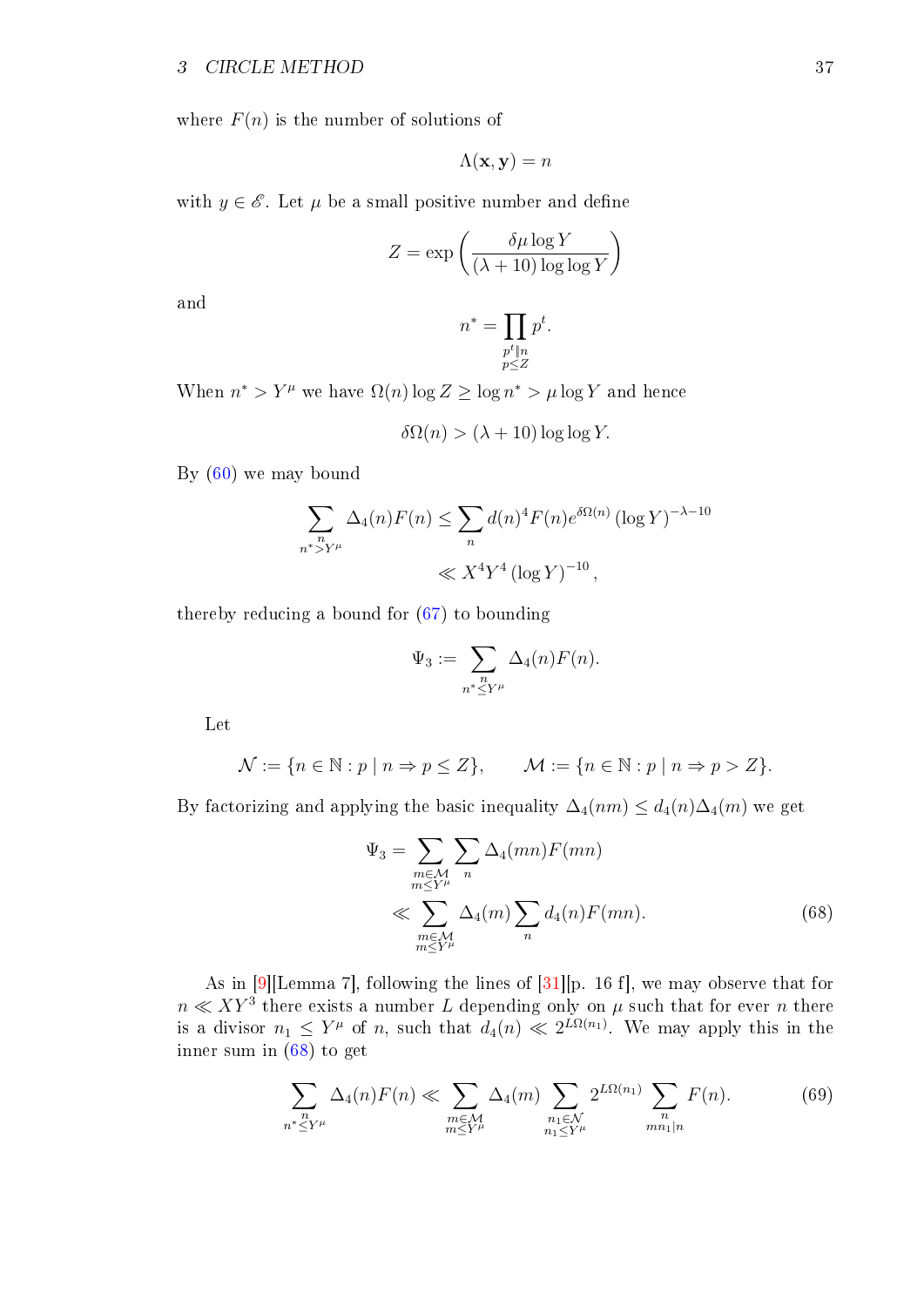Further progress depends on information about

$$
\sum_{\substack{n\\mn_1|n}} F(n).
$$

For convenience write  $d = mn_1$ .

Assume  $d \le \min(X, Y^{2\mu})$ . Then by dividing the variables in  $F(n)$  into residue classes mod d we have

$$
\sum_{\substack{n \\ d|n}} F(n) \ll Y^4 X^4 \left(\log Y\right)^{\epsilon-4} \frac{S(d)}{d^8}
$$

where  $S(d)$  is the number of solutions of  $\Lambda(\mathbf{x}, \mathbf{y}) \equiv 0 \pmod{d}$ . Evidently we have

$$
S(d) = d^{-1} \sum_{a=1}^{d} \left| \sum_{x=1}^{d} \sum_{n=1}^{d} e\left(\frac{axn^3}{d}\right) \right|^4
$$
  
=  $d^{-1} \sum_{q|d} \sum_{\substack{a=1 \\ (a,d)=q}}^{d} \left| \sum_{x=1}^{d} \sum_{n=1}^{d} e\left(\frac{axn^3}{d}\right) \right|^4$   
=  $d^{-1} \sum_{q|d} \left(\frac{d}{q}\right)^8 \sum_{\substack{a=1 \\ (a,q)=1}}^{q} |S(q,a)|^4$ 

where we have used

$$
S(q, a) = \sum_{x=1}^{q} \sum_{n=1}^{q} e\left(\frac{axn^3}{q}\right).
$$

Thus

$$
S(d) = d^7 \sum_{q \mid d} A_0(q),
$$

where

$$
A_0(q) = q^{-8} \sum_{\substack{a=1 \ (a,q)=1}}^q |S(q,a)|^4.
$$

This implies

<span id="page-39-0"></span>
$$
\sum_{\substack{n\\d|n}} F(n) \ll Y^4 X^4 \left(\log Y\right)^{\epsilon-4} d^{-1} \sum_{q|d} A_0(q). \tag{70}
$$

Suppose now that  $X < d$ . Then we have to argue slightly differently. Consider  $S_1(d)$ , defined to be the number of solutions of  $\Lambda(\mathbf{x}, \mathbf{y}) \equiv 0 \pmod{d}$  with  $y_i \bmod d$ and  $x_i \leq X < d$ . We still might divide the y variables into residue classes mod d, such that we have

$$
\sum_{\substack{n \\ d|n}} F(n) \ll Y^4 (\log Y)^{\epsilon - 4} \frac{S_1(d)}{d^4}.
$$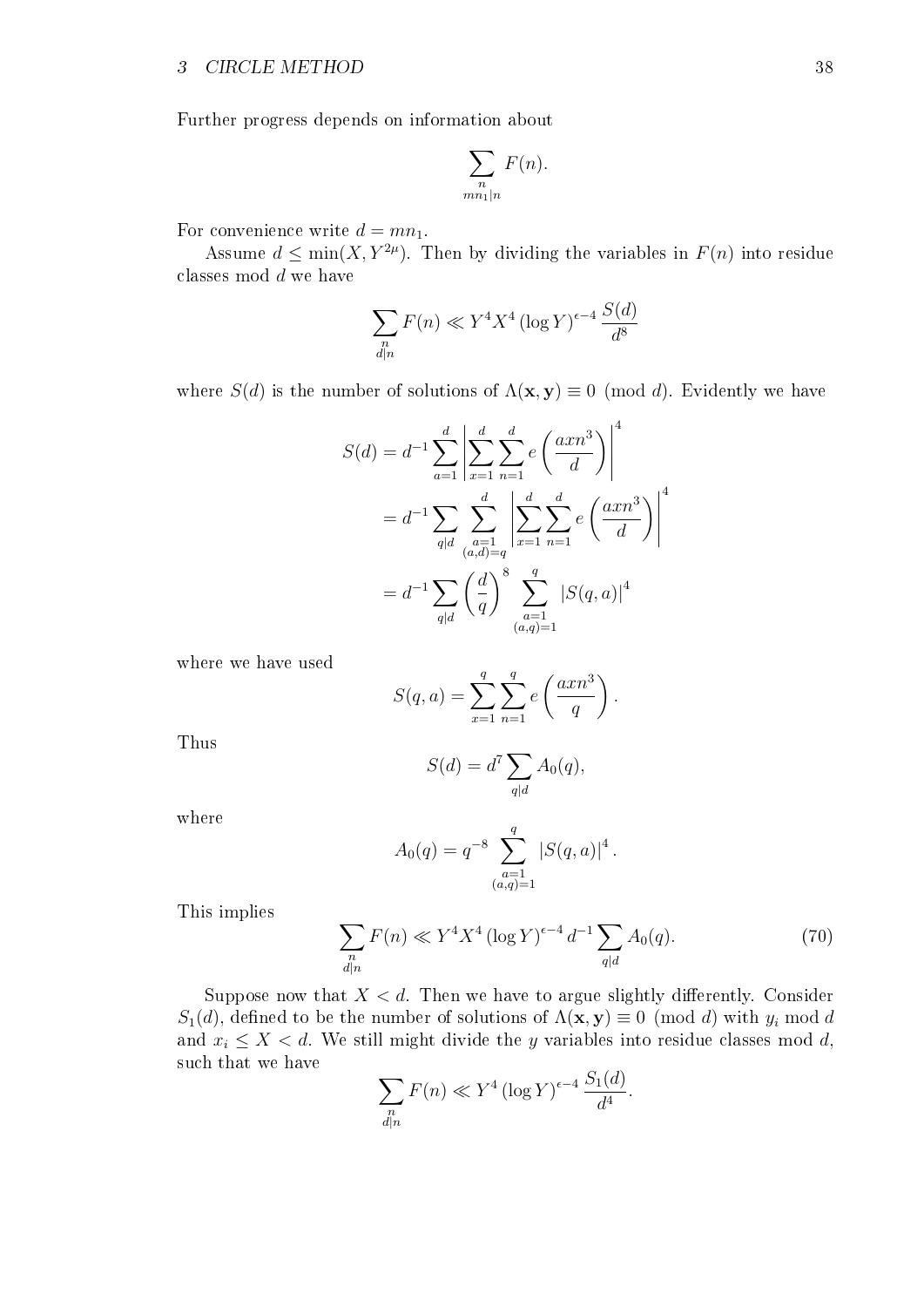By orthogonality

$$
S_1(d) = d^{-1} \sum_{b=1}^d \left| \sum_{x \le X} \sum_{n=1}^d e\left(\frac{axn^3}{d}\right) \right|^4
$$
  
=  $d^{-1} \sum_{q|d} q^4 \sum_{\substack{a=1 \ (a,d/q)=1}}^{d/q} \left| \sum_{x \le X} \sum_{n=1}^{d/q} e\left(\frac{axn^3}{d/q}\right) \right|^4$ 

Since  $(a, d/q) = 1$ , we have

$$
\sum_{x \le X} \sum_{n=1}^{d/q} e\left(\frac{axn^3}{d/q}\right) \ll \sum_{x \le X} \left(\frac{d}{q}\right)^{2/3} \left(x, \frac{d}{q}\right)^{1/3}
$$

$$
\ll \left(\frac{d}{q}\right)^{2/3} \sum_{\substack{\ell \mid d/q}} \ell^{1/3} \sum_{\substack{x \le X \\ \ell \mid x}} 1
$$

$$
\ll X \left(\frac{d}{q}\right)^{2/3} d\left(\frac{d}{q}\right).
$$

This gives

$$
S_1(d) \ll X^4 d^{5/3} \sum_{q|d} q^{4/3} \varphi(d/q) d(d/q)^4
$$
  
= 
$$
X^4 d^3 \sum_{q|d} q^{-4/3} \varphi(q) d(q)^4
$$

and hence for  $A_1(q) = q^{-4/3} \varphi(q) d(q)^4$ ,

$$
\sum_{\substack{n \\ d|n}} F(n) \ll Y^4 X^4 \left(\log Y\right)^{\epsilon-4} d^{-1} \sum_{q|d} A_1(q).
$$

Note that  $A_0(q) \leq q^{-4/3} \varphi(q)$  such that  $A_1(q), A_0(q) \ll q^{-4/3+\epsilon} \varphi(q) = A(q),$ say. Combining the above discussion with equation [\(70\)](#page-39-0) the left-hand side of [\(69\)](#page-38-1) becomes  $\overline{h}$ 

$$
\ll X^4 Y^4 (\log Y)^{\epsilon-4} \sum_{\substack{m \in \mathcal{M} \\ m \le Y^\mu}} \frac{\Delta_4(m)}{m} \sum_{\substack{n_1 \in \mathcal{N} \\ n_1 \le Y^\mu}} \frac{2^{L\Omega(n_1)}}{n_1} \sum_{q | mn_1} .A(q)
$$

The well known inequality  $\Delta_4(r\nu) \leq d_4(r)\Delta_4(\nu)$  implies

$$
\ll XY^4 \left(\log Y\right)^{\epsilon-4} \sum_{\substack{r \in \mathcal{M} \\ r \le Y^\mu}} \sum_{\substack{s \in \mathcal{N} \\ s \le Y^\mu}} \frac{A(rs)}{rs} d_4(r) 2^{L\Omega(s)} \sum_{\nu \le Y^\mu} \frac{\Delta_4(\nu)}{\nu} \sum_{\substack{y \in \mathcal{N} \\ y \le Y^\mu}} \frac{2^{L\Omega(y)}}{y}.
$$

By Hall and Tenenbaum [\[19\]](#page-55-12)[Theorem 70]

$$
\frac{1}{x} \sum_{n \le x} \Delta_4(n) \ll (\log x)^{\epsilon},
$$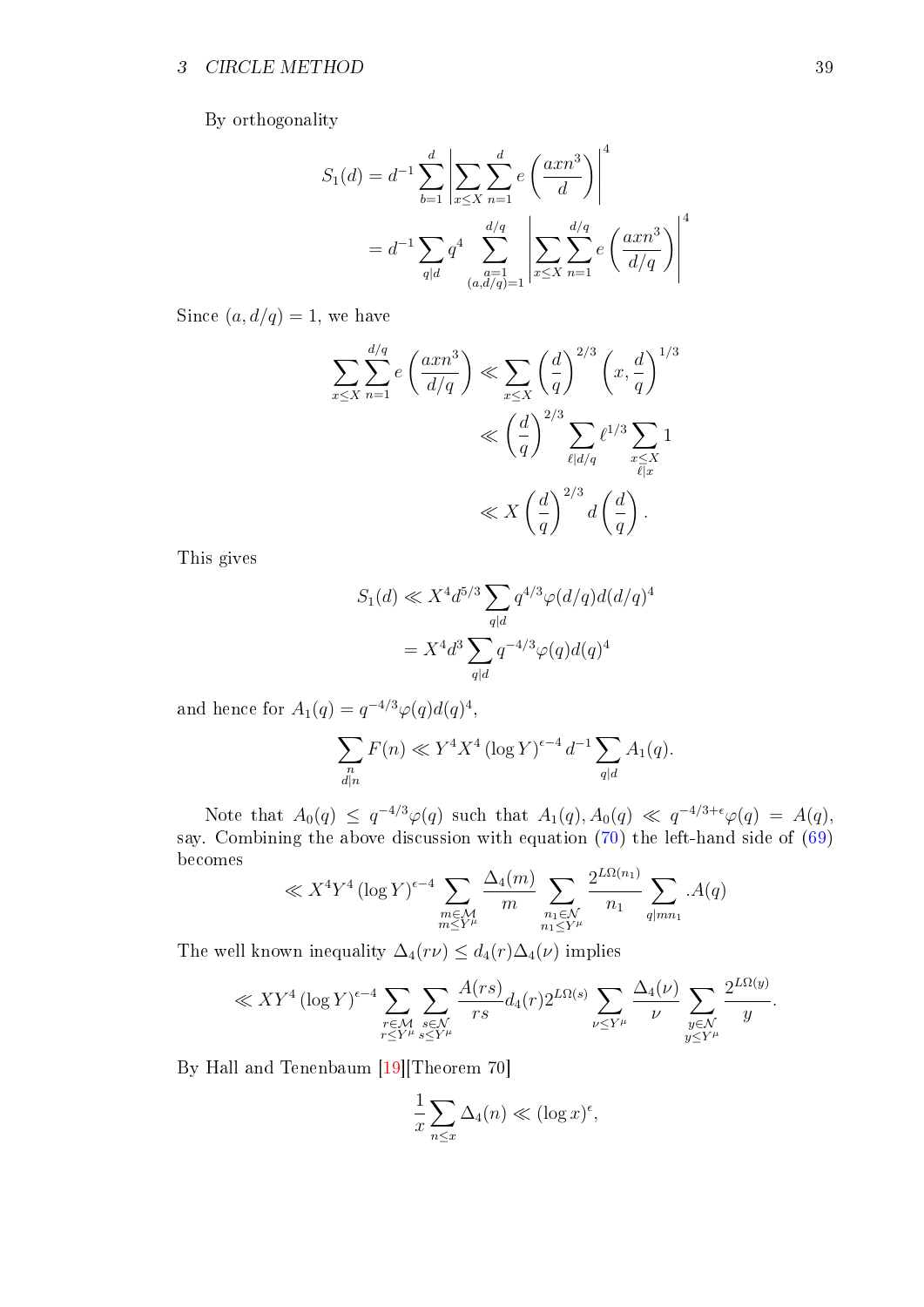such that an application of partial summation shows the sum  $\sum_{\nu\leq Y}$  $\Delta_4(\nu)$  $\frac{4(\nu)}{\nu}$  to be  $\ll (\log Y)^{1+\epsilon}$ . Since  $y \in \mathcal{N}$ , the sum over y is at most

$$
\prod_{Z
$$

Hence

$$
\sum_{\substack{n \overset{n}{\leq} Y^{\mu}}} \Delta_4(n) F(n) \ll X^4 Y^4 \left( \log Y \right)^{\epsilon-3} \sum_{\substack{r \in \mathcal{M} \\ r \leq Y^{\mu}}}\sum_{\substack{s \in \mathcal{N} \\ s \leq Y^{\mu}}} \frac{A(rs)}{rs} d_4(r) 2^{L\Omega(s)}.
$$

Note that  $A(q)$  is multiplicative. Futhermore the series

<span id="page-41-1"></span>
$$
\sum_{q=1}^{\infty} \frac{A(q)}{q} d_4(q), \quad \sum_{q \in \mathcal{N}}^{\infty} \frac{A(q)}{q} 2^{L\Omega(q)} \tag{71}
$$

converge and the second series is bounded by a constant independet of Y .

Therefore, by [\(71\)](#page-41-1)

$$
\sum_{n^* \leq Y^{\mu}} \Delta_4(n) F(n) \ll X^4 Y^4 \left(\log Y\right)^{\epsilon-3}.
$$

And finally by  $(61)$ ,  $(66)$  and  $(67)$ , lemma [24](#page-36-4) follows. We note that this together with lemma [22](#page-32-1) proves the main result for the minor arcs, that is lemma [21.](#page-32-2)

### <span id="page-41-0"></span>3.6 The major arcs

Since lemma [21](#page-32-2) deals with the minor arc we are now set to prove Theorem [2.](#page-19-3) Assume  $(c_1, c_2, \ldots, c_8) = 1$  and and recall that  $X \ge L^{12}$ . Let

$$
\mathcal{F}(\alpha) = \prod_{i=1}^{8} f(c_i \alpha),
$$

such that by orthogonality

<span id="page-41-2"></span>
$$
N_{\mathbf{c}}^{+}(X,Y) = \int_{0}^{1} \mathcal{F}(\alpha) \, d\alpha. \tag{72}
$$

Following the standard approach in using the Hardy-Littlewood circle method we define

$$
S(q, a) = \sum_{m \bmod q} \sum_{n \bmod q} e\left(\frac{amn^3}{q}\right)
$$

$$
v(\beta) = \int_0^X \int_0^Y e(\beta xy^3) \, dy dx
$$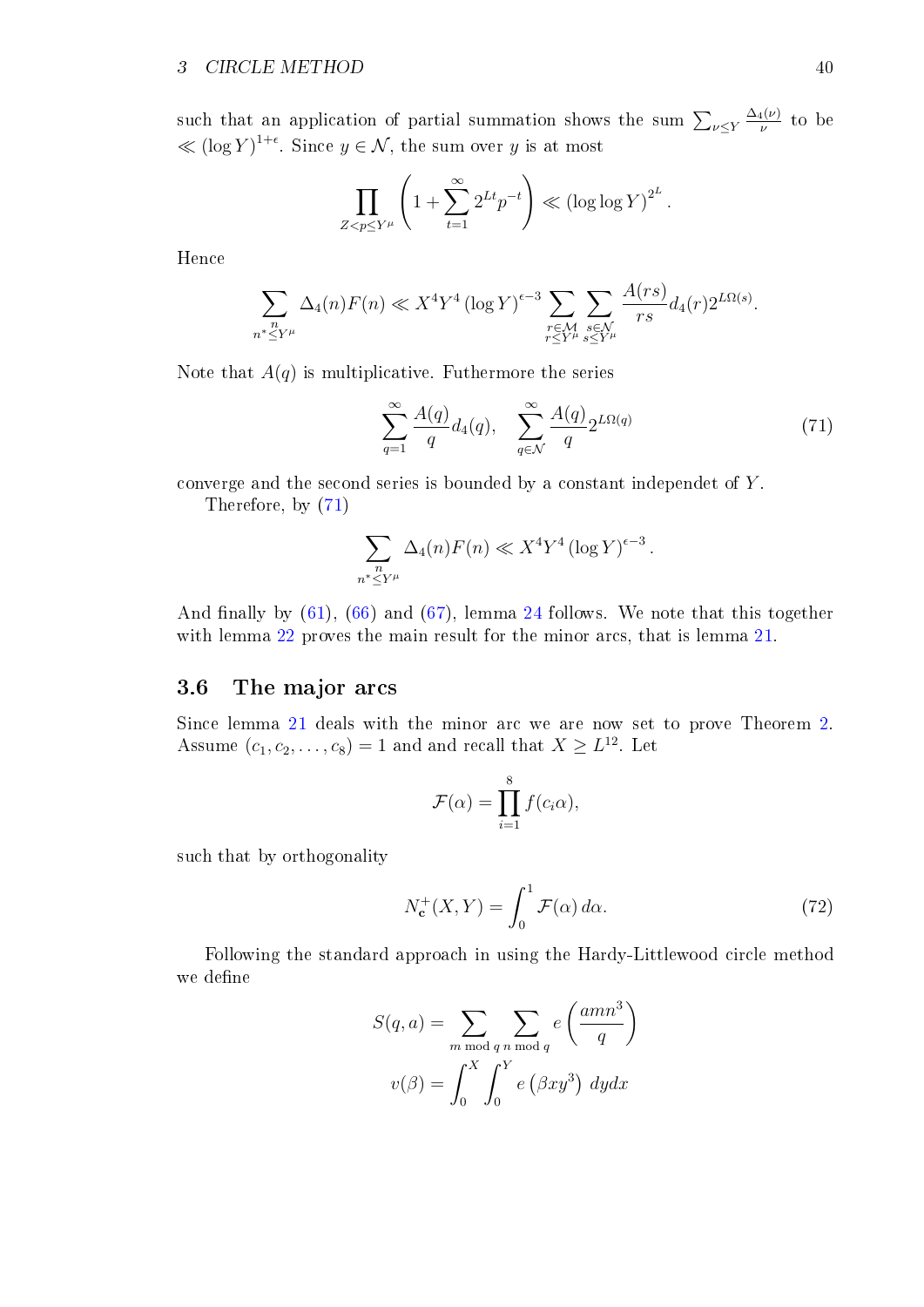to obtain a suitable approximation for  $f(\alpha)$  on the major arcs. Recall the definitions from chapter 2:

$$
S_1(q, a) = \sum_{n \bmod q} e\left(\frac{an^3}{q}\right)
$$

and

$$
v_1(\beta) = \int_0^Y e(\beta y^3) dy
$$

and introduce

$$
f^*(\alpha) = \sum_{x \le X} \frac{S_1(q, ax)}{q} v_1(\beta x).
$$

Let  $Q \geq 1$  and consider for co prime integers  $a, q$  with  $q \leq Q$  the sets

$$
\mathfrak{M}(q,a) = \left\{ \alpha \in [0,1] : |q\alpha - a| \le \frac{Q}{XY^3} \right\}
$$

and define

<span id="page-42-0"></span>
$$
\mathfrak{M}(Q) = \bigcup_{q \le Q} \bigcup_{\substack{a=1 \\ (q,a)=1}}^q \mathfrak{M}(q,a).
$$

Note that  $\mathfrak{M} = \mathfrak{M}(Y^{3/4+\eta})$ . We wish to repace  $f(\alpha)$  in [\(72\)](#page-41-2) by  $f^*(\alpha)$ . For  $\alpha \in \mathfrak{M}(Q)$ let  $\alpha = \frac{a}{q} + \beta$  with co-prime a and q such that by [\(28\)](#page-20-2),

$$
f\left(\frac{a}{q} + \beta\right) = \sum_{x \le X} \left(\frac{S_1(q, ax)}{q} v_1(\beta x) + O\left(q^{1/2 + \epsilon} (1 + Y^3 x |\beta|)^{1/2}\right)\right)
$$
  
=  $f^*(\alpha) + O\left(XQ^{1/2 + \epsilon}\right).$  (73)

We may now replace two  $f(c_i\alpha)$  by the corresponding  $f^*(c_i\alpha)$  since by [\(73\)](#page-42-0) and the trivial bound  $f^*(\alpha) \ll XY$  the integral over  $\mathfrak M$  in [\(72\)](#page-41-2) is equal to

$$
\int_{\mathfrak{M}} f(c_3\alpha) \cdots f(c_8\alpha) \left( f^*(c_1\alpha) + O(XY^{3/8+\eta/2}) \right) \left( f^*(c_2\alpha) + O(XY^{3/8+\eta/2}) \right) d\alpha
$$

$$
= \int_{\mathfrak{M}} f(c_3 \alpha) \cdots f(c_8 \alpha) f^*(c_1 \alpha) f^*(c_2 \alpha) d\alpha + O\left(X^2 Y^{11/8 + \eta/2} \int_0^1 |f(\alpha)|^6 d\alpha\right). \tag{74}
$$

By

<span id="page-42-2"></span><span id="page-42-1"></span>
$$
\int_0^1 |f(\alpha)|^6 d\alpha \ll X^5 Y^{7/2 + \epsilon} \tag{75}
$$

the error term in [\(74\)](#page-42-1) is  $O(X^7Y^{5-\delta})$  and thus we have

$$
\int_{\mathfrak{M}} \mathcal{F}(\alpha) d\alpha = \int_{\mathfrak{M}} f^*(c_1 \alpha) f^*(c_2 \alpha) f(c_3 \alpha) \cdots f(c_8 \alpha) d\alpha + O(X^7 Y^{5-\delta}).
$$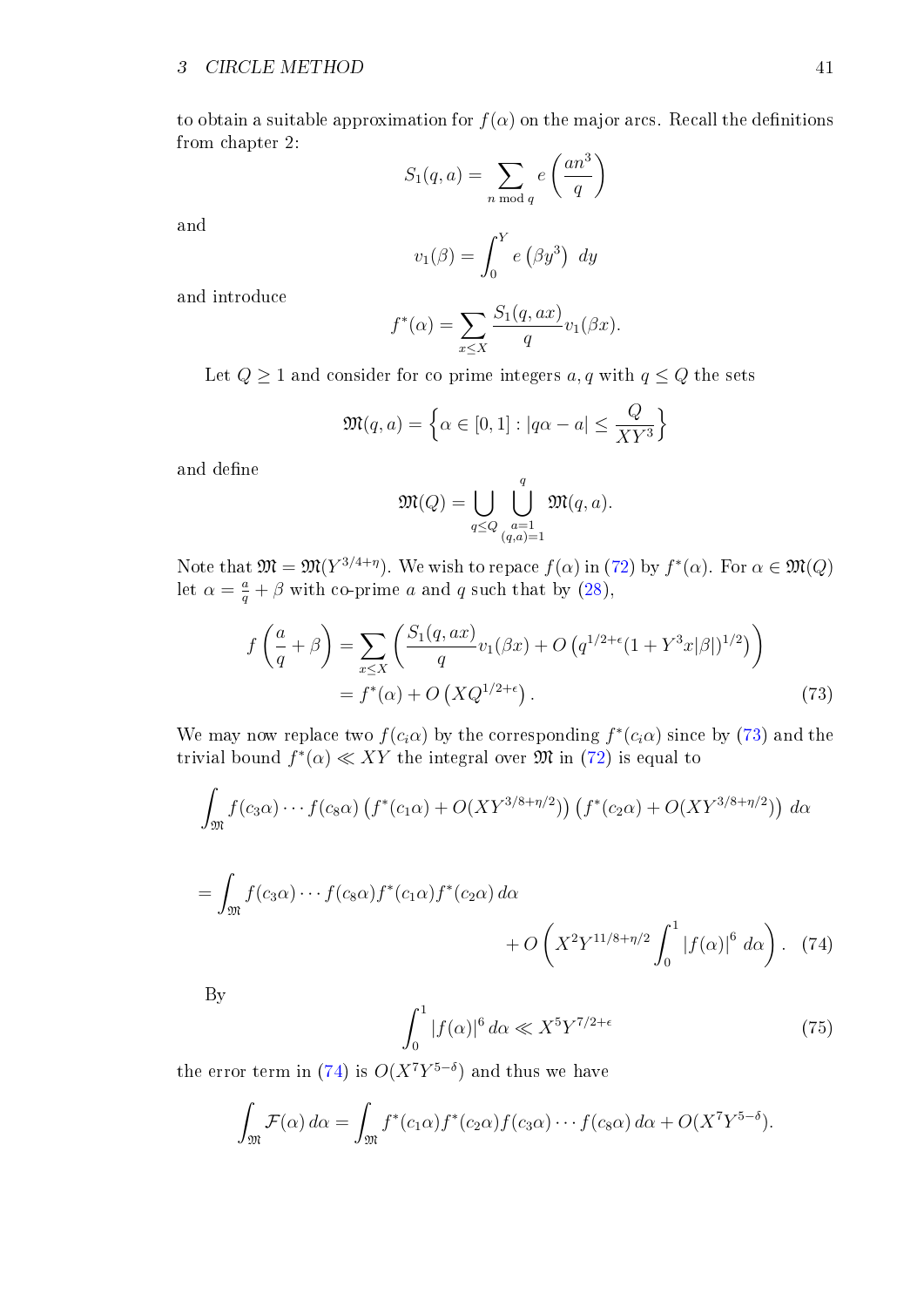The familiar bound  $q^{-1}S_1(q,ax) \ll q^{-1/3}(q,x)^{1/3}$  together with [\[30\]](#page-55-0) Lemma 2.8 provides us with the upper bound

<span id="page-43-0"></span>
$$
f^*(\alpha) \ll \sum_{x \le X} \frac{(q, x)^{1/3}}{q^{1/3}} Y \left(1 + Y^3 x |\beta|\right)^{-1/3} \tag{76}
$$

for  $f^*(\alpha)$  on  $\mathfrak{M}(q, a)$ .

Lemma 26. We have

<span id="page-43-1"></span>
$$
\int_{\mathfrak{M}(Q)} |f^*(\alpha)|^6 \, d\alpha \ll Y^3 X^5 \log Q. \tag{77}
$$

Proof. To ease notation we introduce

$$
s(x, \beta) = (1 + Y^3 x|\beta|)^{-1/3}.
$$

From the definition of  $\mathfrak{M}(Q)$  and [\(76\)](#page-43-0) we have to bound

$$
\int_{\mathfrak{M}(Q)} |f^*(\alpha)|^6 \, d\alpha = \sum_{q \le Q} \sum_{\substack{a=1 \\ (q,a)=1}}^q \int_{\mathfrak{M}(q,a)} |f^*(\alpha)|^6 \, d\alpha
$$
\n
$$
\ll Y^6 \sum_{x_i \le X} \sum_{q \le Q} \sum_{\substack{a=1 \\ (q,a)=1}}^q \frac{(q, x_1)^{1/3} \cdots (q, x_6)^{1/3}}{q^2} \int_{\mathfrak{M}(q,a)} s(x_1, \beta) \cdots s(x_6, \beta) \, d\beta.
$$
\n
$$
\ll Y^6 \sum_{x_i \le X} \sum_{q \le Q} q^{-1} (q, x_1)^{1/3} \cdots (q, x_6)^{1/3} \int_{|\beta| \le \frac{Q}{qXY^3}} s(x_1, \beta) \cdots s(x_6, \beta) \, d\beta.
$$

By an application of Hölder's inequality and completion of the  $\beta$  integration shows

$$
\int_{|\beta| \leq \frac{Q}{qXY^3}} s(x_1, \beta) \cdots s(x_6, \beta) d\beta
$$
\n
$$
\ll \left( \int_{-\infty}^{\infty} s(x_1, \beta)^6 d\beta \right)^{1/6} \cdots \left( \int_{-\infty}^{\infty} s(x_6, \beta)^6 d\beta \right)^{1/6}.
$$

By the definition of  $s(x_i, \beta)$  the corresponding integral is  $O(Y^{-1/2}x_i^{-1/6})$  $\binom{-1}{i}$  such that we are left with

$$
\int_{\mathfrak{M}(Q)} |f^*(\alpha)|^6 \, d\alpha \ll Y^3 \sum_{q \leq Q} q^{-1} \left( \sum_{x \leq X} \frac{(q, x)^{1/3}}{x^{1/6}} \right)^6.
$$

A short calculation confirms that

$$
\sum_{x \le X} \frac{(q, x)^{1/3}}{x^{1/6}} \ll X^{5/6} \sigma_{-2/3}(q),
$$

where  $\sigma_s(q) = \sum_{d|n} d^s$  and finishes the proof, as  $\sum_{q \leq Q} \sigma_{-2/3}^6(q) q^{-1} \ll \log Q$ .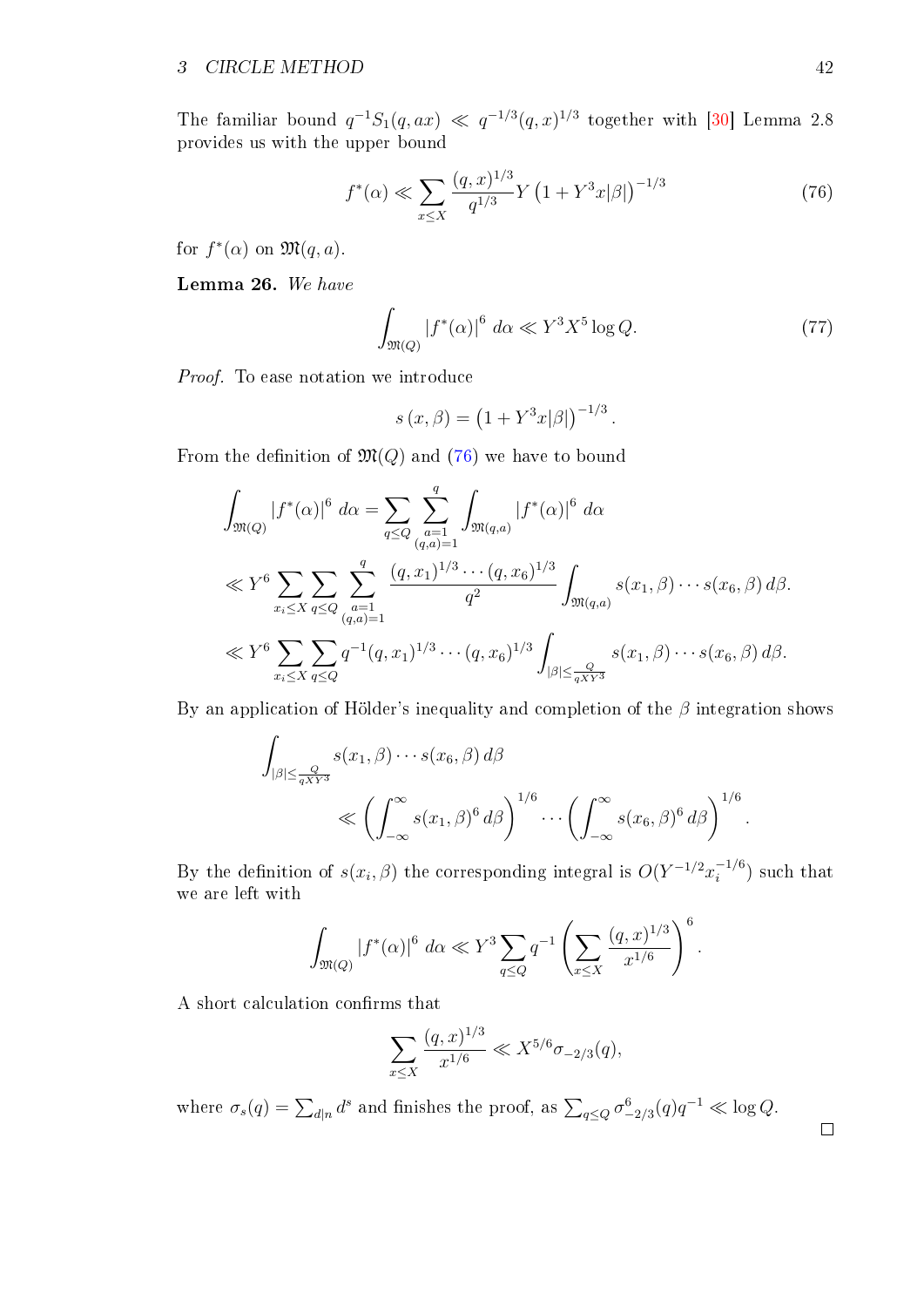Since the bound supplied by  $(77)$  is superior to the one supplied by  $(75)$ , we may repeat the argument leading up to [\(74\)](#page-42-1) in conjunction with Hölder's inequality to replace all  $f(\alpha)$  by  $f^*(\alpha)$ . Thus

<span id="page-44-0"></span>
$$
\int_{\mathfrak{M}} \mathcal{F}(\alpha) d\alpha = \int_{\mathfrak{M}} \mathcal{F}^*(\alpha) d\alpha + E^*_{\mathfrak{M}} \tag{78}
$$

with  $\mathcal{F}^*(\alpha) = f^*(c_1 \alpha) \cdots f^*(c_8 \alpha)$  and acceptable error  $E^*_{\mathfrak{M}} \ll X^7 Y^{5-\delta}$ .

The next step consists in a pruning of the major arcs to achieve a suitable approximation to  $f^*(\alpha)$  on  $\mathfrak{Y} = \mathfrak{M}(Q^*)$ , with  $Q^* = L^6$ . A very similar argument that lead to [\(77\)](#page-43-1) shows that the contribution of  $\mathfrak{M} \setminus \mathfrak{Y}$  is negligible. Indeed

$$
\int_{\mathfrak{M}\backslash\mathfrak{Y}} |f^*(\alpha)|^8 \ d\alpha \ll Y^5 \sum_{Q^* < q \le Q} q^{-5/3} \left( \sum_{x \le X} \frac{(q, x)^{1/3}}{x^{1/8}} \right)^8
$$
\n
$$
\ll Y^5 X^7 (Q^*)^{-2/3} \log Q.
$$

Thus we infer that

<span id="page-44-1"></span>
$$
\int_{\mathfrak{M}} \mathcal{F}^*(\alpha) d\alpha = \int_{\mathfrak{Y}} \mathcal{F}^*(\alpha) d\alpha + O(X^7 Y^5 L^{-3}).
$$
\n(79)

On 2) we now have q small against X, such that dividing x into residue classes mod q is now a reasonable approach.

**Lemma 27.** For  $\alpha = \frac{a}{q} + \beta \in \mathfrak{Y}$  we have

<span id="page-44-2"></span>
$$
f^*(\alpha) = q^{-2}S(q, a)v(\beta) + O(YQ^*).
$$
 (80)

*Proof.* For  $q \leq X$  consider the sum

$$
\sum_{\substack{x \le X \\ x = b \bmod q}} e(\gamma x) = \sum_{1 \le z \le X/q} e(\gamma b) e(\gamma q z) + O(1)
$$

$$
= e(\gamma b) \left( \int_0^{X/q} e(\gamma q z) dz + O(1 + X|\gamma|) \right).
$$

Put  $\gamma = \beta y^3$  such that  $e(\gamma b) = 1 + O(Q^*/X)$ . Therefore the above line is after an obvious substitution

$$
= (1 + O(Q^*/X)) \left( \frac{1}{q} \int_0^X e(\gamma x) dx + O(1+X|\gamma|) \right).
$$

Since  $X|\beta|y^3 \leq Q^*/q$ , which is of the same order of magnitude as  $Q^*(qX)^{-1}\int_0^X e\,(\gamma x)\;dx$ , this implies that

$$
\sum_{\substack{x \leq X \\ x = b \bmod q}} e(\beta xy^3) = \frac{1}{q} \int_0^X e(\beta xy^3) dx + O\left(1 + \frac{Q^*}{q}\right).
$$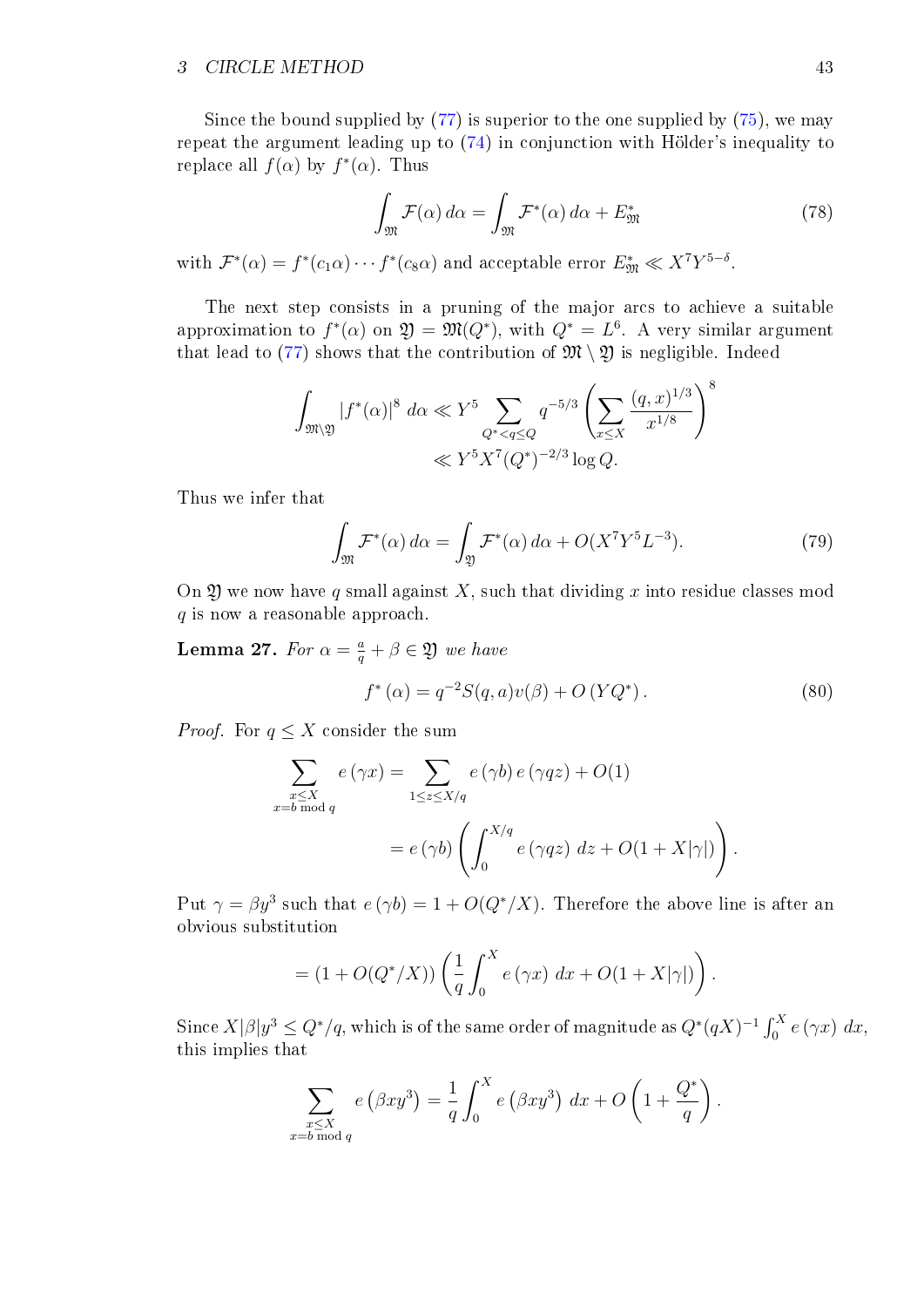Integration from 0 to Y gives

$$
\sum_{\substack{x \leq X \\ x \equiv b \bmod q}} v_1(\beta x) = \frac{1}{q} \int_0^X e(\beta x y^3) dx + O\left(Y + \frac{YQ^*}{q}\right).
$$

But now

$$
f^*(\alpha) = \sum_{x \le X} q^{-1} S_1(q, ax) v_1(\beta x) = \sum_{b=1}^q q^{-1} S_1(q, ab) \sum_{\substack{x \le X \\ x = b \bmod q}} v_1(\beta x)
$$
  
=  $q^{-2} S(q, a) v(\beta) + O(Q^*Y).$ 

Hence by  $(78)$  and  $(79)$  the contribution of  $\mathfrak{M}$  to  $(72)$  may be written as

<span id="page-45-2"></span>
$$
\int_{\mathfrak{Y}} \mathcal{F}(\alpha) d\alpha = \sum_{q \le Q^*} T(q) \int_{\frac{-Q^*}{qXY^3}}^{\frac{Q^*}{qXY^3}} \prod_{i=1}^8 v(c_i \beta) d\beta + E_{\mathfrak{M}} \tag{81}
$$

where

$$
T(q) = \sum_{\substack{a=1 \ (a,q)=1}}^{q} q^{-16} \prod_{i=1}^{8} S(q, c_i a)
$$

and

$$
E_{\mathfrak{M}} = \sum_{q \leq Q^*} \sum_{\substack{a=1 \\ (a,q)=1}}^q \int_{\frac{-Q^*}{qXY^3}}^{\frac{Q^*}{qXY^3}} \left( \mathcal{F}^* \left( \frac{a}{q} + \beta \right) - q^{-2} \prod_{i=1}^8 S(q, c_i a) v(c_i \beta) \right) d\beta.
$$

**Lemma 28.** Let  $(a, q) = 1$ , then we have

<span id="page-45-0"></span>
$$
q^{-2}S(q, a) \ll q^{-\frac{1}{3}}\tag{82}
$$

and

<span id="page-45-1"></span>
$$
v(\beta) \ll XY \left(1 + |\beta|XY^3\right)^{-\frac{1}{3}}.\tag{83}
$$

*Proof.* The first part follows from a straight forward evaluation of  $S(q, a)$ :

$$
S(q, a) = \sum_{m \bmod q} \sum_{n \bmod q} e\left(\frac{amn^3}{q}\right)
$$
  
=  $q | \{n \bmod q : an^3 \equiv 0 \bmod q\} |$   
 $\ll q^{5/3}.$ 

as claimed. The second part follows from [\[30\]](#page-55-0) Lemma 2.8 via integration.

 $\Box$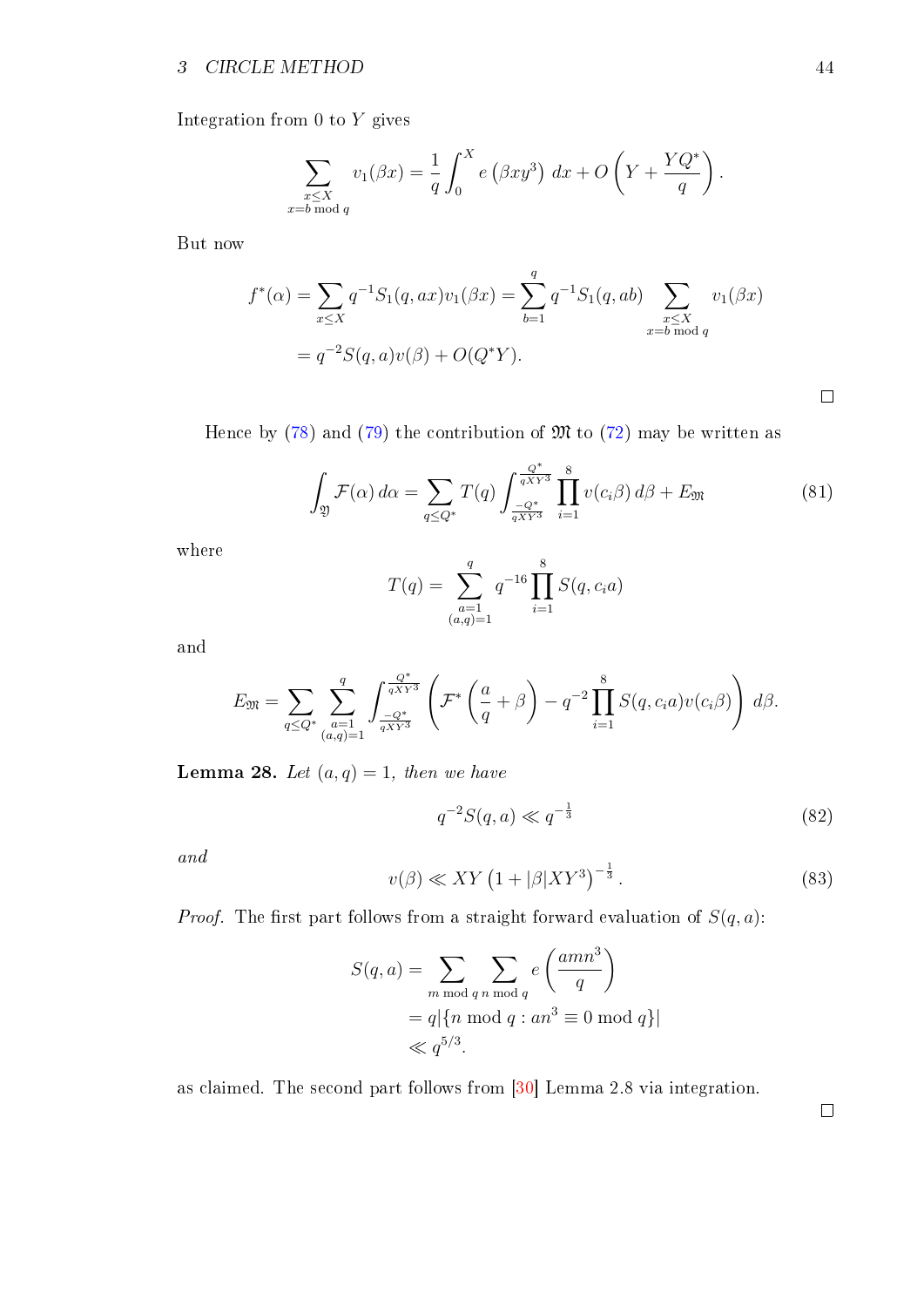By  $(82)$ ,  $(83)$  and  $(80)$  the error term  $E_{\mathfrak{M}}$  in  $(81)$  is bounded by

$$
\ll (Q^*)^8 Y^8 \frac{(Q^*)^2}{XY^3} + (Q^*Y) \sum_{q \le Q^*} q^{-7/3} X^7 Y^7 \int_0^\infty \frac{1}{(1+|\beta|XY^3)^{7/3}} d\beta
$$
  

$$
\ll Y^5 X^7 X^{-8} (Q^*)^{10} + X^7 Y^5 Q^*.
$$

As  $X \geq (Q^*)^2$  this is  $O(X^7Y^5L^{-4})$ , which is fine. By [\(81\)](#page-45-2) and lemma [21](#page-32-2) we have

<span id="page-46-2"></span>
$$
\int_0^1 \mathcal{F}(\alpha) d\alpha = \sum_{q \le Q^*} T(q) \int_{\frac{-Q^*}{qXY^3}}^{\frac{Q^*}{qXY^3}} \prod_{i=1}^8 v(c_i \beta) d\beta + O\left(X^7 Y^5 L^{-3+\epsilon}\right). \tag{84}
$$

As usual the next objective is the completion of the integral and the summation over  $q$  in  $(81)$ . Write

$$
I(\beta) = \int_0^1 \int_0^1 e(\beta x y^3) dx dy
$$

and define the singular integral

<span id="page-46-1"></span>
$$
\mathfrak{I}^+(\mathbf{c}) = \int_{-\infty}^{\infty} I(c_1 \beta) I(c_2 \beta) \cdots I(c_8 \beta) d\beta \tag{85}
$$

and the singular series

<span id="page-46-5"></span>
$$
\mathfrak{S}^+(\mathbf{c}) = \sum_{q=1}^{\infty} T(q). \tag{86}
$$

For  $I(\beta)$  we may use the bound  $\int_0^1 e(\gamma y^3) dy \ll |\gamma|^{-1/3}$  and integrate to deduce

<span id="page-46-0"></span>
$$
I(\beta) \ll |\beta|^{-1/3}.\tag{87}
$$

From the bound [\(87\)](#page-46-0) we infer, that the integral in [\(85\)](#page-46-1) does indeed converge and

<span id="page-46-3"></span>
$$
\int_{\frac{-Q}{q}}^{\frac{Q}{q}} I(c_1\beta) \cdots I(c_8\beta) d\beta = \mathfrak{I}^+(\mathbf{c}) + O\left((Q^*)/q\right)^{-5/3}\right).
$$
 (88)

Note that by [\(82\)](#page-45-0) we have

<span id="page-46-4"></span>
$$
\sum_{q \le Q} T(q) = \mathfrak{S}^+(\mathbf{c}) + O\left((Q^*)^{-2/3}\right) \tag{89}
$$

which implies the convergence of  $\mathfrak{S}^+(\mathbf{c})$ . Since by an obvious substitution

$$
v(c_i \beta) = XYI(c_i XY^3 \beta),
$$

we may write

$$
\int_{\frac{-Q^*}{qXY^3}}^{\frac{Q^*}{qXY^3}} v(c_1\beta) \cdots v(c_8\beta) d\beta = (XY)^8 \int_{\frac{-Q^*}{qXY^3}}^{\frac{Q^*}{qXY^3}} I(c_1XY^3\beta) \cdots I(c_8XY^3\beta) d\beta.
$$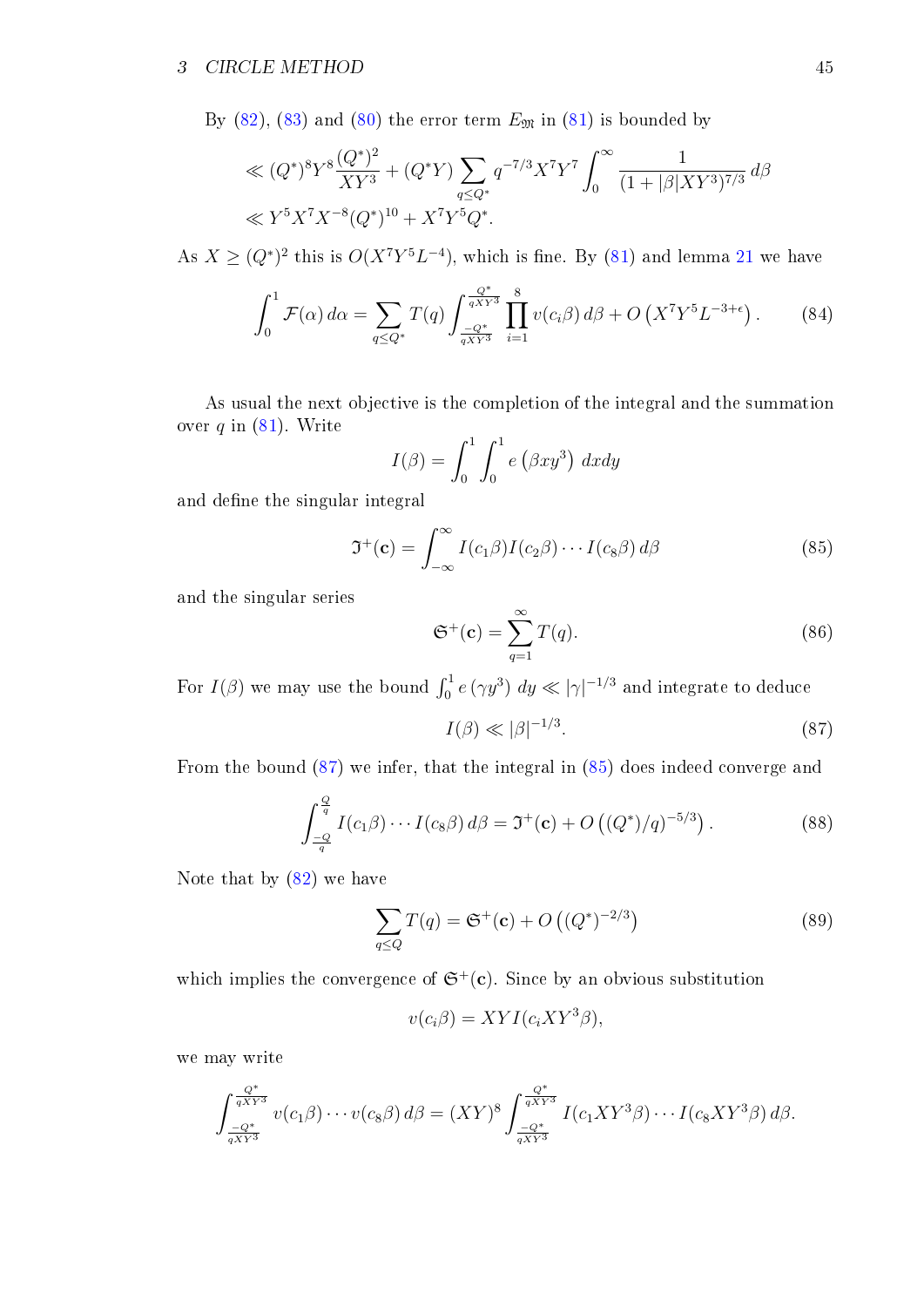Yet another substitution confirms that

$$
(XY)^{8} \int_{\frac{-Q^{*}}{qXY^{3}}}^{\frac{Q^{*}}{qXY^{3}}} I'(c_{1}XY^{3}\beta) \cdots I'(c_{8}XY^{3}\beta) d\beta = X^{7}Y^{5} \int_{\frac{-Q^{*}}{q}}^{\frac{Q^{*}}{q}} I(c_{1}\beta) \cdots I(c_{8}\beta) d\beta.
$$

Thus the main term in [\(84\)](#page-46-2) becomes

<span id="page-47-0"></span>
$$
X^{7}Y^{5}\sum_{q\leq Q}T(q)\int_{-\infty}^{\infty}I(c_{1}\beta)\cdots I(c_{8}\beta)d\beta
$$
\n(90)

and by [\(88\)](#page-46-3) the arising error is bounded by

$$
X^7 Y^5 (Q^*)^{-5/3} \sum_{q \le Q^*} q q^{-8/3} q^{5/3} \ll X^7 Y^5 (Q^*)^{-2/3}.
$$

In view of  $(89)$  we may also complete to summation in  $(90)$  over q to accommodate the singular series. Therefore

<span id="page-47-1"></span>
$$
X^{7}Y^{5}\sum_{q\leq Q}T(q)\mathfrak{I}^{+}(\mathbf{c})=X^{7}Y^{5}\mathfrak{S}^{+}(\mathbf{c})\mathfrak{I}^{+}(\mathbf{c})+O(X^{7}Y^{5}L^{-4}).
$$
\n(91)

Let us turn our attention to the analysis of the singular series first. Similar to Lemma [9](#page-17-2) we have:

**Lemma 29.** The singular series  $(86)$  is real and non-negative.

Proof. The convergence of the singular series was already discussed. To show the positivity of [\(86\)](#page-46-5) we follow the approach taken in the proof of Lemma [9.](#page-17-2) A routine argument shows that  $T(q)$  is multiplicative and the singular series  $\mathfrak{S}^+(\mathbf{c})$  can hence be written as Euler product. That is

$$
\mathfrak{S}^+(\mathbf{c}) = \prod_p E_p(\mathbf{c}),
$$

where the local densities  $E_p(c)$  are given as

$$
E_p(\mathbf{c}) = \sum_{\ell=0}^{\infty} T(p^{\ell}) = \lim_{L \to \infty} p^{-14L} \Phi_{\mathbf{c}}(p^L)
$$

and  $\Phi_{c}(q)$  denotes the number of incongruent solution of

$$
c_1x_1y_1^3 + \ldots + c_8x_8y_8^3 = 0 \mod q.
$$

This shows the non-negativity of the singular series. To establish the positivity of the singular series we may use the linear part of the above equation. Here we note that it suffices to consider the reduced equation

$$
c_1x_1y_1^3 + c_2x_2y_2^3 = 0 \text{ mod } p.
$$

where we may suppose that  $p \nmid c_1, c_2$ . Picking values for  $y_1, y_2 \neq 0 \pmod{p}$  we may solve for  $x_1$  and  $x_2$ . This now following the argument following lemma [8](#page-17-3) produces

$$
E_p(\mathbf{c}) > 0.
$$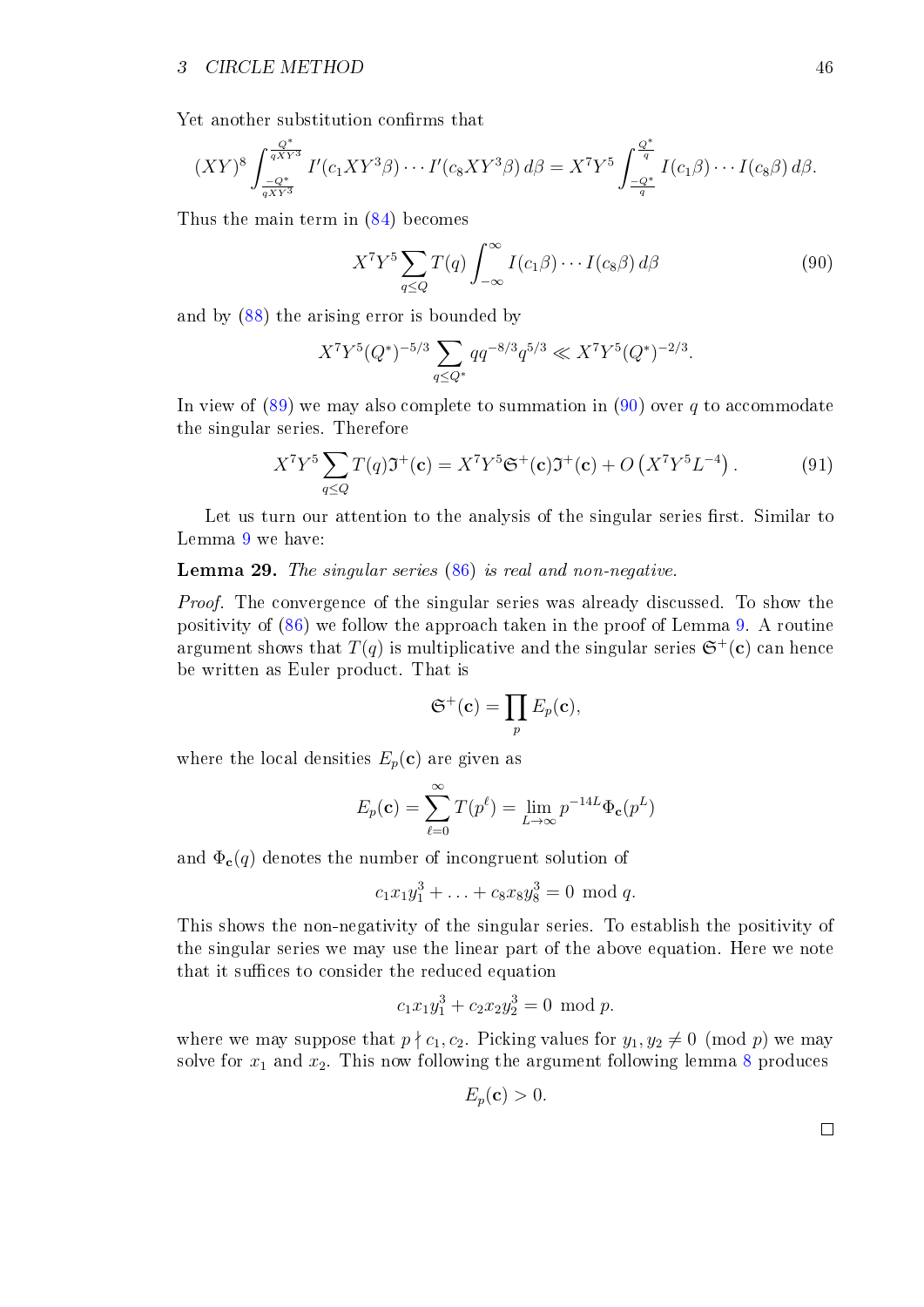**Lemma 30.** The singular integral  $(85)$  is real and non-negative. If the  $c_i$  are not all of the same sign, then the singular integral is positive.

*Proof.* Substituting  $xy^3 = \lambda$  for x readily gives

$$
I(\beta) = \int_0^1 \int_0^{y^3} y^{-3} e(\beta \lambda) d\lambda dy
$$

and writing

$$
\phi(\lambda) = \int_{\{y \in [0,1]: y^3 \ge \lambda\}} y^{-3} dy
$$

produces the identity

$$
I(\beta) = \int_0^1 \phi(\lambda) e(\beta \lambda) d\lambda.
$$

Now by [\(85\)](#page-46-1), we have

$$
\mathfrak{I}^+(\mathbf{c})=\int_{-\infty}^{+\infty}\int_{[0,1]^8}\phi(\lambda_1)\phi(\lambda_2)\cdots\phi(\lambda_8)e(\beta\mathbf{c}\cdot\boldsymbol{\lambda}) d\boldsymbol{\lambda} d\beta.
$$

Then a similar argument as in the proof of Lemma 4.3 in [\[3\]](#page-54-8) gives the desired conclusion.  $\Box$ 

Writing  $\mathfrak{J}^+(\mathbf{c}) = \mathfrak{S}^+(\mathbf{c})\mathfrak{I}^+(\mathbf{c})$  and by invoking equations [\(72\)](#page-41-2), [\(91\)](#page-47-1), [\(90\)](#page-47-0) and the preceding lemma, this proves the second part of Theorem [2.](#page-19-3) To deduce the first part a similar maneuver as in the previous application of the circle method is used. We have the correspondence (cf. Brüdern and Blomer [\[3\]](#page-54-8) Chapter 4.4)

$$
N_{\mathbf{c}}(X,Y) = 2 \sum_{\substack{\epsilon_i \in \{\pm 1\} \\ 1 \le i \le 8}} N_{\epsilon \mathbf{c}}^+(X,Y).
$$

Again the singular series remains unchanged by the transition from  $c$  to  $\epsilon c$  such that with  $\mathfrak{S}(\mathbf{c}) = \mathfrak{S}^+(\mathbf{c})$ .

$$
\mathfrak{J}(\mathbf{c}) = 2\,\mathfrak{S}(\mathbf{c}) \sum_{\substack{\epsilon_i \in \{\pm 1\} \\ 1 \leq i \leq 8}} \mathfrak{I}^+(\epsilon \mathbf{c}).
$$

Note that the sum of the singular integrals will be positive. This finishes the proof of Theorem [2.](#page-19-3)

## <span id="page-48-0"></span>4 Closing the gap

### <span id="page-48-1"></span>4.1 Small  $X$

As Theorem 2 requires  $X \geq L^{12}$  we have to argue in the remaining range in a different fashion. As now  $X$  is really small against  $Y$  we may use the asymptotic for fixed  $x$  uniformly. Indeed a variant of the treatment in Chapter 2 confirms that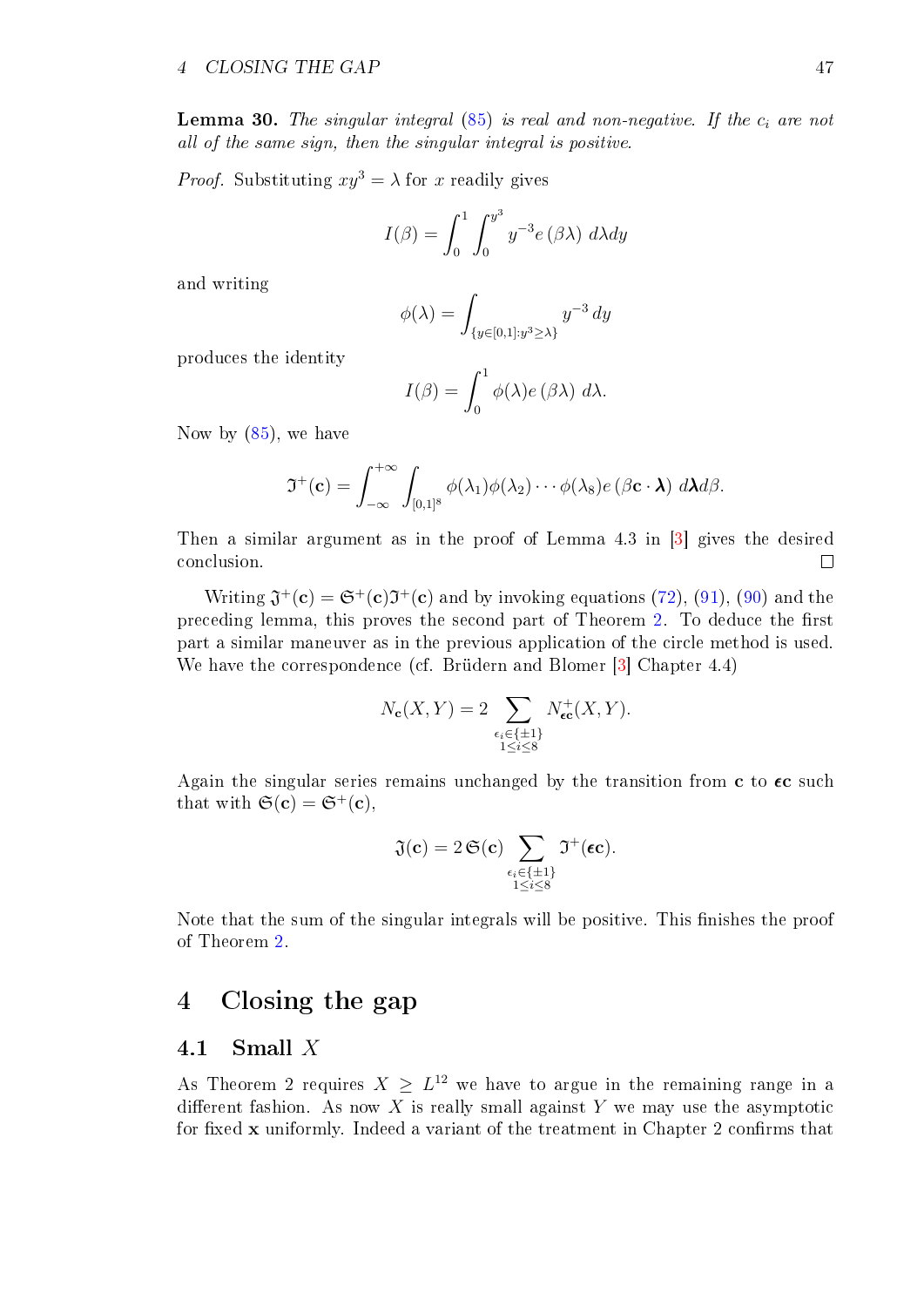one might sum the minor arc error  $O(Y^5L^{-3+\epsilon})$  for  $x_i \leq X \leq L^{12}$  introducing an error of size  $(\log L)^8$ , which is sufficient. Chapter 3 and 4 in [\[7\]](#page-54-16) show that on might sum the leading constants depending on  $x$  in [\(14\)](#page-13-4)

$$
\sum_{\mathbf{x}\leq X} A(\mathbf{x}, \mathbf{c}) \ll X^7.
$$

That is for  $X \leq L^{12}$ , we have the upper bound

$$
N_{\mathbf{c}}(X,Y) \ll X^7 Y^5
$$

at our disposal.

### <span id="page-49-0"></span>4.2 Weighted hyperbolic counting

This paragraph is concerned with the adaptation of the weighted hyperbola count first introduced by Blomer and Brüdern in [\[3\]](#page-54-8). Let  $h : \mathbb{N}^2 \to [0,\infty)$  be an arithmetical function. Consider the associated summatory function

$$
H(L, M) = \sum_{\ell \le L} \sum_{m \le M} h(\ell, m).
$$

Fix real C and positive parameters  $\delta > 2$ ,  $\beta_1$  and  $\beta_2$  such that h satisfies

<span id="page-49-2"></span>
$$
H(L, M) = CL^{\beta_1} M^{\beta_2} + O\left(L^{\beta_1} M^{\beta_2} \left(\log \min\left(L, M\right)\right)^{-\delta}\right)
$$
\n<sup>(92)</sup>

for  $L > (\log M)^A$ , where A is some positive number. For  $L \leq (\log M)^A$  assume that we have instead

<span id="page-49-3"></span>
$$
H(L,M) \ll L^{\beta_1} M^{\beta_2}.
$$
\n(93)

Assume further that there are functions  $c_1, c_2 : \mathbb{N} \to [0, \infty)$  such that

<span id="page-49-1"></span>
$$
\sum_{\ell \le L} h(\ell, m) = c_1(m)L^{\beta_1} + O\left(m^D L^{\beta_1 - \delta}\right)
$$
\n(94)

uniformly in  $m \leq L^{\nu}$  for some  $T, D, \nu > 0$ . Further assume that similarly uniformly in  $\ell \leq (\log M)^T$  we have

<span id="page-49-5"></span>
$$
\sum_{m \le M} h(\ell, m) = c_2(\ell) M^{\beta_2} + O\left(M^{\beta_2} \left(\log M\right)^{-\delta}\right). \tag{95}
$$

<span id="page-49-4"></span>**Lemma 31.** Let h satisfy the above conditions, then we have

$$
\sum_{\ell \le L} c_2(\ell) \ll L^{\beta_1}
$$

and

$$
\sum_{m\leq M}c_1(m)=CM^{\beta_2}\left(1+O\left(M^{-\delta}\right)\right).
$$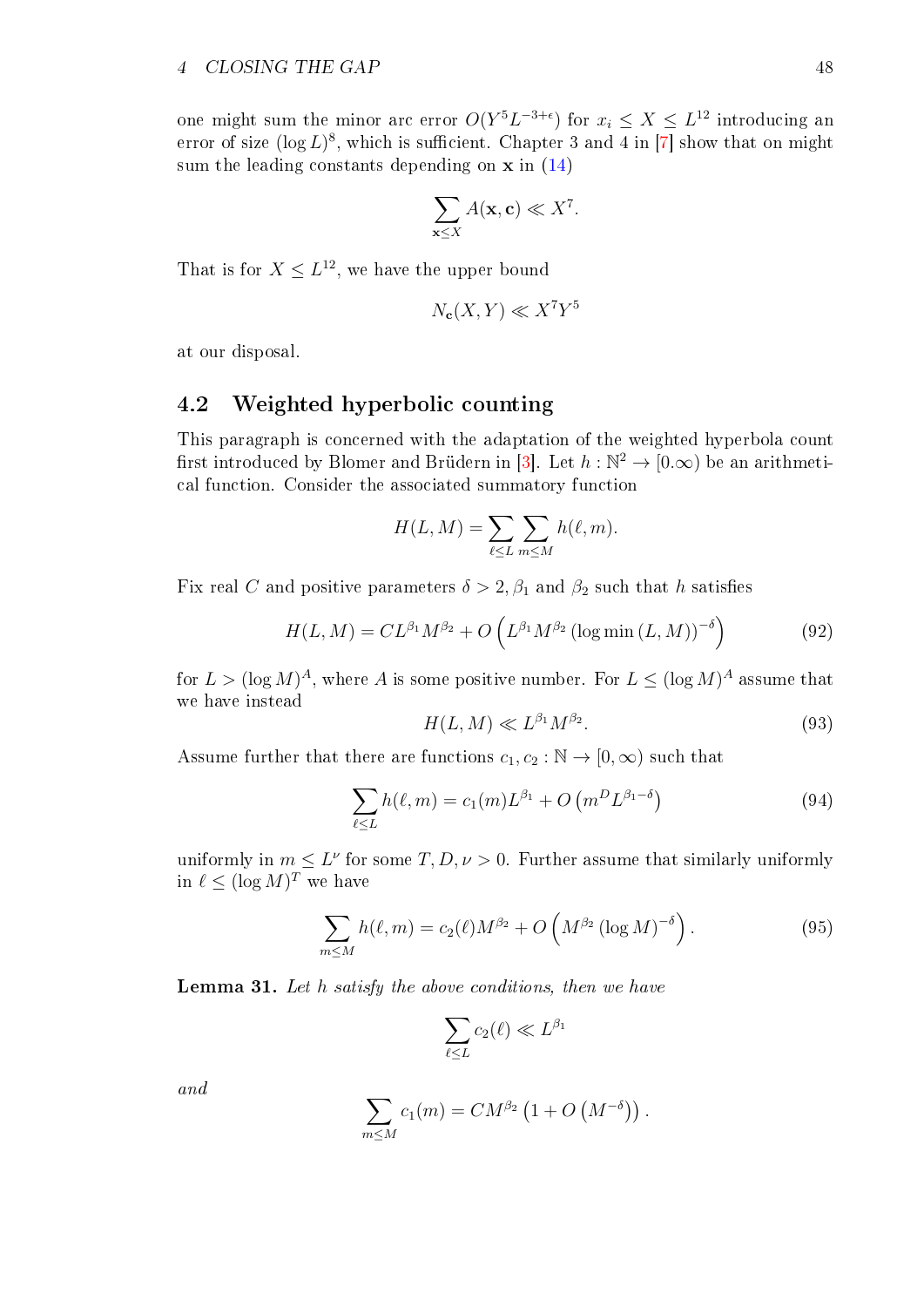*Proof.* By [\(94\)](#page-49-1), for  $L \geq 1$  and  $M \leq L^{\nu}$ , we have

$$
H(L, M) = \sum_{m \le M} \left( \sum_{\ell \le L} h(\ell, m) \right)
$$
  
=  $L^{\beta_1} \left( \sum_{m \le M} c_1(m) \right) + O\left(M^{D+1} L^{\beta_1} (\log L)^{-\delta} \right).$ 

But by [\(92\)](#page-49-2) we may write

$$
H(L, M) = CL^{\beta_1} M^{\beta_2} + O\left(L^{\beta_1} M^{\beta_2} (\log \min(L, M))^{-\delta}\right)
$$

thus by taking  $L = M^K$  for K large we deduce the claimed asymptotic. For the first part of the lemma argue the same but use  $(93)$ .

Lemma  $31$  suffices to show that the contribution of terms in the 'spikes' are negligible.

<span id="page-50-0"></span>**Lemma 32.** For  $\mu > 0$  sufficiently small define the sum

$$
T_1 = \sum_{\ell \leq (\log P)^A} \sum_{P^{\frac{1}{2}} < m^{\beta_2} \leq P\ell^{-\beta_1}} h(\ell, m),
$$

then we have

$$
T_1 \ll P \log \log P.
$$

Proof. Following the proof of Lemma 9.3 in [\[27\]](#page-55-4) we have

$$
T_1 = \sum_{\ell \leq (\log P)^A} \left( P \frac{c_2(\ell)}{\ell^{\beta_1}} + O\left( P \ell^{-\beta_1} \left( \log P + \log \ell \right)^{-\delta} \right) \right) - H\left( (\log P)^A, P^{1/(2\beta_2)} \right).
$$

Thus

$$
T_1 = P \sum_{\ell \leq (\log P)^A} \frac{c_2(\ell)}{\ell^{\beta_1}} - H\left((\log P)^A, P^{1/(2\beta_2)}\right) + O\left(P\left(\log P\right)^{-\vartheta}\right).
$$

The sum over  $\ell$  is evaluated by summation by parts using Lemma [31.](#page-49-4) This yields

$$
\sum_{\ell \leq (\log P)^A} \frac{c_2(\ell)}{\ell^{\beta_1}} \ll \log \log P.
$$

We record that the same holds for the sum with  $\ell$  and m interchanged, where one uses the much stronger conclusion from lemma [31.](#page-49-4)

 $\Box$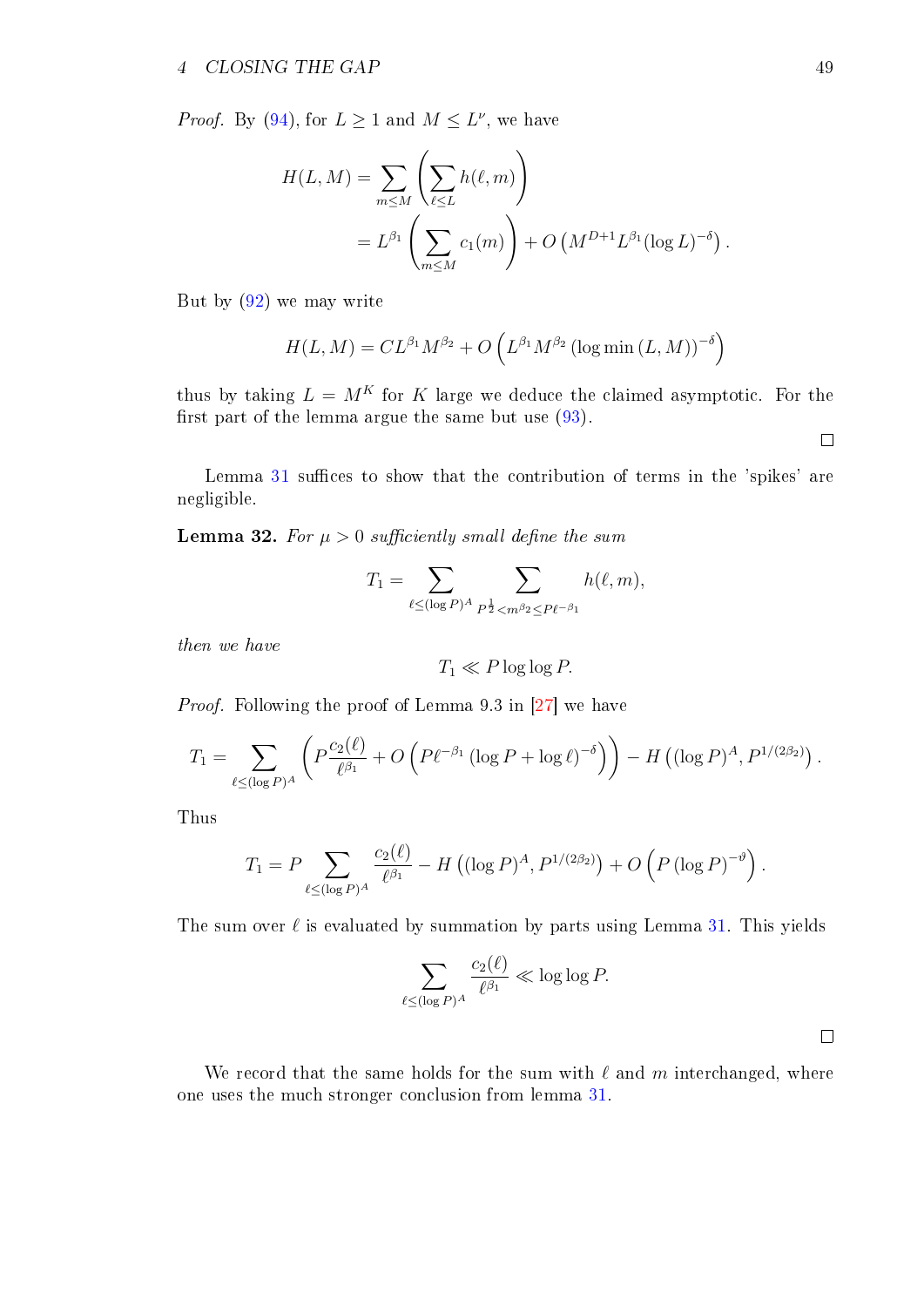<span id="page-51-0"></span>**Lemma 33.** Assume h satisfies condition  $(92)$  and define the sum

$$
T_2 = \sum_{(\log P)^A \le \ell \le P^{\frac{1}{2\beta_1}} P^{\frac{1}{2}} < m^{\beta_2} \le P\ell^{-\beta_1}} h(\ell, m),
$$

then one has

$$
T_2 = C(1/2)P \log P + O\left(P \log P (\log \log P)^{-\delta/2}\right).
$$

*Proof.* Choose some large integer J and define  $\theta > 0$  by

$$
(1+\theta)^J = P^{1/(2\beta_1)}(\log P)^{-A}.
$$

Consider  $(\log P)^A \le L < L' = (1 + \theta)L \le P^{1/(2\beta_1)}$  and define the slice

$$
V(L) = \sum_{L < \ell \le L'} \sum_{p^{1/2} < m^{\beta_2} \le P\ell^{-\beta_1}} h(\ell, m),
$$

and the corresponding sums

$$
V_{-}(L) = \sum_{L < \ell \le L'} \sum_{p^{1/2} < m^{\beta_2} \le P(L')^{-\beta_1}} h(\ell, m)
$$

and

$$
V_{+}(L) = \sum_{L < \ell \le L'} \sum_{p^{1/2} < m^{\beta_2} \le PL^{-\beta_1}} h(\ell, m).
$$

Note that since  $h \geq 0$  we have  $V^-(L) \leq V(L) \leq V^+(L)$ . Following [\[27\]](#page-55-4) we evaluate  $V_{+}(L)$  as

$$
V_{+}(L) = H(L', P^{1/(2\beta_2)}L^{-\beta_1/\beta_2}) - H(L', P^{1/(2\beta_2)}) - H(L, P^{1/\beta_2}L^{-\beta_1/\beta_2}) + H(L, P^{1/(2\beta_2)}).
$$

This is equal to

$$
C\beta_1\theta P + C\beta_1\theta L^{\beta_1}P^{1/2} + O(\theta^2 P) + O(P(\log \log P)^{-\delta}).
$$

The same asymptotic holds for  $V_-(L)$  hence also for  $V(L)$ . We may apply this to the disection  $L_j = (\log P)^A (1 + \theta)^j$  for  $0 \le j < J$  such that

$$
T_2 = \sum_{0 \le j < J} V(L_j)
$$
  
=  $C\beta_1(J\theta)P + C\beta_1\theta P^{1/2} \sum_{0 \le j < J} L_J^{\beta_1} + O(J\theta^2 P) + O(JP(\log \log P)^{-\delta}).$ 

A short calculation confirms that

$$
\sum_{0 \le j < J} L_J^{\beta_1} \ll P^{1/2} + P^{1/2} \theta.
$$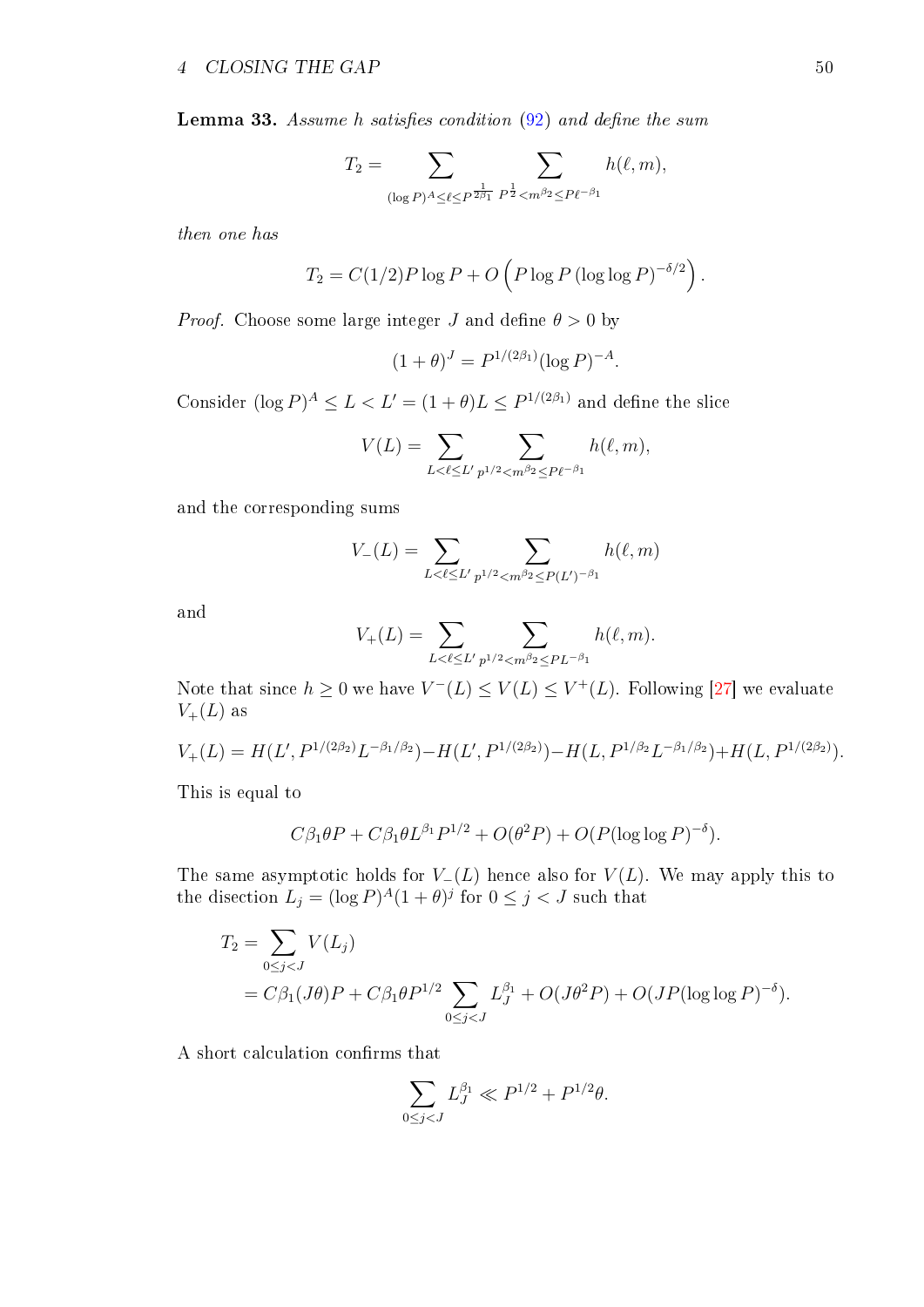Now choose J as largest integer smaller than  $\log P(\log \log P)^{\delta/2}$ . By the definition of  $\theta$  we have  $\overline{a}$ 

$$
\theta = J^{-1} \frac{1}{2\beta_1} \log P - \frac{A}{J} \log \log P + O(J^{-2} \log P)
$$

which implies

$$
J\theta = \frac{1}{2\beta_1} \log P + O(\log \log P)
$$

and

$$
\theta \ll (\log \log P)^{-\delta/2}.
$$

$$
T_h(P) = \sum_{\ell^{\beta_1} m^{\beta_2} \le P} h(\ell, m).
$$

Note that

$$
T_h(P) = \sum_{\substack{\ell^{\beta_1} m^{\beta_2} \le P \\ m^{\beta_2} > P^{1/2}}} h(\ell, m) + \sum_{\substack{\ell^{\beta_1} m^{\beta_2} \le P \\ \ell^{\beta_1} > P^{1/2}}} h(\ell, m) + H\left(P^{1/(2\beta_1)}, P^{1/(2\beta_2)}\right)
$$

and

$$
\sum_{\substack{\ell^{\beta_1} m^{\beta_2} \le P \\ m^{\beta_2} > P^{1/2}}} h(\ell, m) = T_1 + T_2.
$$

Hence by lemma [32](#page-50-0) and [33](#page-51-0) for  $\eta$  sufficiently small

$$
\sum_{\substack{\ell^{\beta_1} m^{\beta_2} \leq P \\ m^{\beta_2} > P^{1/2}}} h(\ell, m) = (1/2)CP \log P + O\left(P \log P (\log \log P)^{-\eta}\right).
$$

Furthermore by symmetry, the same asymptotic holds for the sum with  $\ell^{\beta_1} > P^{1/2}$ , this leads to:

<span id="page-52-1"></span>
$$
T_h(P) = CP \log P + O\left(P \log P \left(\log \log P\right)^{-\eta}\right) \tag{96}
$$

### <span id="page-52-0"></span>4.3 Proof of Theorem 1

To deduce the theorem we apply [\(96\)](#page-52-1) to the function  $h(\ell, m)$  defined by the number of integer vectors  $\mathbf{x}, \mathbf{y} \in \mathbb{Z}^8$ , such that  $|\mathbf{x}| = \ell$  and  $|\mathbf{y}| = m$ , that satisfy [\(5\)](#page-7-1). We now have to verify that conditions [\(94\)](#page-49-1) and [\(95\)](#page-49-5) as well as [\(92\)](#page-49-2) are met for  $\beta_1 = 7$ and  $\beta_2 = 5$ . By definition, we have by lemma [4](#page-10-2) uniformly in  $m \leq L^{\nu}$ , for some  $\nu > 0$ 

$$
\sum_{\ell \leq L} h(\ell, m) = \sum_{|\mathbf{y}| = m} M_{\mathbf{c}}(\mathbf{y}, L) = c_1(m) L^7 + O\left(m^7 L^{7-\delta}\right),
$$

where we have defined

$$
c_1(m) = \sum_{|\mathbf{y}|=m} c(\mathbf{y}, \mathbf{c}),
$$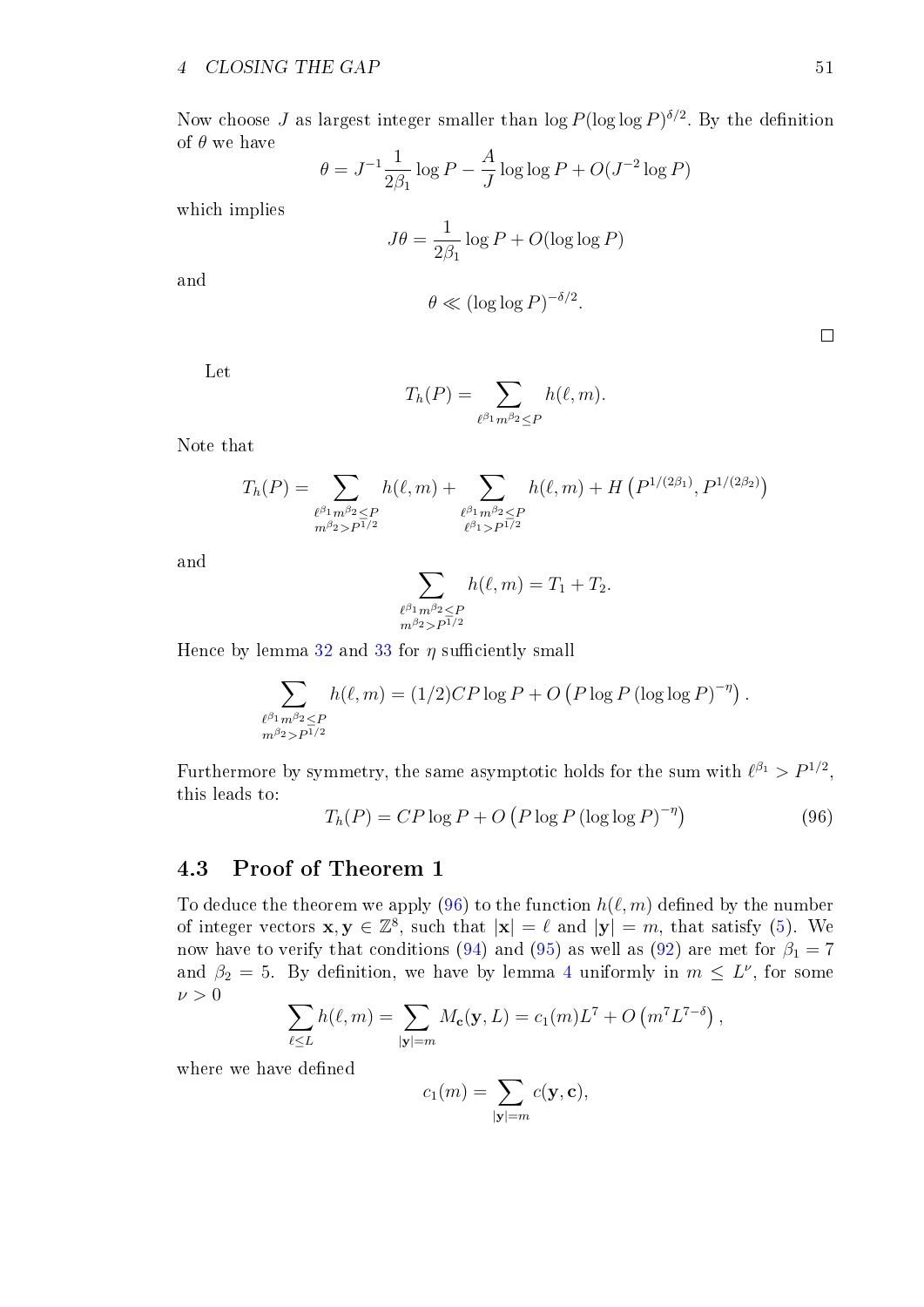which shows condition [\(94\)](#page-49-1) with  $D = 7$ . A similar argument shows that [\(95\)](#page-49-5) holds, by invoking Proposition 1, that is [\(14\)](#page-13-4), by setting

$$
c_2(\ell) = \sum_{|\mathbf{x}|=\ell} A(\mathbf{x}, \mathbf{c}).
$$

Finally condition  $(92)$  is covered by combining  $(13)$  with  $(26)$ . Therefore we may apply [\(96\)](#page-52-1). This is essentially  $N_{H,U}(P)$ , except we have to take care of the coprimal-ity condition. This is done as in [\[10\]](#page-54-9) Chapter 1. Let  $N_{U,H}(B, e_1, e_2)$  be the number of  $(\mathbf{x}, \mathbf{y}) \in U$  with  $|\mathbf{x}|^7 |\mathbf{y}|^5 \leq B$  and  $e_1 | \mathbf{x}, e_2 | \mathbf{y}$ . Hence

$$
N_{U,H}(B, e_1, e_2) = T_h \left(\frac{B}{e_1^7 e_2^5}\right)
$$

and thus

$$
N_{U,H}(B) = \frac{1}{4} \sum_{e_1^7 e_2^5 \le B} \mu(e_1) \mu(e_2) N_{U,H}(B, e_1, e_2)
$$
  
= 
$$
\frac{1}{4} \sum_{e_1^7 e_2^5 \le B} \mu(e_1) \mu(e_2) T_h\left(\frac{B}{e_1^7 e_2^5}\right).
$$

We now can apply [\(96\)](#page-52-1). And one easily checks that the summation over  $e_1, e_2$  can be extended to infinity establishing Theorem 1.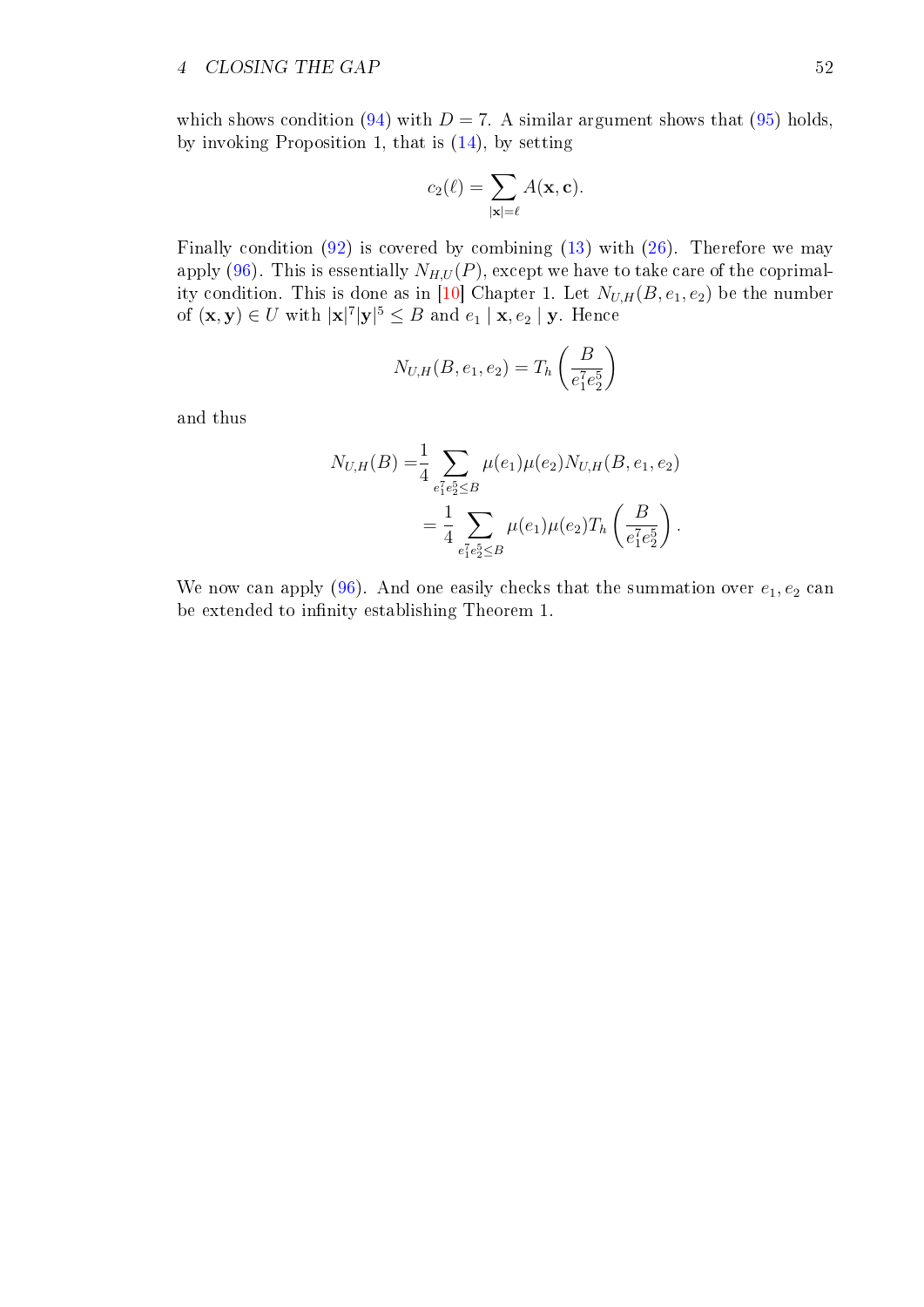## References

- <span id="page-54-12"></span>[1] K. Ball: *Cube slicing in*  $\mathbb{R}^n$ , Proc. of the AMS **97** no. 3 (1986), 465-473
- <span id="page-54-4"></span>[2] B. J. Birch, Forms in many variables, Porc. Roy. Soc. Ser. A 265 (1961), 245-263
- <span id="page-54-8"></span>[3] V. Blomer and J. Brüdern, Counting in Hyperbolic spikes: The diophantine analysis of multihomogeneous diagonal equations, J. Reine Angew. Math 737 (2018), 255-300
- <span id="page-54-6"></span>[4] V. Blomer and J. Brüdern, Rational points on the inner product cone via the hyperbola method, Mathematika (3) 62 (2017), 780-796
- <span id="page-54-2"></span>[5] K. D. Boklan , A reduction technique in Waring's problem, I , Acta Arith. 65 (1993), 147-161
- <span id="page-54-1"></span>[6] J. Bourgain, On the Vinogradov mean value, J. Proc. Steklov Inst. Math. 296 (2017), 36-46
- <span id="page-54-16"></span>[7] J. Brüdern and R. Dietmann, Random Diophantine equations, I, Advances in Mathematics 256 (2012), 18-45
- <span id="page-54-15"></span>[8] J. Brüdern and K. Kawada, The asymptotic formula in Waring's problem for one square and seventeen fifth powers, Monats. Math.  $162$  (2011), 385-407
- <span id="page-54-13"></span>[9] J. Brüdern and O. Robert, Rational points on linear slices of diagonal hypersurfaces, Nagoya Math. J. 218 (2015), 51-100
- <span id="page-54-9"></span>[10] T.B. Browning, Quantitative Arithmetic of Projective Varieties, Progress in mathematics 277, Birkhäuser Verlag AG (2007)
- <span id="page-54-7"></span>[11] T.B. Browning and D.R. Heath-Brown Density of rational points on a quadric bundle in  $\mathbb{P}^3 \times \mathbb{P}^3$ , arXiv:1805.10715
- <span id="page-54-5"></span>[12] D. Bump, Automorphic Forms on  $GL(3,\mathbb{R})$ , Lecture Notes in Math. 1083, (1984)
- <span id="page-54-10"></span>[13] J. W. S. Cassels: Introduction to the geometry of numbers, Springer Verlag, (1971)
- <span id="page-54-0"></span>[14] H. Davenport, On Waring's problem for forth powers, Math. Ann 40 (1939), 731-747
- <span id="page-54-14"></span>[15] H. Davenport, Analytic methods for diophantine equations and diophantine inequalities, Cambridge Mathematical Library, Cambridge University Press (2005)
- <span id="page-54-11"></span>[16] R. Frank, H. Riede: Hyperplane Sections of the n-Dimensional Cube, The American Mathematical Monthly (10) 119 (2012), 868-872
- <span id="page-54-3"></span>[17] J. Franke, Y. Manin, Y. Tschinkel, Rational points of bounded height on Fano varieries, Invent. Math. 95, (1989), 421-435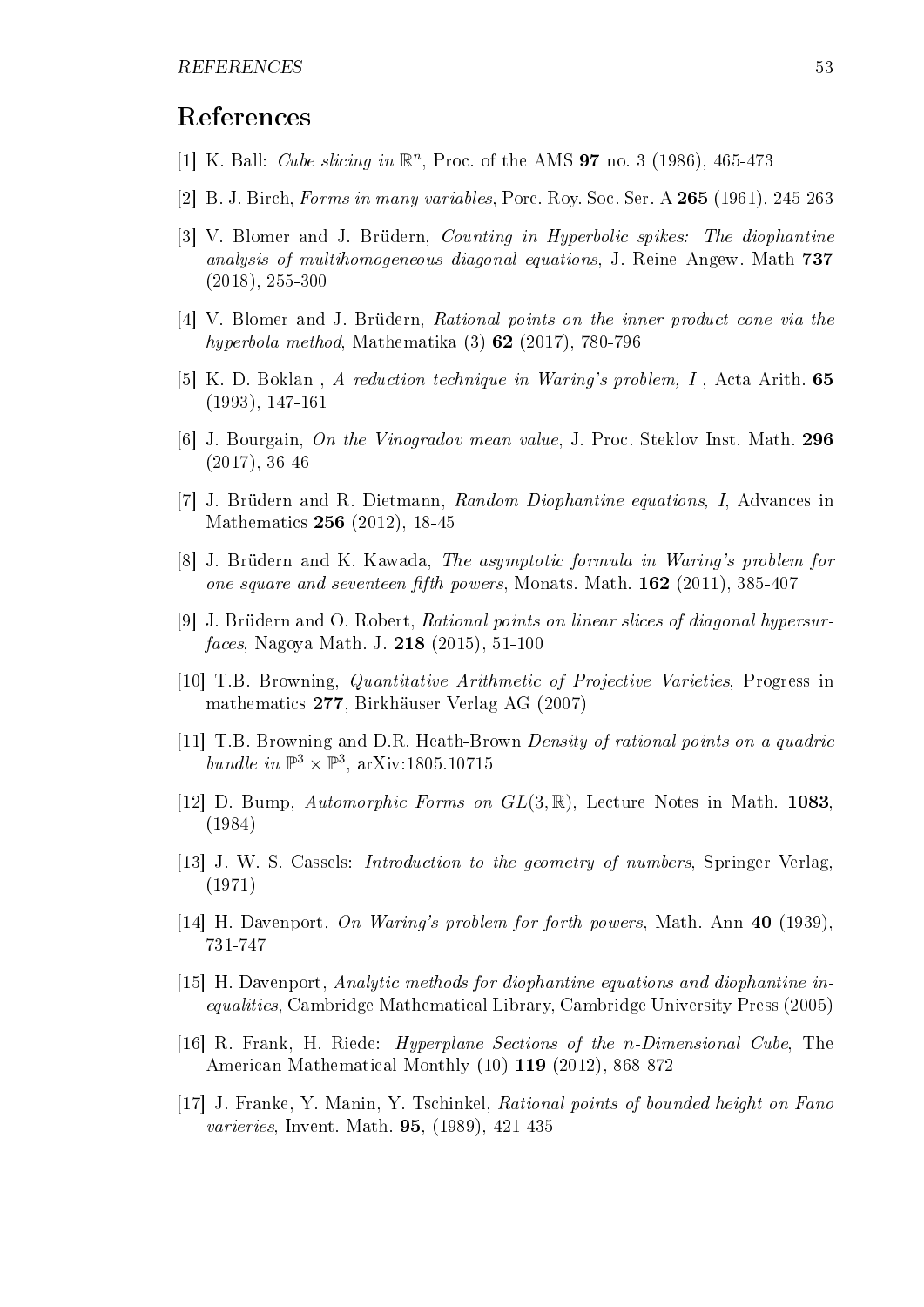- [18] H. Halberstam and H.-E. Richert, Sieve Methods, London Mathematical Society Monographs 4, Academic Press, London- New York (1974)
- <span id="page-55-12"></span>[19] R.R Hall and G. Tenenbaum, Divisors, Cambridge Tracts in Mathematics, 90, Cambridge University Press (1988)
- [20] D. R. Heath-Brown, The Density of Rational Points on Curves and Surfaces, Annals of Mathematics 155 (2002), 553-598
- <span id="page-55-11"></span>[21] C. Hooley, On a new technique and its applications to the theory of numbers, Proc. London Math. Soc. (3) 38 (1979), 115-151
- <span id="page-55-13"></span>[22] L. K. Hua, Additive Theory of Prime Numbers, Translations of Mathematical Monographs 13 (1965)
- <span id="page-55-7"></span>[23] P. Le Boudec, Density of Rational Points on a Certain Smooth Bihomogeneous *Threefold*, International Mathematics Research Notices  $21$  (2015), 10703-10715
- <span id="page-55-3"></span>[24] E. Peyre, Heights and Tamagawa measures on Fano varieties, Duke Math. J. 79 no. 1 (1995), 101-218.
- <span id="page-55-9"></span>[25] P. Pollack, A remark on divisor-weighted sums, Ramanunjan J. 40 (2016), 63- 69
- <span id="page-55-5"></span>[26] M. Robbiani, On the number of rational points of bounded height on smooth bilinear hypersurfaces in biprojective space, J. London Math. Soc.  $(2)$  63 (2001), 33-51
- <span id="page-55-4"></span>[27] D. Schindler, Manin's conjecture for certain biprojective hypersurfaces, J. Reine Angew. Math 714 (2016), 209-250
- <span id="page-55-6"></span>[28] C. V. Spencer, The Manin conjecture for  $x_0y_0 + \ldots + x_sy_s = 0$ , J. of Number Theory 129 (2009), 1505-1521
- <span id="page-55-10"></span>[29] J. L. Thunder, The Number of Solutions of Bounded Height to a System of Linear Equations. Journal of Number Theory 43 (1993), 228-250
- <span id="page-55-0"></span>[30] R.C. Vaughan: The Hardy-Littlewood method, Cambride Tracts in mathematics 125 (2nd ed.), Cambridge University Press (1997)
- <span id="page-55-2"></span>[31] R. C. Vaughan: On Waring's problem for cubes, J. Reine Angew. Math 365 (1986), 122-170
- <span id="page-55-8"></span>[32] R. C. Vaughan: On Waring's problem for smaller exponents II, Mathematika 33 (1986), 6-22
- <span id="page-55-1"></span>[33] T. D. Wooley: *Vinogradov's mean value theorem via efficent congruencing* Annals of Mathematics 175 (2012), 1575-1627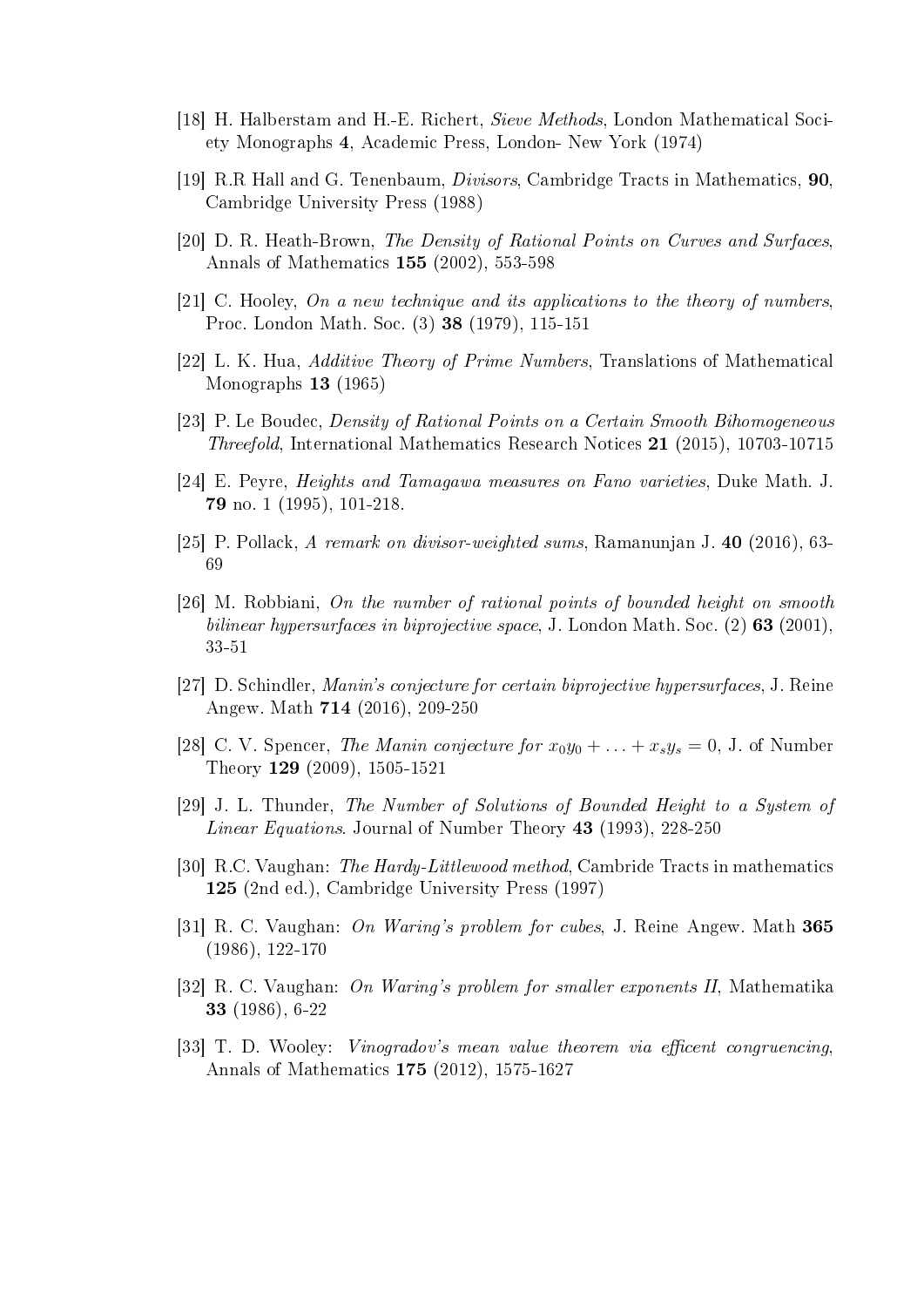## Acknowledgement

Firstly, I would like to express my sincere gratitude to my advisor Prof. Dr. Jörg Brüdern for the continuous support of my Ph.D study and related research, for his patience, motivation, and immense knowledge. His guidance helped me in all the time of research and writing of this thesis. I could not have imagined having a better advisor and mentor for my Ph.D study.

I would also like to acknowledge Prof. Dr. Valentin Blomer as the second reader of this thesis.

Finally, I must express my very profound gratitude to my parents and to Carolin Schilling for providing me with unfailing support and continuous encouragement throughout my years of study and through the process of researching and writing this thesis. This accomplishment would not have been possible without them. Thank you.

Fabian Dehnert